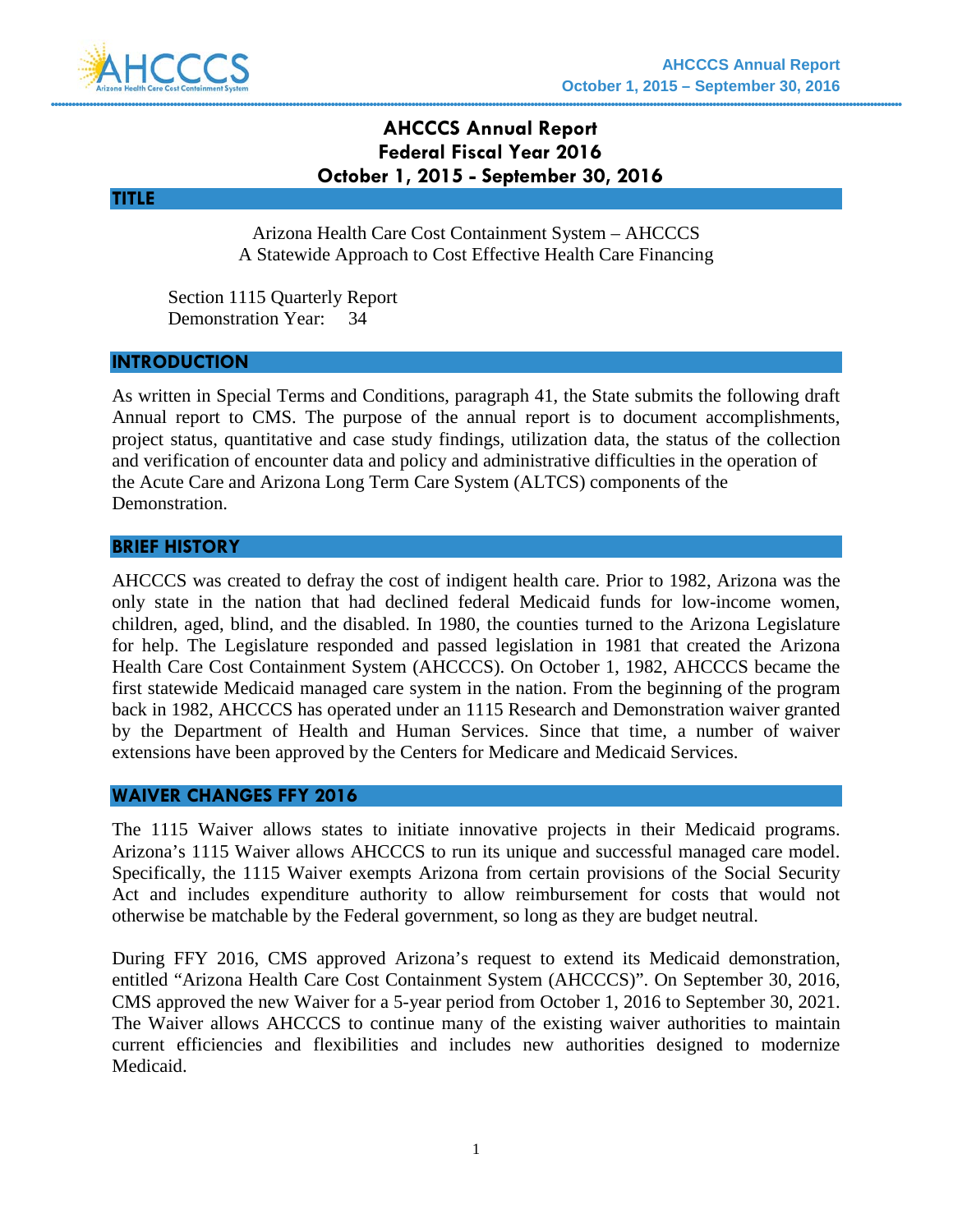

### **New Authorities:**

Arizona received CMS approval to implement the AHCCCS CARE program—Choice Accountability Responsibility Engagement (CARE). AHCCCS CARE is designed to engage the adult members with incomes over 100% of the Federal Poverty Level (FPL) to improve health literacy and prepare for a transition into private health coverage. Under this initiative, the state may require that members pay monthly contributions in amounts not more than two percent of household income and utilization-based copayment-like charges on a limited set of services, subject to Medicaid's aggregate cap of five percent of household income.

Arizona also received approval through the passage of SB 1507 (discussed below) to add a new \$1000 per year/per member dental benefit for ALTCS members.

### **Extension of Previous Authorities:**

Specifically, the Waiver permits Arizona to continue to administer:

- Mandatory managed care delivery system for mandatory and optional Medicaid state plan populations
- Home and community based services for people in the long term care program (ALTCS)
- Administrative simplifications that reduce the inefficiencies in eligibility
- Integrated health plans for persons with serious mental illness and children with special healthcare needs
- Safety Net Care Pool (SNCP) payments to Phoenix Children's Hospital through 2017

### **Technical Amendments:**

CMS has also revised the special terms and conditions (STCs) and waiver and expenditure authorities to update certain requirements in accordance with CMS policy and to remove authorities that are obsolete or expired, including:

- The authorities that restrict individuals from disenrolling from managed care without cause have been time limited to align with new managed care regulations. Effective October 1, 2017, beneficiaries will be allowed 90 days to change managed care plans without cause.
- The waiver of retroactive eligibility under section  $1902(a)(34)$  of the Act that expired on December 31, 2013 has been removed.
- Shift authority of the Disproportionate Share Hospital (DSH) Funding from the Waiver to the State Plan, effective October 1, 2018.
- Waiver was also updated to reflect the merger between the Arizona Department of Health Services Division of Behavioral Health Services and AHCCCS

### **Outstanding Issues:**

Arizona continues to work with CMS on the American Indian Medical Home proposal coverage of traditional healing services.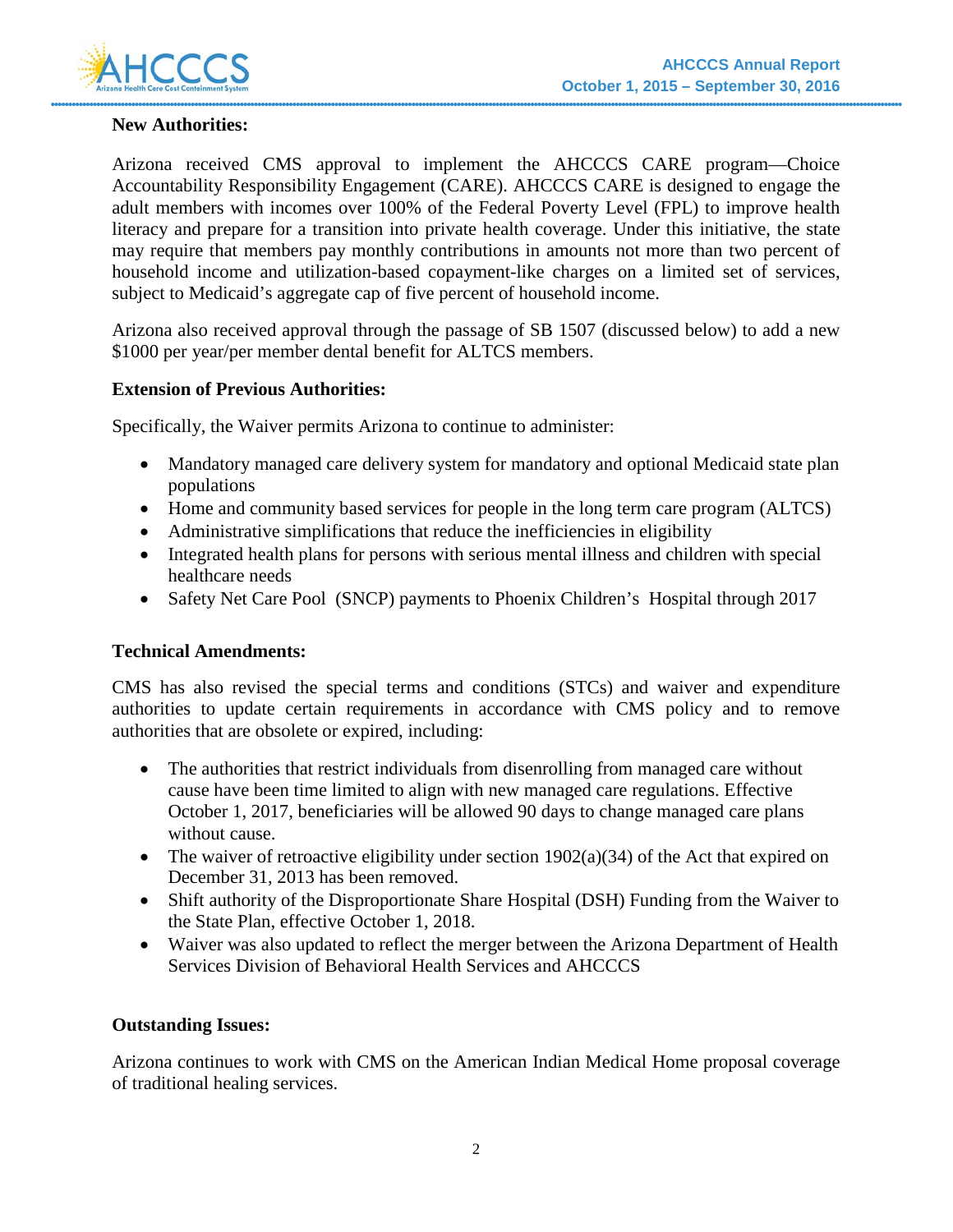

### **ENROLLMENT INFORMATION**

**Table 1** contains a summary of the number of unduplicated enrollees for FFY 2016 (October 1, 2015-September 30, 2016), by population categories. The table also includes the number of voluntarily and involuntary disenrolled members during this period.

| <b>Population Groups</b>    | <b>Number</b><br><b>Enrollees</b><br>to Date | <b>Number Voluntarily</b><br><b>Disenrolled-Current</b><br><b>FFY Ending</b><br>9/30/16 | <b>Number Involuntarily</b><br><b>Disenrolled-Current</b><br><b>FFY Ending</b><br>9/30/16 |
|-----------------------------|----------------------------------------------|-----------------------------------------------------------------------------------------|-------------------------------------------------------------------------------------------|
| <b>Acute AFDC/SOBRA</b>     | 1,578,041                                    | 9,388                                                                                   | 1,020,480                                                                                 |
| <b>Acute SSI</b>            | 216,167                                      | 753                                                                                     | 94,804                                                                                    |
| <b>Prop 204 Restoration</b> | 698,696                                      | 2,903                                                                                   | 322,297                                                                                   |
| <b>Adult Expansion</b>      | 190,877                                      | 886                                                                                     | 132,993                                                                                   |
| <b>LTC DD</b>               | 30,897                                       | 135                                                                                     | 8,014                                                                                     |
| <b>LTC EPD</b>              | 38,583                                       | 149                                                                                     | 16,071                                                                                    |
| <b>Non-Waiver</b>           | 9,553                                        | 38                                                                                      | 5,550                                                                                     |
| <b>Total</b>                | 2,762,814                                    | 14,252                                                                                  | 1,600,209                                                                                 |

Table 2 is a snapshot of the number of current enrollees (as of October 1, 2016) by funding categories as requested by CMS.

| <b>State Reported Enrollment in the</b><br><b>Demonstration (as requested)</b> | <b>Current Enrollees</b> |
|--------------------------------------------------------------------------------|--------------------------|
| <b>Title XIX funded State Plan</b>                                             | 1,380,391                |
| Title XXI funded State Plan <sup>2</sup>                                       | 5,911                    |
| <b>Title XIX funded Expansion<sup>3</sup></b>                                  | 80,693                   |
| <b>Title XXI funded Expansion 4</b>                                            |                          |
| <b>DSH Funded Expansion</b>                                                    |                          |
| <b>Other Expansion</b>                                                         |                          |
| <b>Pharmacy Only</b>                                                           |                          |
| <b>Family Planning Only<sup>5</sup></b>                                        |                          |
| <b>Enrollment Current as of</b>                                                | 10/1/16                  |

### **OUTREACH/INNOVATION ACTIVITIES**

During this Fiscal Year, AHCCCS lacked the resources to provide education and partnership activities in the community.

<sup>1</sup> SSI, 1931 Families and Children, 1931 Related, TMA, SOBRA child and pregnant, ALTCS, FTW, QMB, BCCP, SLMB, QI-1

<span id="page-2-1"></span><span id="page-2-0"></span><sup>&</sup>lt;sup>2</sup> KidsCare

<span id="page-2-2"></span> $^3$  MI/MN

<span id="page-2-3"></span><sup>4</sup> AHCCCS for Parents

<span id="page-2-4"></span><sup>5</sup> Represents point-in-time enrollment as of 4/1/16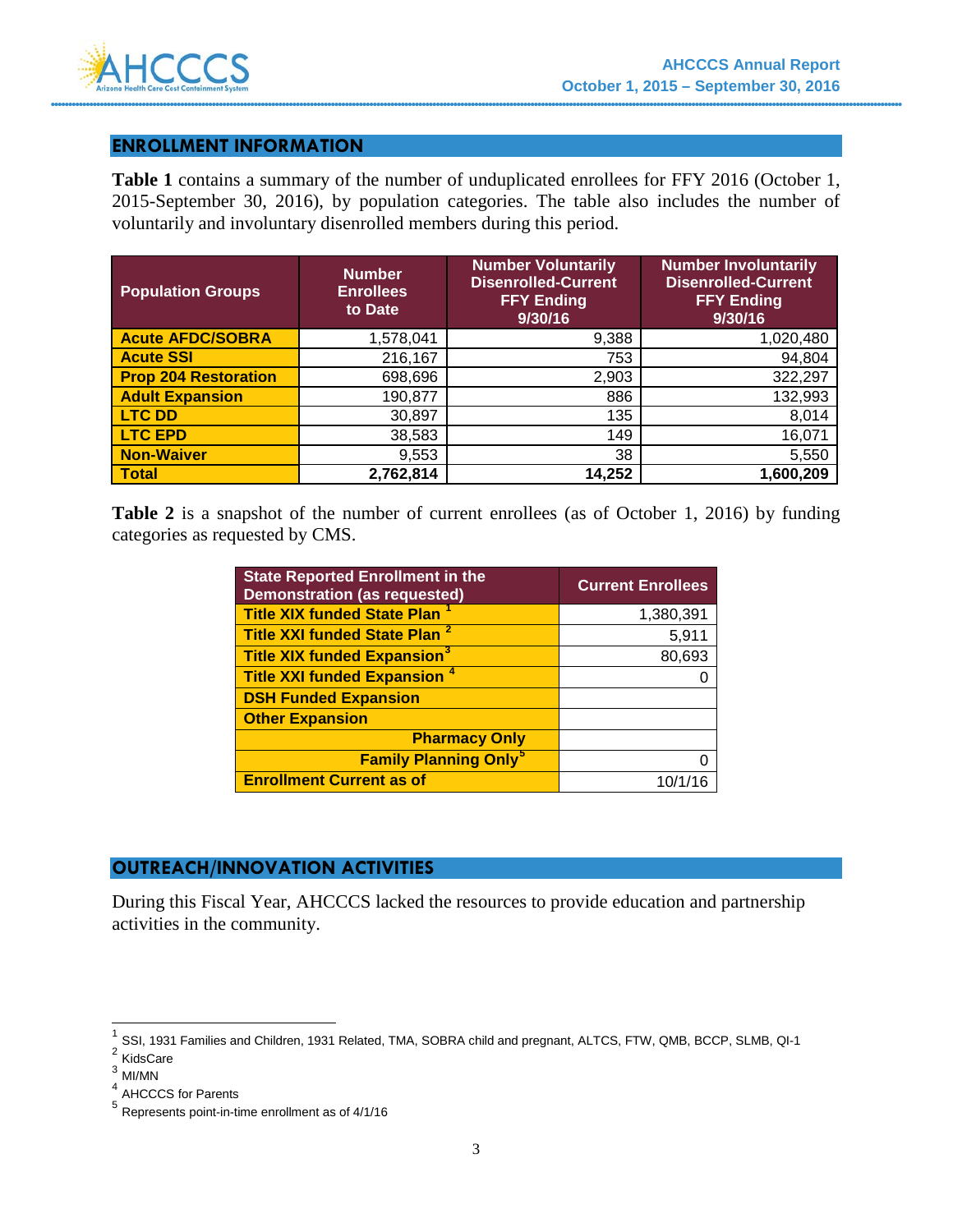

#### **OPERATIONAL/POLICY DEVELOPMENTS/ISSUES**

### *Legislative Update*

AHCCCS did not propose or advocate on behalf of any legislation. However, the legislature introduced a number of bills that impacted or would have impacted the agency, including HB 2309, HB 2357, HB 2442, SB 1283, SB 1305, SB 1442, and SB 1507.

**HB 2309** (children's health insurance program) would restore the CHIP (KidsCare) program. The bill would have required AHCCCS to submit to CMS a State Plan Amendment (SPA) within five days of enactment to resume enrollment in the program. Although the bill did not successfully make its way through the legislative process, proponents were successful in amending **SB 1457** (eligibility; empowerment scholarships; health insurance), which included the same restoration language.

**HB 2357** (AHCCCS; podiatry services) would add podiatry services performed by a Podiatrist to the list of covered services for members who are at least 21 years of age. It was estimated that the restoration of these services would result in a General Fund (GF) obligation of \$214,200. Similar to HB 2309, HB 2357 was unsuccessful in making its way through the legislative process. Instead, restoration of podiatry services performed by a Podiatrist was included as part of the FY 2017 budget.

**HB 2442** (behavioral health; urgent need; children, also known as Jacob's Law) was an emergency measure that was signed and effectuated by Governor Ducey on March 24, 2016. First, the bill requires that an out-of-home-placement shall receive immediately on placement of the child from the Department of Child Safety (DCS) an updated complete placement packet that includes: 1) the child's RBHA designated point of contact; 2) AHCCCS customer service line; 3) A list of AHCCCS registered providers; and 4) information regarding the out-of-home placement's rights. Second, if it is determined the foster or adoptive child is in need of behavioral health services, and the child is eligible for either Title XIX or Title XXI services, the out-of-home placement or adoptive parent may directly contact the RBHA for a screening and evaluation. Third, on completion of the initial evaluation, the out-of-home placement or adoptive parents shall call the RBHA designated point of contact and the AHCCCS customer service line if services are not received within twenty-one days to document the failure to receive services. If there is a failure to receive services, the out-of-home placement or adoptive parents may access services directly from any AHCCCS registered provider regardless of whether the provider is contracted with the RBHA and the provider must submit claims to the RBHA and accept the lesser of one hundred thirty percent of the AHCCCS fee schedule. Lastly, if the foster child moves into a different county because of the location of the child's out-of-home placement, the child's out-of-home placement may choose to have the child continue any current treatment in the previous county, or seek any new or additional treatment for the child in the out-of-home placement's county of residence.

**SB 1283** (controlled substances prescription monitoring program) requires a medical practitioner before prescribing an opioid analgesic or benzodiazepine controlled substance listed in schedule II, III or IV for a patient to obtain a patient utilization report regarding the patient for the preceding twelve months from the program's central database tracking system at the beginning of each new course of treatment, and reference the database at least quarterly while that prescription remains a part of the treatment. Exceptions to the requirements of the bill include a patient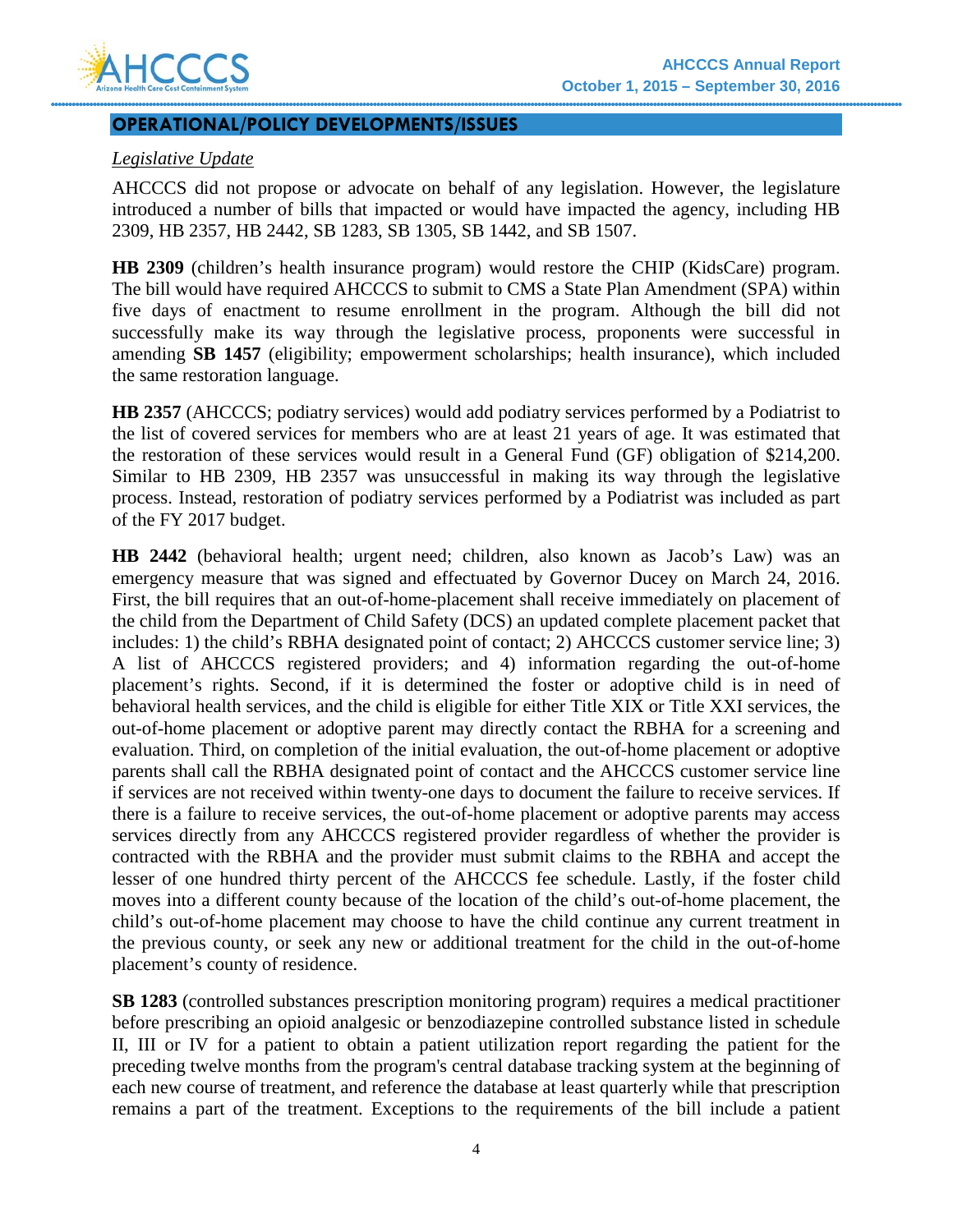

receiving hospice care or palliative care for a serious or chronic illness; a patient receiving care for cancer, a cancer-related illness or condition or dialysis treatment; a medical practitioner will administer the controlled substance; a patient is receiving the controlled substance during the course of inpatient or residential treatment in a hospital, nursing care facility, assisted living facility, correctional facility or mental health facility; a medical practitioner is prescribing the controlled substance to the patient for no more than a ten-day period for an invasive medical or dental procedure or a medical or dental procedure that results in acute pain to the patient; a medical practitioner is prescribing no more than a five-day prescription and has reviewed the program's central database tracking system for that patient within the last thirty days, and the system shows that no other prescriber has prescribed a controlled substance in the preceding thirty-day period; and medical practitioner that uses electronic medical records that integrate data from the controlled substances prescription monitoring program. SB 1283 was signed by the Governor on 5/12/16 and effectuated 8/6/16.

**SB 1305** (AHCCCS; covered services) would expand the list of services available to the adult population by including Occupational Therapy in an outpatient setting. The GF costs associated with this service have been estimated to range from \$113,300 to \$271,900. SB 1305 was unsuccessful in making its way through the legislative process.

**SB 1442** (mental health services; information disclosure) would modify the requirements for health care providers or entities to allow the disclosure of confidential health care records to relatives, close personal friends or any other person identified by the patient as otherwise authorized or required by state or federal law. SB 1442 was signed by the Governor on 5/17/16 and effectuated 8/6/16.

**SB 1507** (ALTCS; dental services) would expand the list of services that are required to be provided by the Arizona Long-Term Care System (ALTCS) program contractors to ALTCS members to include dental services in an annual amount of not more than \$1,000 per member. The legislation is consistent with the Governor's FY 2017 Budget Recommendation and is estimated to have a GF cost of \$1.4 million for the Elderly and Physically Disabled (EPD) program, and \$1.2 million for the Developmentally Disabled (DD) program. Although SB 1507 was not signed by the Governor, the ALTCS dental benefit was included as part of the overall budget, and eventually approved as part of the 1115 Waiver, effective 10/1/16.

The Arizona Legislature adjourned Sine Die on May  $7<sup>th</sup>$ , 2016.

### *State Plan Update*

The following State Plan Amendments (SPA) were submitted to CMS during FFY 2016:

| <b>Title XIX</b>  |                                                                                                       |              |                 |                  |
|-------------------|-------------------------------------------------------------------------------------------------------|--------------|-----------------|------------------|
| SPA#              | <b>Description</b>                                                                                    | <b>Filed</b> | <b>Approved</b> | <b>Eff. Date</b> |
| <b>SPA 15-007</b> | Updates DRG for the DCI<br>and transition adjustment<br>factors as of October 1,<br>2015.             | 10/7/15      | 11/3/15         | 10/1/15          |
| <b>SPA 15-008</b> | Updates the State Plan to<br>exempt out of state<br>nursing facilities from<br>receiving supplemental | 12/15/15     | 3/7/16          | 10/1/15          |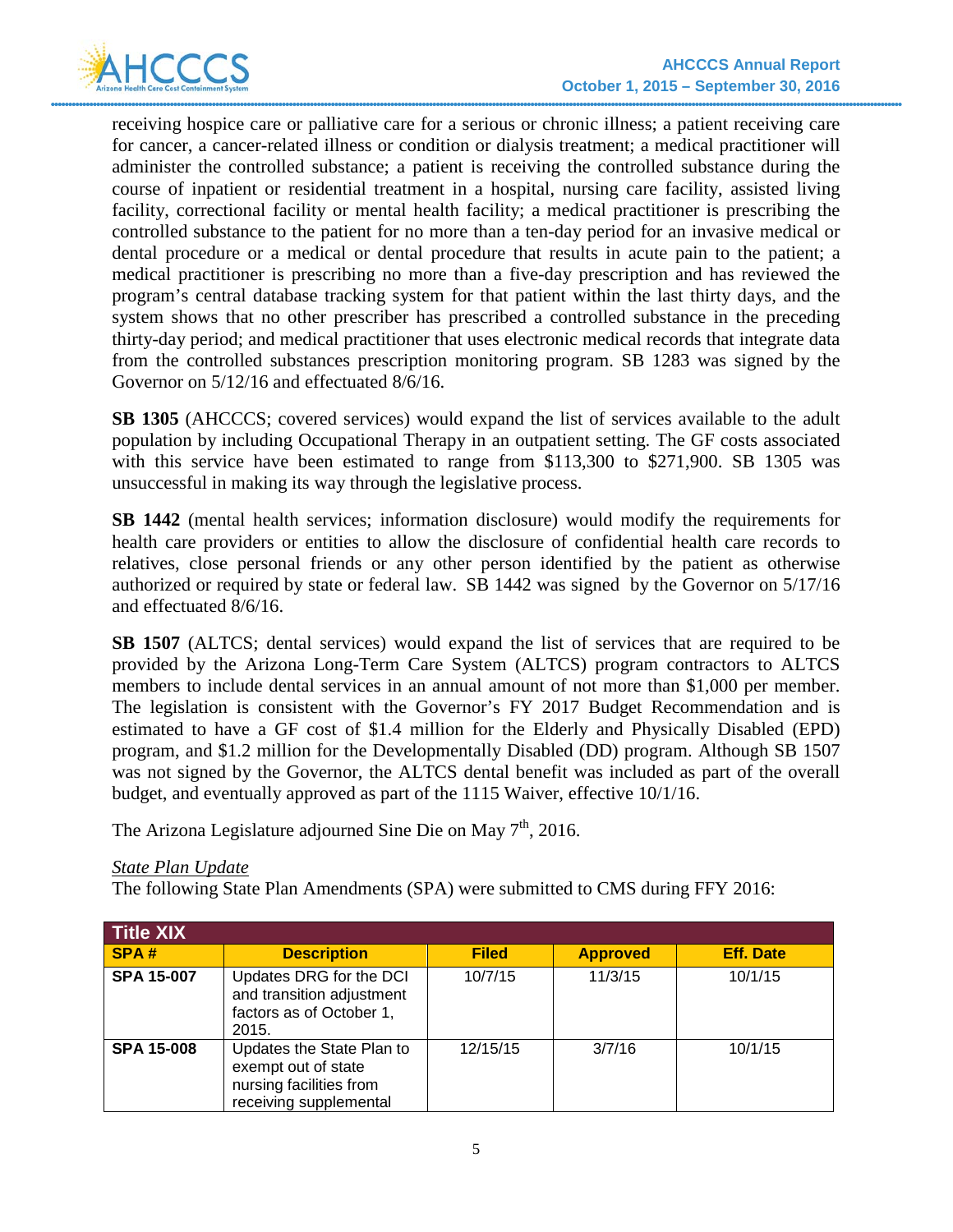

|                   | payments.                                                                                                                                                                   |              |                 |                  |
|-------------------|-----------------------------------------------------------------------------------------------------------------------------------------------------------------------------|--------------|-----------------|------------------|
| <b>SPA 15-009</b> | Updates the State Plan to<br>describe payments to long<br>term acute care and<br>rehabilitation hospitals.                                                                  | 12/29/15     | 3/16/16         | 10/1/15          |
| <b>SPA 15-010</b> | Updates the State Plan to<br>revise DRG.                                                                                                                                    | 12/29/15     | 3/18/16         | 10/1/15          |
| <b>SPA 16-001</b> | Updates the State Plan to<br>revise Hospice Rates.                                                                                                                          | 3/31/16      | 9/7/16          | 3/31/16          |
| <b>SPA 16-002</b> | Updates the State Plan to<br>revise Air Ambulance<br>Rates.                                                                                                                 | 3/31/16      | Pending         | 1/1/16           |
| <b>SPA 16-003</b> | Updates the State Plan to<br>expand the types of<br>vaccines and<br>immunizations<br>administered by<br>pharmacists for AHCCCS<br>members consistent with<br>ARS §32-1974.  | 5/12/16      | 7/13/16         | 7/1/16           |
| <b>SPA 16-004</b> | Updates the State Plan to<br>add services provided by a<br>podiatrist as an Other<br>Licensed Practitioner.                                                                 | 7/21/16      | 9/29/16         | 8/6/16           |
| <b>SPA 16-005</b> | Updates the State Plan to<br>revise the assessment<br>amounts for Nursing<br>Facility supplemental<br>funding.                                                              | 8/25/16      | Pending         | 1/1/17           |
| <b>SPA 16-006</b> | Updates the State Plan to<br>add to describe community<br>paramedicine, otherwise<br>referred to as Treat and<br>Refer.                                                     | 8/26/16      | 10/24/16        | 10/1/16          |
| <b>SPA 16-007</b> | Updates the State Plan to<br>include Freestanding<br>Hospital-based<br><b>Emergency Departments</b><br>as a reimbursable provider<br>under outpatient hospital<br>services. | 8/30/16      | Pending         | 1/1/17           |
| <b>SPA 16-008</b> | Updates the State Plan to<br>revise the effective date of<br>rates to long term acute<br>care and rehabilitation<br>hospitals.                                              | 8/31/16      | Pending         | 10/1/16          |
| <b>SPA 16-009</b> | Updates GME funding for<br>the service period July 1,<br>2016 through June 30,<br>2017 for programs with<br>submitted IGAs.                                                 | 9/30/16      | Pending         | 9/30/16          |
| <b>Title XXI</b>  |                                                                                                                                                                             |              |                 |                  |
| <b>SPA#</b>       | <b>Description</b>                                                                                                                                                          | <b>Filed</b> | <b>Approved</b> | <b>Eff. Date</b> |
| <b>SPA 16-017</b> | Updates the State Plan to<br>change the premium lock                                                                                                                        | 5/27/16      | 7/22/16         | 7/26/16          |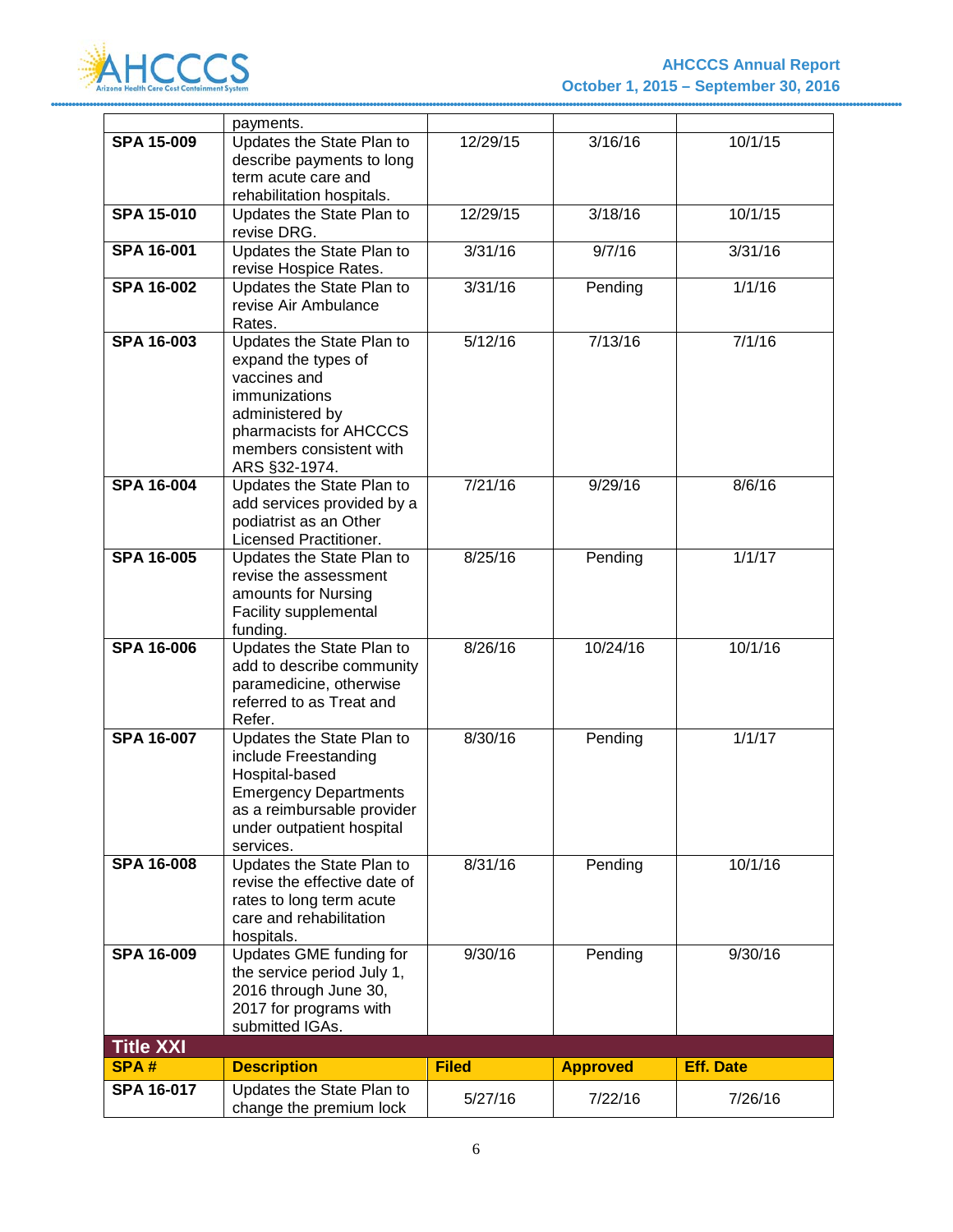

| out period from 90 days to |  |  |
|----------------------------|--|--|
| omonths. י                 |  |  |

#### **COMBATING FRAUD**

The Office of Inspector General (OIG) is responsible for and must coordinate activities that promote accountability, integrity, detection of fraud, mismanagement, abuse, and waste in the Arizona Health Care Cost Containment System (AHCCCS). The AHCCCS, OIG, is a criminal justice agency as defined by Arizona state law.

The Agency increased its commitment of resources during the last decade to implement internal controls throughout the Medicaid System to detect, prevent, and investigate cases of suspected fraud, waste, and abuse.

These are some highlights of OIG's roles and responsibilities:

- OIG is comprised of five sections that accomplish different but interrelated functions as follows:
	- o *Provider Registration Section*  The providers are affiliated with MCOs in order to provide services; however, the State requires all Medicaid providers to be enrolled through the AHCCCS' Provider Registration Unit (PRU).
	- o *Provider Compliance Section*  Performs ongoing investigations of external referrals and internally detected cases through data mining (PI Audits) activities. This section also makes independent referrals to the State MFCU unit and other law enforcement authorities.
	- o *Member Compliance Section*  This Section is divided in two subsections. The Member Criminal Investigations Unit and the Fraud Prevention Unit. Each section, with a distinctive role, accomplishes investigations of post and pre enrollment of potential fraud cases involving beneficiaries.
	- o *Program Integrity Team*  Tasked with data mining and data audits of post payments. This section also conducts periodic utilization reviews of target providers to identify trends and determine potential fraudulent billing practices.
	- o *Performance Improvement and Audits Section* This section oversees the Corporate Compliance Program as required by the Federal law and as established in the AHCCCS contract with Managed Care Organizations including the Behavioral Health Authorities (16). The section has two major goals: to conduct performance improvement projects, and to conduct independent provider audits.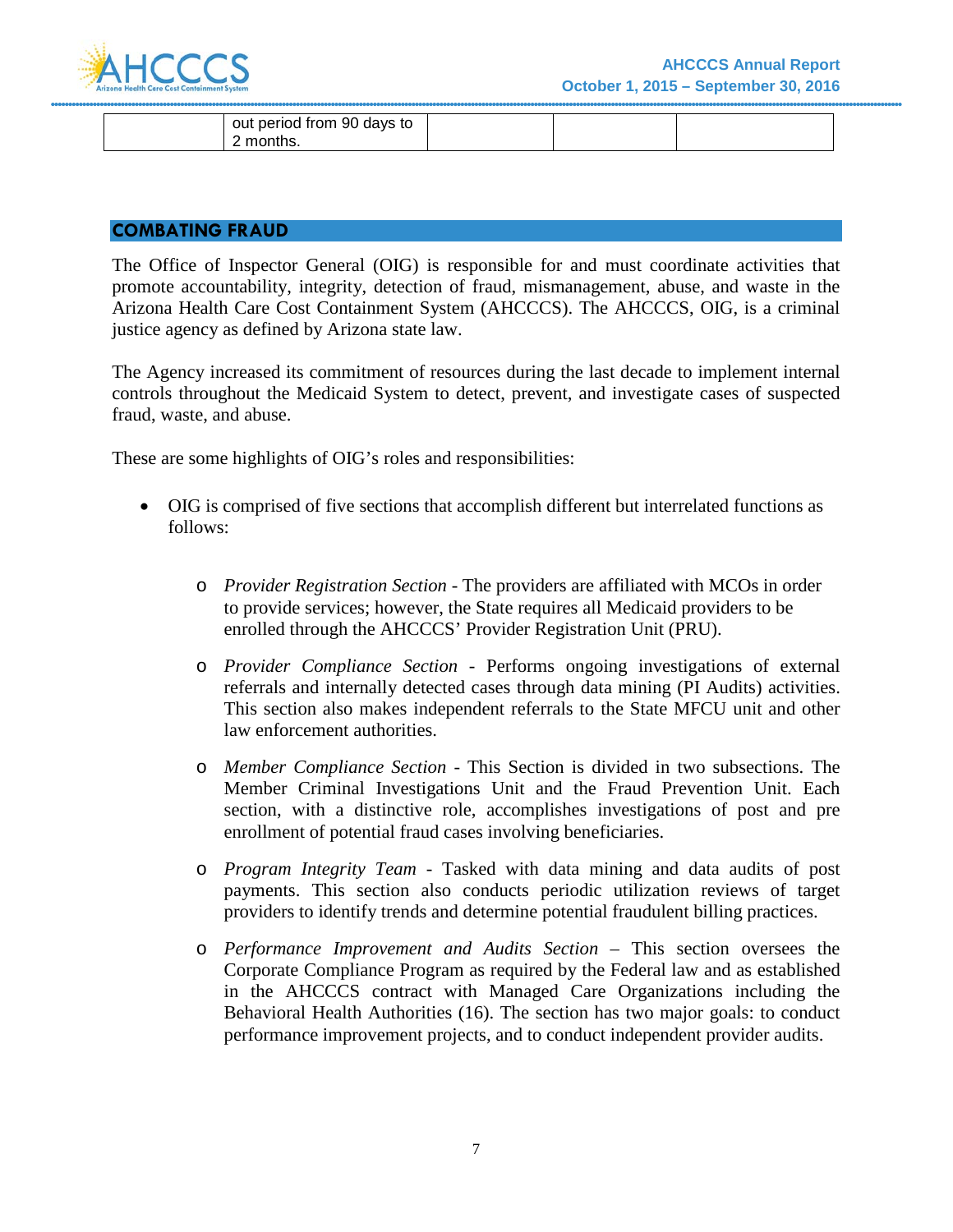

In State Fiscal Year (SFY) 2016, the total OIG savings and recoveries for all programs was \$40,794,688. The OIG continued with projects, initiatives, cases, and joint efforts to proactively combat fraud, waste, and abuse within the AHCCCS program:

### **Provider Registration Section (PRS):**

- 8,966 providers were added to the State Medicaid Program in FY 2016
- 68,090 total providers are active in AHCCCS
- The Provider Registration Call Center handled 40,097 telephone calls in FY 2016
- The Provider Registration Section processed 88,462 documents related to provider applications
- 199 site visits were completed

### **Provider Compliance Section (PCS):**

- Ten pending cases from CMS regarding Excluded Providers
	- o CMS estimated value \$3,594,229.46. The investigation is verifying the loss to the program.
- The Non-Emergency Medical Transportation (NEMT) Project continues to be a proven success with one full time investigator dedicated to this endeavor. FY2016 has seen successful criminal prosecutions, asset forfeiture awards to the State, and civil remedies upheld in various Administrative Law Judges (ALJ) recommendations and the AHCCCS Director's Final Decisions. The statistical accomplishments for this program are as follows:
	- o 37 New cases opened
	- o 39 cases closed resulting in \$5,905,741.40 in recoveries
	- o \$652,338.96 in forfeiture funds awarded to the state
	- o Six successful criminal prosecutions with high media impact.
	- o Additional pleas and sentencing pending Indictments:
		- Arizona One 2013-0595
	- o Civil Remedies:
		- **Mercy Trans Group, LLC; wherein a decision was upheld that AHCCCS** was able to impose a CMP of \$854,000.00 in penalties and \$67,749.52 in assessments, and that it "…was reasonable and in accord with applicable law…"
		- Valley Care & Enrichment Services and Valley Care Medical Transportation; wherein a decision was upheld that AHCCCS appropriately followed the rules and provisions regarding suspension of payment for a Credible Allegation of Fraud for both of these providers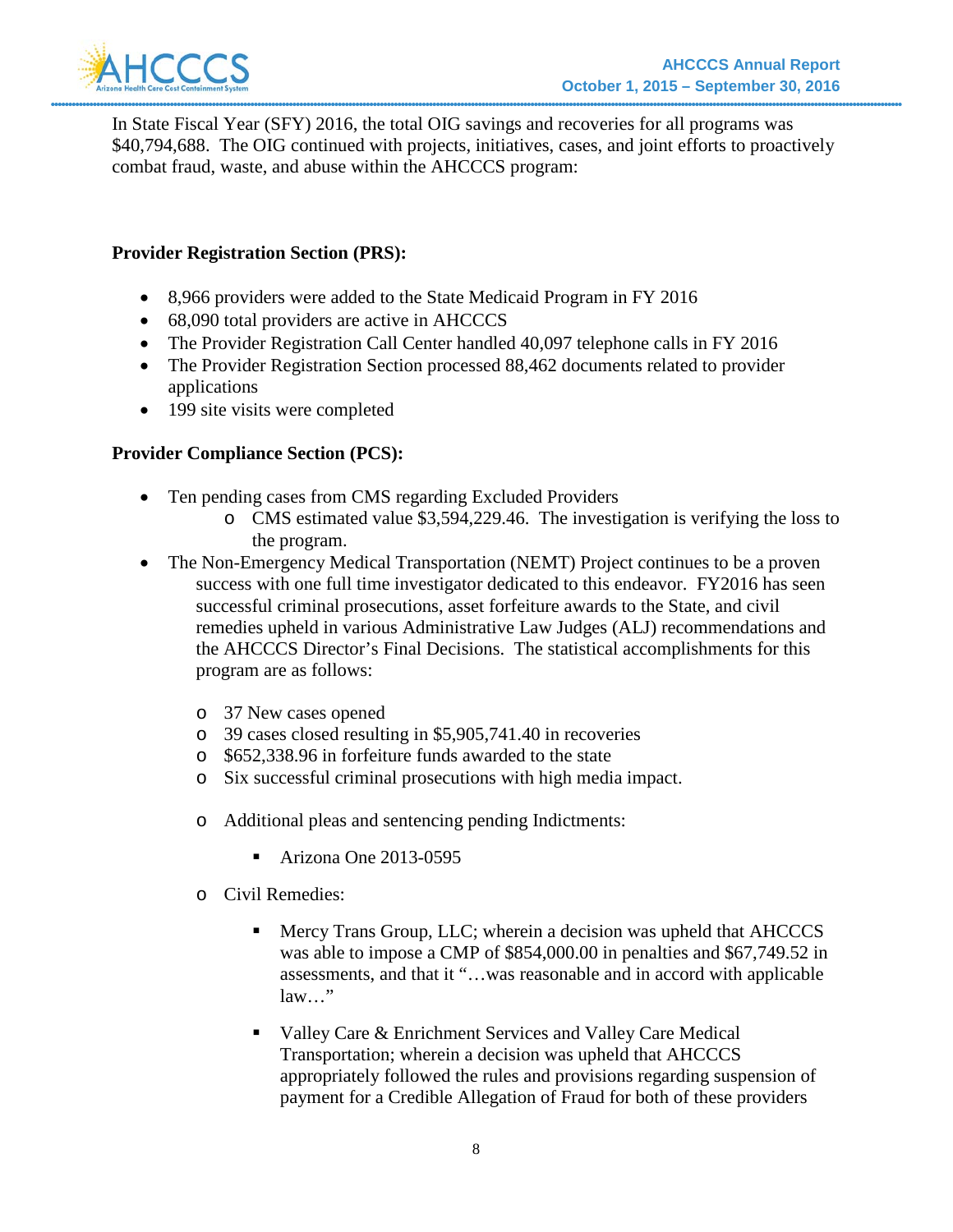

- Sunflower Transportation; wherein a decision was upheld that Sunflower was appropriately terminated from the network
- Home and Community Based Services is a high risk category of care that has several areas open to fraud, waste, and abuse. Case highlights in this area include, but are not limited to the following:
	- o The PCS conducted a joint investigation with the AGO, Medicaid Fraud Control Unit (MFCU) of an individual who was not a contracted provider but conspired with family members to fraudulently bill Medicaid. The case merged two related cases, after the HCFA developed information indicating that the subject had knowledge of that his wife and her daughter were turning in false timesheets for the AHCCCS funded respite care of the daughter's son. Records revealed the subject received money from his wife, as well as he paid money to her. The subject was convicted of Facilitation to Commit Trafficking in Stolen Property and was sentenced to one year in prison. The wife and daughter both plead guilty for their roles in the fraudulent schemes.
	- o The PCS investigated a subject who was qualified to receive AHCCCS benefits, including in-home caregiving services. However, the subject stole the identity of an actual caregiver and began billing AHCCCS, using the victim's identity, and claiming that the victim had provided personal home care to her. The subject created various documents using the subject's own address, using the victim's name, and forging the victim's signature. The subject was able to get the victim's "pay card" which was in subject's possession. The subject entered into a guilty plea to Amended Count 2: Theft (C6F). Stork was sentenced to three years' probation and was ordered to complete 200 hours of community restitution, and to pay court fees and assessments totaling \$2,420.00, restitution to the AHCCCS in the amount of \$6,732.00, and investigative costs to MFCU in the amount of \$500.00.
	- o The PCS investigated a subject who was an in-home paid caregiver for her elderly mother. The subject was employed by Instant Care, which had a contract with AHCCCS under which subject was paid to provide care for her mother. An investigation by Instant Care determined the subject continued to bill for services after her mother's death. When confronted by Instant Care the subject told the caller that her mother was still alive and in fact was sitting right next to her and invited the caller from Instant Care to come to her home to see for herself. The subject then provided the Instant Care employee the address to an empty lot. When the subject was interviewed she claimed that she did not know how the fraudulent claims were submitted and denied telling Instant Care that her mother was still alive when they had called her. The subject was convicted and sentenced to: One year of prison; placed on four years' supervised probation; ordered to pay \$2,419.04 restitution to Instant Care of Arizona; and ordered to pay \$1,000.00 investigative costs.
- Excluded Providers are prohibited from participating in the Medicaid program as a result of various exclusions, sanctions, or revocations. During SFY 16, \$101,622.97 was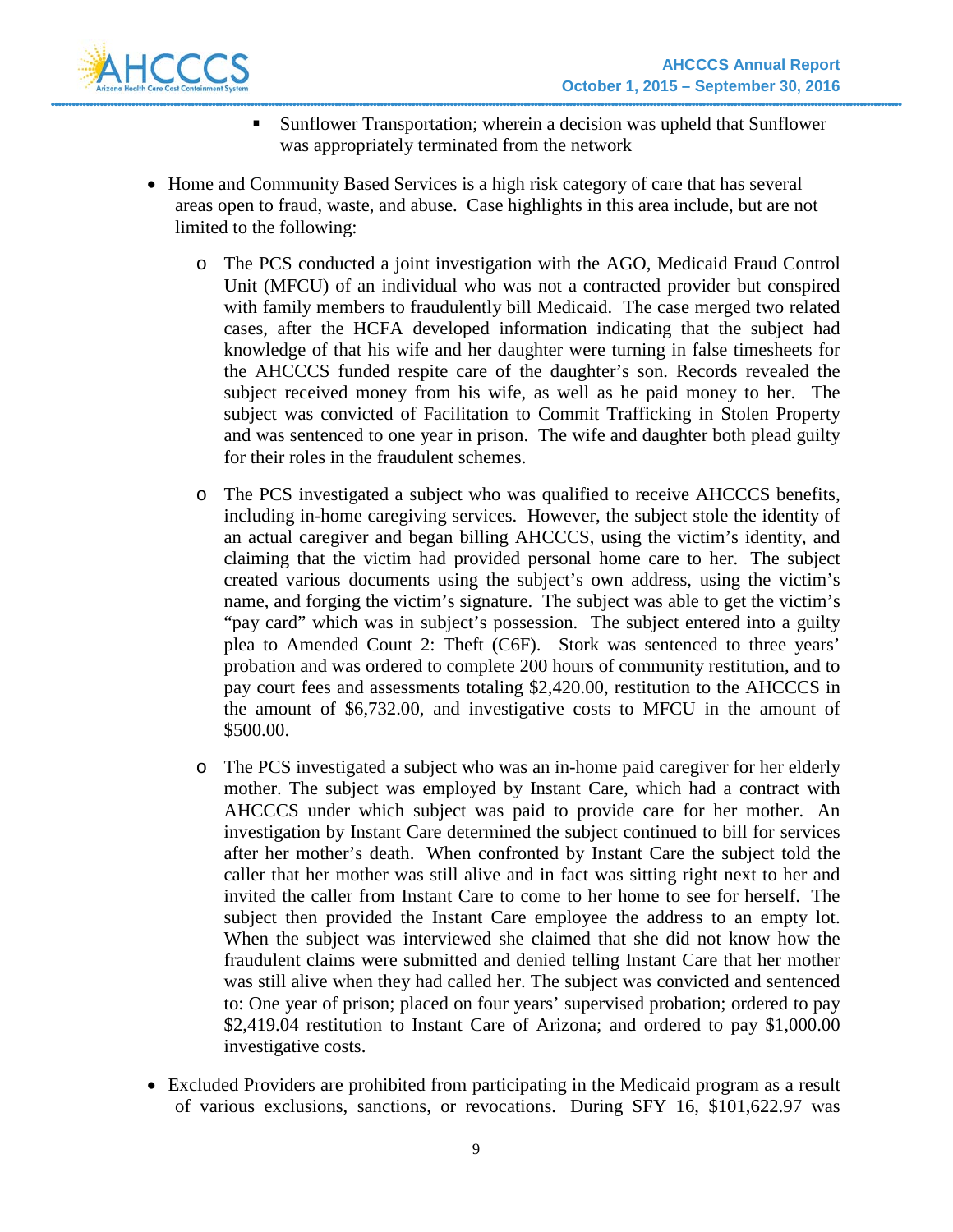

recovered for monies paid out for excluded providers. Case examples include, but are not limited to the following:

- o On subject was working at Assured Care during her exclusion. Assured Care attempted to appeal the results of the excluded individual they employed claiming her identity was stolen. However, no proof was provided of the stolen identity and the case was eventually concluded. Assured Care paid AHCCCS back \$20,826.70 for services rendered by an excluded party.
- o G & B Adult Foster Care was owned by a subject. The subject was excluded for his participation in signing a document attesting that an individual signed a will assigning property over to another party, albeit the signing occurred after the individual was deceased. Due to his exclusion, the subject was not allowed to participate in the Medicaid program, albeit as an owner of a company. This case was settled for \$10,500.00, G & B Adult Foster Care was terminated, and all AHCCCS members were moved to other providers.
- o A preliminary investigation is being conducted of a provider. When this occurs, the state Medicaid agencies are required to terminate a provider's billing privileges or deny its enrollment if Medicare, another State Medicaid agency, or CHIP agency has terminated the provider and appeal rights are exhausted or expired. As a result of a Medicare Revocation, OIG has identified a provider who was not eligible for participation in the Medicaid program during the time period of said revocation. The preliminary amount identified is \$3,008,961.78. This is still an active and ongoing investigation.
- o Best Practices identified by the OIG, PCS, includes, but is not limited to the following:
- o During SFY 2016, the OIG has instituted within settlement agreements to seek providers to voluntary agree to self-report themselves as excluded. When providers seek to negotiate lower settlement numbers during the offers to compromise, because they are stating that they are leaving the country, the OIG has countered back and included a stipulation of agreement to be excluded. This allows OIG to report that these providers are excluded from participation in the State's network. Reports of excluded providers are shared state to state and with HHS OIG. The result has been to deter and prevent the providers from jumping to another state to commit the same fraudulent scheme, due to the shared reporting.
- o The OIG established a Forensic Accounting Unit (FAU) as a best practice for reviewing information of providers who counter that they are financially unable to make payment of the various overpayments and/or civil monetary penalties they are beholden to. The FAU has been able to bring forward a level of review that was previously not accessible. Their reviews have been utilized in a few different cases. One example is a provider who stated they didn't have the money to pay. A review performed by the FAU showed the provider was claiming large salaries from the business and recommended that a review of the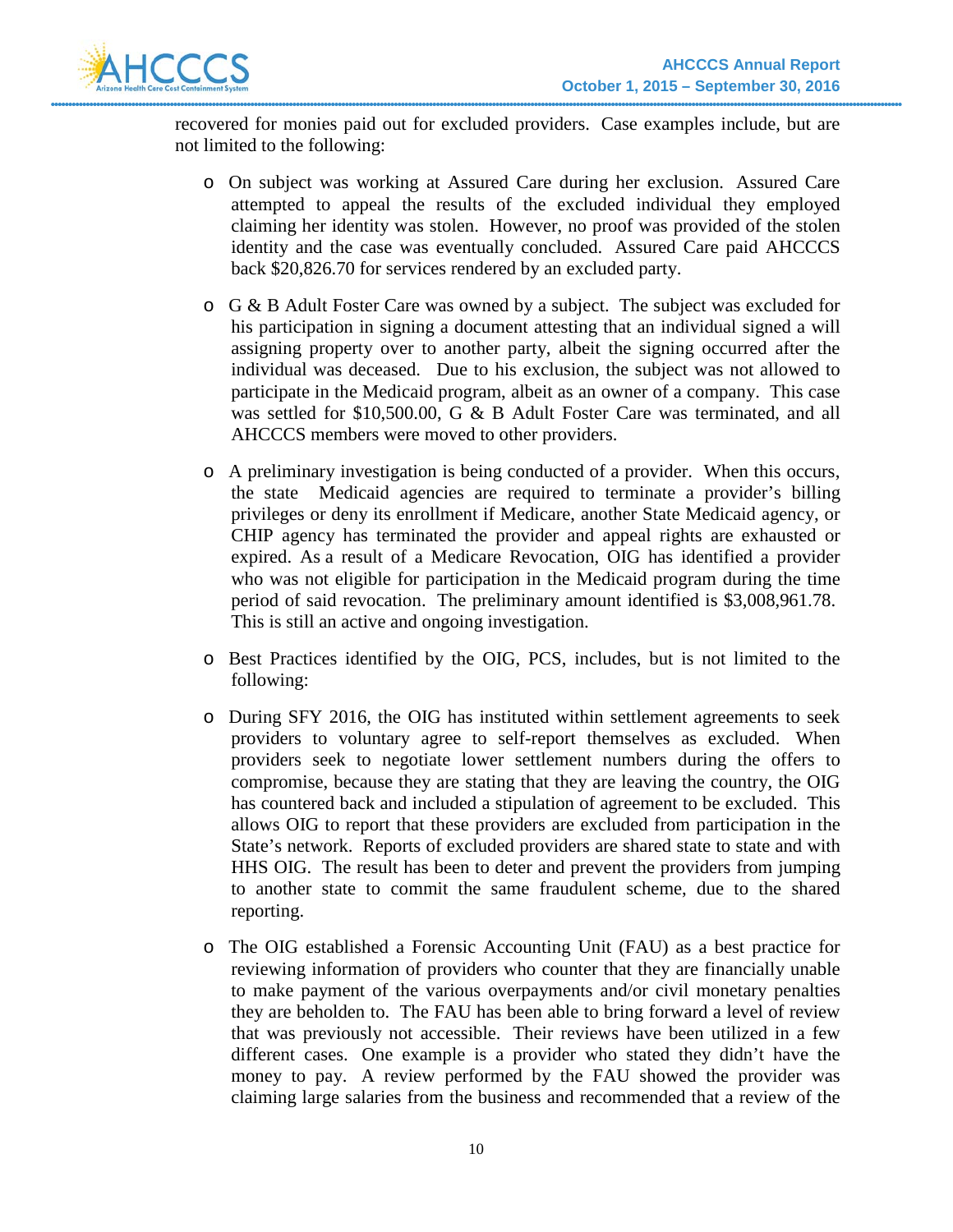

personal income tax would be beneficial in further determining the culpability of the potential bankruptcy statements claimed by the provider.

### **Member Compliance Section (MCS):**

- The MCS worked a joint investigation with DES, Food Stamps. The AHCCCS member falsified her residency on her food stamps and AHCCCS applications claiming she lived in Kingman and Bullhead City, AZ when she actually lived in Laughlin Nevada. She was indicted on several counts of fraud, theft and unlawful use of food stamps. The DES had a loss of \$10,218.00 and AHCCCS had a loss of **\$29,020.099**. She was arrested on April  $24<sup>th</sup>$  in Nevada. The member had since pled guilty and was ordered to pay full restitution to AHCCCS and DES.
- The MCS conducted an investigation of an AHCCCS member who falsified their household composition on their application. The initial allegation was that the member is married, but failed to report the spouse as living in the home, and failed to report the spouse's income. The case was solved using social media. Upon contact by MCIU, the member requested to enter into a repayment agreement. At the same time the AHCCCS Investigator found a "Go Fund Me Account" for help with the payment of rent. The member was seeking donations of approximately \$4000. Later, the account was changed to "God Has a Reason for Everything." The member has earned \$220 through "Go Fund Me." The member voluntarily shut down the account. The member agreed to make a repayment of **\$23,308.20**.
- The MCS successfully concluded a case where the AHCCCS member drove a Mercedes and failed to list the spouse's business and income on the application. This case made the local news, as the member was indicted on 10 felony charges and accused of falsifying her income. The member received in excess of \$70,000 in state medical benefits. The member and spouse operated a vehicle restoration business, lived in a large home, and drove expensive vehicles: Nissan 350Z; and a Mercedes. The member also owned a Recreational Vehicle, two boats, and three additional vehicles. The member was indicted on fraud, theft, and forgery. The member pled guilty to several Felonies and was ordered to pay restitution in the amount of \$71,640.60. The member was also sentenced to five months in county jail, and three years of probation.
- The MCS investigated a case involving an AHCCCS member whose spouse owns three race horses. One of the race horses recently won a race valued at \$80,000.00. The investigation revealed the member had numerous vehicles, trailers, all-terrain vehicles, livestock, as well as additional horses. The investigation revealed the member's spouse earned money for racing and training horses, and employed at a local business. The member failed to state this income on the AHCCCS application. During the interview, the member admitted she did not report the household's entire income, voluntarily sought to withdraw from AHCCCS, and agreed to pay AHCCCS **\$23,431.06**.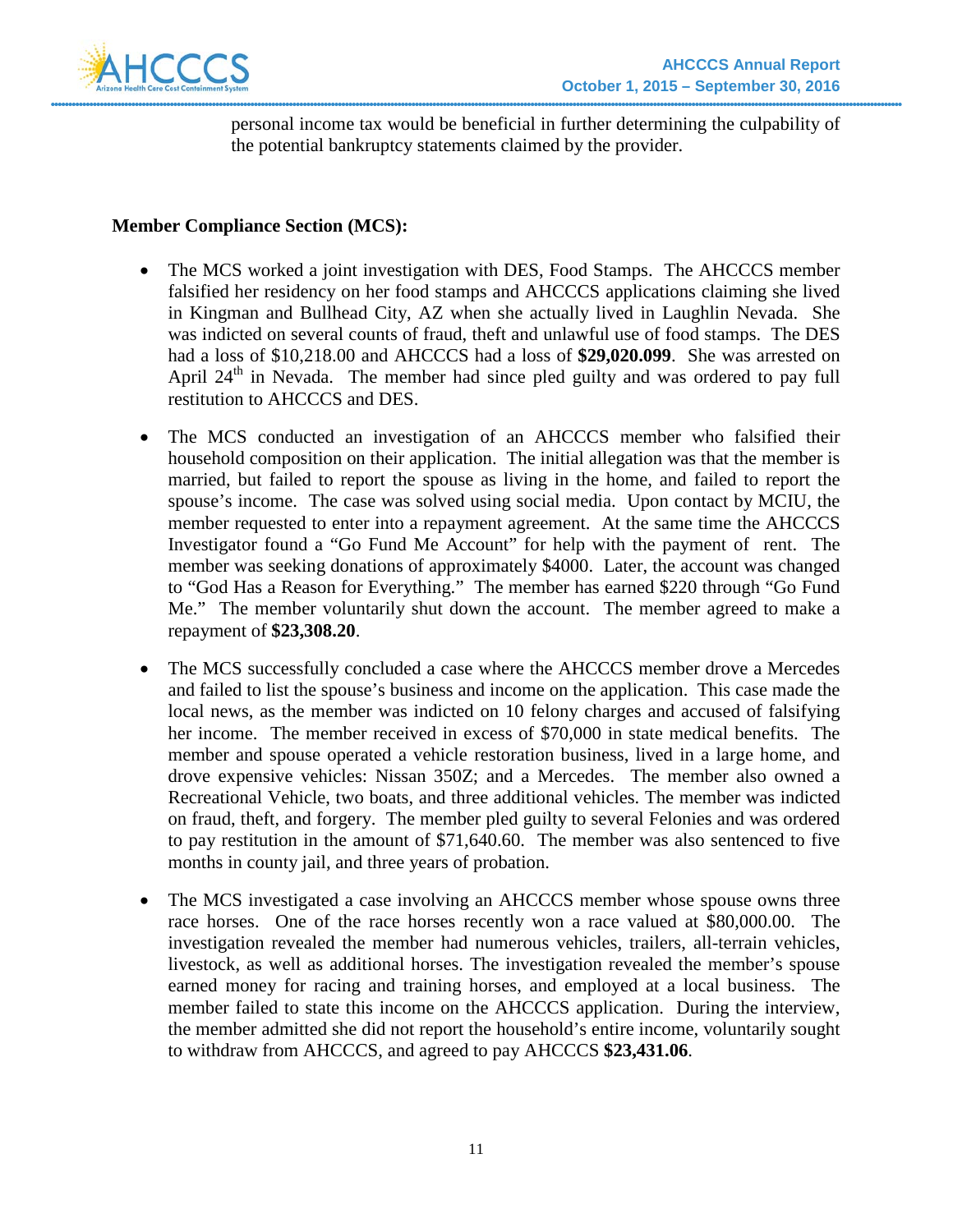

- The MCS worked a joint case with the Drug Enforcement Administration (DEA) where an AHCCCS member had several bank accounts that reflected many unexplained cash deposits. The investigation revealed member and their family were involved in an ongoing criminal and drug enterprise. The investigation received The member pled guilty to theft, and was sentenced to a total of three and one half years in prison, five years' probation, and was ordered to pay restitution in the amount of \$**47,974.15**.
- The MCS worked a joint investigation with DEA and the State of Arizona's Attorney General's Border Crimes Unit. The investigation involved a member and their significant other being associated to a large drug trafficking and money laundering organization. As a result of this investigation, in 2016, the organization was dismantled. The investigation also determined that other members of the group were on AHCCCS benefits. The member was sentenced to 9.75 years in prison. The significant other was sentenced to three years in prison. The member was ordered to pay restitution in the amount of **\$11,710.32**.

### **Program Integrity Team (PIT):**

- Developed a process for identifying high quality (validated) referrals from the Medi-Medi program. Those referrals are reviewed and are integrated into the cases of existing OIG investigations. If a Medi-Medi referral does not already support a current OIG Investigation, then the cases are entered in the OIG SMART case management system. The information is then evaluated for viability within the Medicaid program.
	- o One example is a PIT case involving two physicians. The improper billing case resulted in a recovery of \$40,000 from one doctor; and a settlement of \$210,000 from the second doctor.
- Consisting of a team of five data analysts and subject matter experts, is handling a high volume of ad hoc requests from the PCS and the MCS of approximately 40 to 50 per month, while maintaining a mean turnaround time of two days, with a median and mode of one day for all ad hoc requests. This is to say that in most instances, investigators receive ad hoc results in one day; however, more complex ad hoc requests can take a few days longer. In 2016, the PIT ad hoc data and random sample methodology was verified and accepted during a large PCS court case.
- Working jointly with the AHCCCS, Information Systems Division (ISD) has been developing a new Case Management software system. The new system is in the final stages of approval, and ISD has already started on development implementation, anticipated to occur in approximately six months.
- Working closely with the AGO's Medicaid Fraud Control Unit (MFCU), meeting every two weeks to develop innovative investigation strategies to fight fraud, waste, and abuse. One joint project already implemented will expose Primary Care Physicians (PCPs) billing for services not rendered via the use of fictitious AHCCCS ID Cards.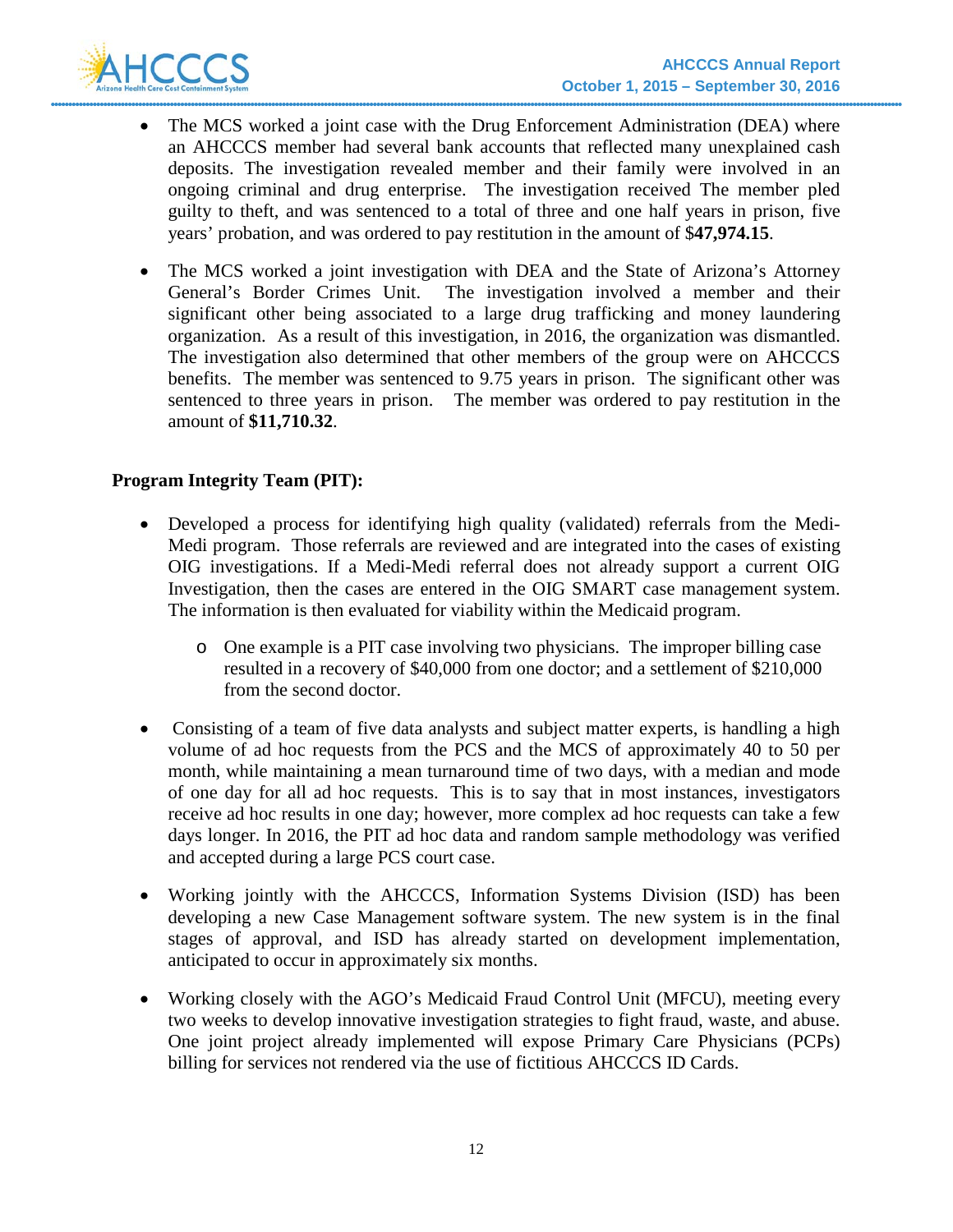

- Continues to work closely with LexisNexis to develop meaningful and actionable reports especially in the area of Drug Diversion. Currently, there are several new DEA reports available in LexisNexis. Some of the data mining results have been shared with the MFCU and other reports will be incorporated into the OIG Pharmacy Intelligence Project. PIT Staff have also worked with LexisNexis in developing a "Provider of Interest" rating for providers, which incorporates variables specifically identified by the PIT to be meaningful to AHCCCS OIG investigations. The PIT is also working with LexisNexis in testing business mapping software that would provide insights into suspect provider business associates to facilitate investigations.
- Identified, and is currently evaluating two different open source Geo software packages for potential use in the future by all investigators to create visual patterns of recipient and provider locations regarding their claims activity.

### **Performance Improvement and Audit Section (PIAS):**

- Leads the Pharmacy Intelligence Project related to the creation of a Pharmacy Fraud, Opioid Abuse, and Prescription Abuse Task Force. The task force has been in operation for approximately six months, consisting of members from each of OIG's five sections. The task force works closely with local policer departments, MFCU, and federal agencies in working joint investigations. The statistical accomplishment include: 139 Referrals; 96 Referrals Reviewed; 7 Cases Opened; One joint case with MFCU, with a second case pending for acceptance as a criminal case.
- Expanded OIG monthly metrics to include, but not limited to, the following: Case Processing Time; Aged Cases; Active Cases by Allegation and by Investigator.
- Newly formed Collections Team has met their goal of collecting 10% of all cases, identified as 60 days or more past due, every month the last four out of six months.
- Completed 10 SharePoint Applications; and three pending SharePoint applications as part of our Performance Improvement efforts to increase effectiveness and efficiency of our data management.
- Ten OIG Huddle Boards developed, with weekly meetings held by the appropriate units.
- Established an Executive Dashboard for overview of progress.
- Fully implemented OIG Audit Team. The team completed the following Audits: Post Pay Audits; Operational Reviews, seven; Deficit Reduction Act, 17; Provider Audits, five; Hospital Presumptive Eligibility Audits, three3; and an ongoing review of the continuous submission of Deliverables by the Managed Care Organizations.

### **ARIZONA LONG TERM CARE PROGRAM (ALTCS)**

In 1987, Arizona passed legislation to establish ALTCS for the delivery of long term care services. ALTCS was implemented on December 19, 1988, for the developmentally disabled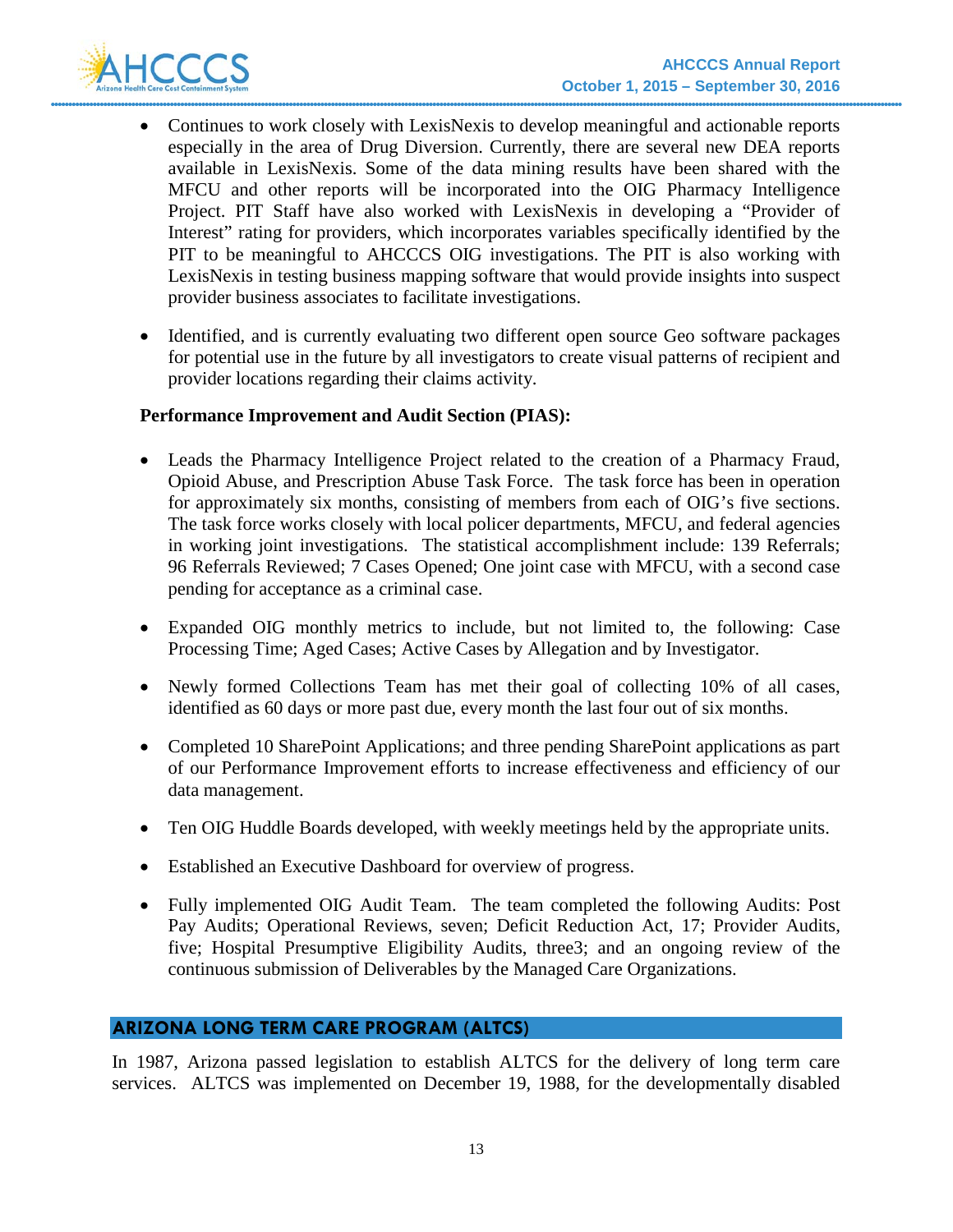

(DD) population. The long term care program for the elderly or physically disabled (EPD) population was implemented on January 1, 1989.

The ALTCS program provides a complete array of acute medical care services, behavioral health care, long term care and case management services to individuals at risk of institutionalization (individuals who are elderly, physically disabled, and / or developmentally disabled). The program emphasizes delivery of care in the member's own home or alternative residential settings. Like the Acute Care program, members of all ages who are not American Indians with an "on-reservation status" receive their care through contracted ALTCS plans referred to as "Contractors." All members with developmental disabilities are enrolled with the Arizona Department of Economic Security (DES), Division of Developmental Disabilities (DDD). Tribal members who are physically disabled or elderly with an "on-reservation" status are enrolled in the ALTCS fee-for-service program. They are provided case management with from one of eight American Indian case management organizations. Seven are Tribal operated and one is a non-profit American Indian organization. Tribal members with developmental disabilities are served through the DES/DDD. Once enrolled in the ALTCS, the member has a choice of available case managers and primary care providers who coordinate care and act as gatekeepers. In 2011, AHCCCS awarded new contracts to the following 4 EPD Program Contractors: Evercare Select, SCAN Long Term Care, Mercy Care Plan, and Bridgeway Health Solutions. SCAN Long Term Care was awarded a capped enrollment contract and subsequently terminated their contract as of May 1, 2012. As of October 1, 2016, 58,608 members were enrolled in ALTCS.

#### **PROGRAMS UNDER TITLE XXI**

The Title XXI State Children's Health Insurance Program (CHIP), which is referred to in Arizona as KidsCare, provides affordable insurance coverage for low-income children. In May 1998, the Arizona Legislature authorized the implementation of a stand-alone Title XXI SCHIP program, and it was implemented on November 1, 1998.

Arizona's income threshold is set at 200% of the federal poverty level FPL with no resource test for this population. A screening and referral process is used to determine whether a child is eligible for Medicaid (Title XIX) prior to a determination of eligibility for KidsCare. The program maximizes federal contributions, realizing a federal contribution of almost \$3 for every \$1 spent by the state. With the exception of Native American children, who may elect to receive their care through IHS, children enrolled in KidsCare are assigned to managed care health plans already established with AHCCCS. Children enrolled in KidsCare presently receive the full array of services offered to children enrolled with Medicaid.

As a result of the budget shortfall, the KidsCare program was capped on January 1, 2010. All applicants for KidsCare were placed on a waiting list. On April 6, 2012, CMS approved a Waiver Amendment, which included funding for KidsCare II. KidsCare II was a temporary program to provide coverage to a limited number of children who were on the KidsCare wait list, with incomes up to 200% FPL, and who meet other eligibility requirements. Authority to administer the KidsCare II program expired on February 1, 2014. Of the 37,000 children who were enrolled in KidsCare II, 23,000 were transitioned to Medicaid under the expanded eligibility limit from the Affordable Care Act of 133% FPL, while the enrollment information for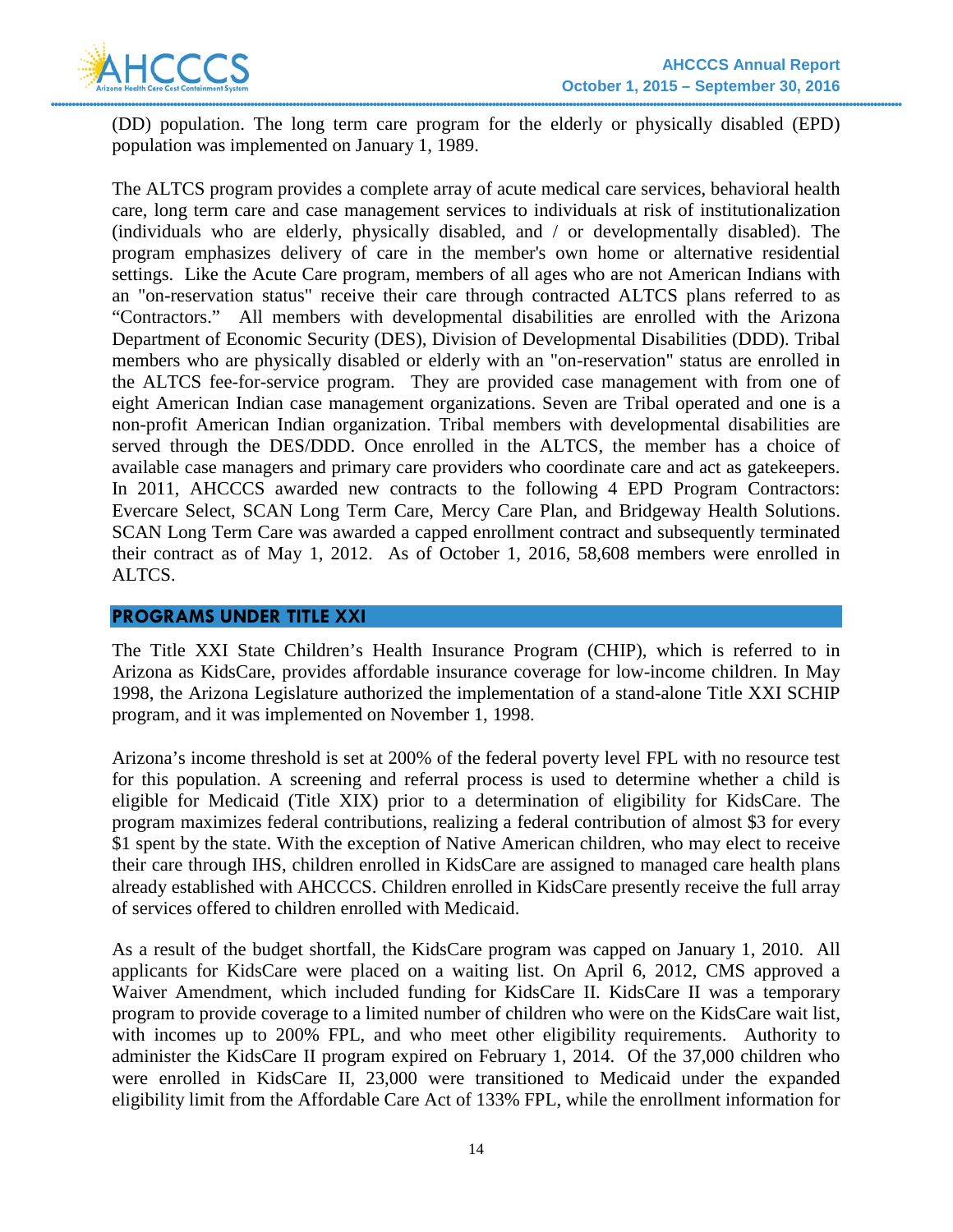

the remaining 14,000 children was submitted to the Marketplace. These families were notified of their enrollment changes and given the opportunity to create accounts on the Marketplace.

In 2016, Governor Doug Ducey signed SB 1457, restoring KidsCare coverage to children in households between 133% and 200% Federal Poverty Limit. Application for KidsCare was accepted beginning July 26, 2016 for coverage effective September 1, 2016.

As of October 1, 2016, there were 5,911 children enrolled in the KidsCare Program.

## **CONSUMER ISSUES**

In support of the quarterly report to CMS, presented below is a summary of advocacy issues received in the Office of Client Advocacy (OCA) for FFY 2016.

| Table 1<br><b>Advocacy Issues</b>                                            | <b>Quarter 1</b><br>10/01/15-<br>12/31/15 | <b>Quarter 2</b><br>$1/1/16$ -<br>3/31/16 | <b>Quarter 3</b><br>$4/1/16 -$<br>6/30/16 | <b>Quarter 4</b><br>$7/1/16 -$<br>9/30/16 | <b>Total</b> |
|------------------------------------------------------------------------------|-------------------------------------------|-------------------------------------------|-------------------------------------------|-------------------------------------------|--------------|
| 9+Billing Issues                                                             | 9                                         | 46                                        | 67                                        | 96                                        | 218          |
| <b>Member reimbursements</b><br>$\bullet$                                    |                                           |                                           |                                           |                                           |              |
| <b>Unpaid bills</b><br>$\bullet$                                             |                                           |                                           |                                           |                                           |              |
| <b>Cost Sharing</b>                                                          | 6                                         | 10                                        | 12                                        | 12                                        | 40           |
| Co-pays                                                                      |                                           |                                           |                                           |                                           |              |
| <b>Share of Cost (ALTCS)</b>                                                 |                                           |                                           |                                           |                                           |              |
| <b>Premiums (Kids Care,</b><br>$\bullet$<br>Medicare)                        |                                           |                                           |                                           |                                           |              |
| <b>Covered Services</b>                                                      | 15                                        | 132                                       | 132                                       | 88                                        | 367          |
|                                                                              |                                           |                                           |                                           |                                           |              |
| <b>Eligibility Issues by Program</b>                                         | 21                                        | 31                                        | 28                                        | 15                                        | 95           |
| Can't get coverage due to :<br><b>ALTCS</b><br><b>Resources</b><br>$\bullet$ |                                           |                                           |                                           |                                           |              |
| <b>Income</b>                                                                |                                           |                                           |                                           |                                           |              |
| <b>Medical</b><br>$\bullet$                                                  |                                           |                                           |                                           |                                           |              |
| <b>DES</b>                                                                   | 361                                       | 224                                       | 241                                       | 260                                       | 1,086        |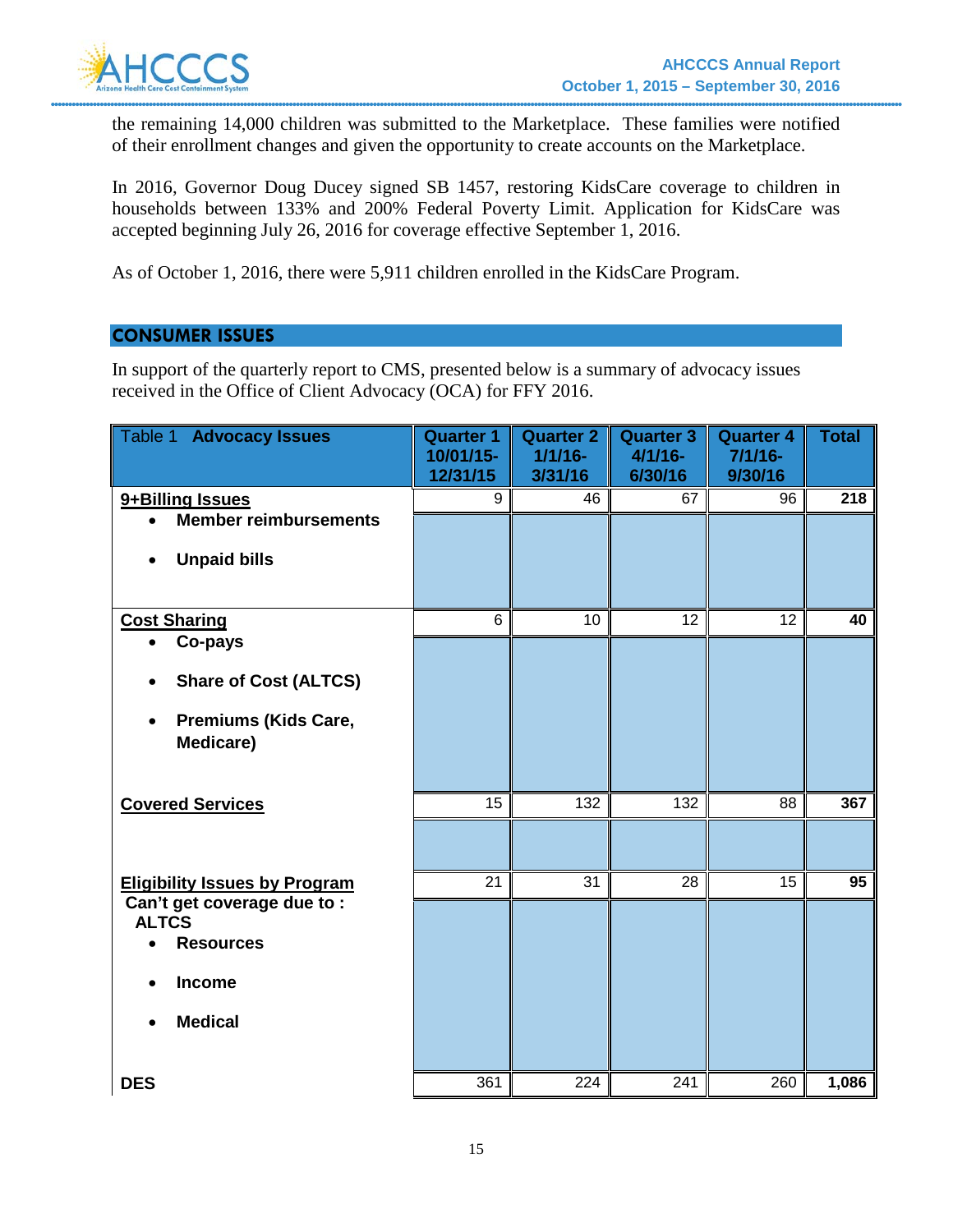

| Income                                                        |    |                  |             |     |                 |
|---------------------------------------------------------------|----|------------------|-------------|-----|-----------------|
| <b>Incorrect determination</b>                                |    |                  |             |     |                 |
| Improper referrals<br>$\bullet$                               |    |                  |             |     |                 |
|                                                               |    |                  |             |     |                 |
| <b>Kids Care</b>                                              | 1  | $\mathbf 0$      | $\mathbf 0$ | 9   | 10 <sub>1</sub> |
| <b>Income</b>                                                 |    |                  |             |     |                 |
| <b>Incorrect determination</b>                                |    |                  |             |     |                 |
| <b>SSI/Medical Assistance Only</b>                            | 49 | 37               | 27          | 30  | 143             |
| Income                                                        |    |                  |             |     |                 |
| Not categorically linked<br>$\bullet$                         |    |                  |             |     |                 |
|                                                               |    | 90               |             | 252 | 563             |
| <b>Information</b><br><b>Status of application</b>            | 92 |                  | 129         |     |                 |
| <b>Eligibility Criteria</b>                                   |    |                  |             |     |                 |
| <b>Community Resources</b>                                    |    |                  |             |     |                 |
| <b>Notification (Did not receive</b><br>or didn't understand) |    |                  |             |     |                 |
| <b>Medicare</b>                                               | 17 | 25               | 25          | 5   | 72              |
| <b>Medicare Coverage</b>                                      |    |                  |             |     |                 |
| <b>Medicare Savings Program</b><br>٠                          |    |                  |             |     |                 |
| <b>Medicare Part D</b><br>$\bullet$                           |    |                  |             |     |                 |
| <b>Prescriptions</b>                                          | 28 | $\overline{131}$ | 134         | 67  | 360             |
| <b>Prescription coverage</b><br>$\bullet$                     |    |                  |             |     |                 |
| <b>Prescription denial</b><br>$\bullet$                       |    |                  |             |     |                 |
|                                                               |    |                  |             |     |                 |
|                                                               |    |                  |             |     |                 |
| <b>Issues Referred to other Divisions:</b>                    |    |                  |             |     |                 |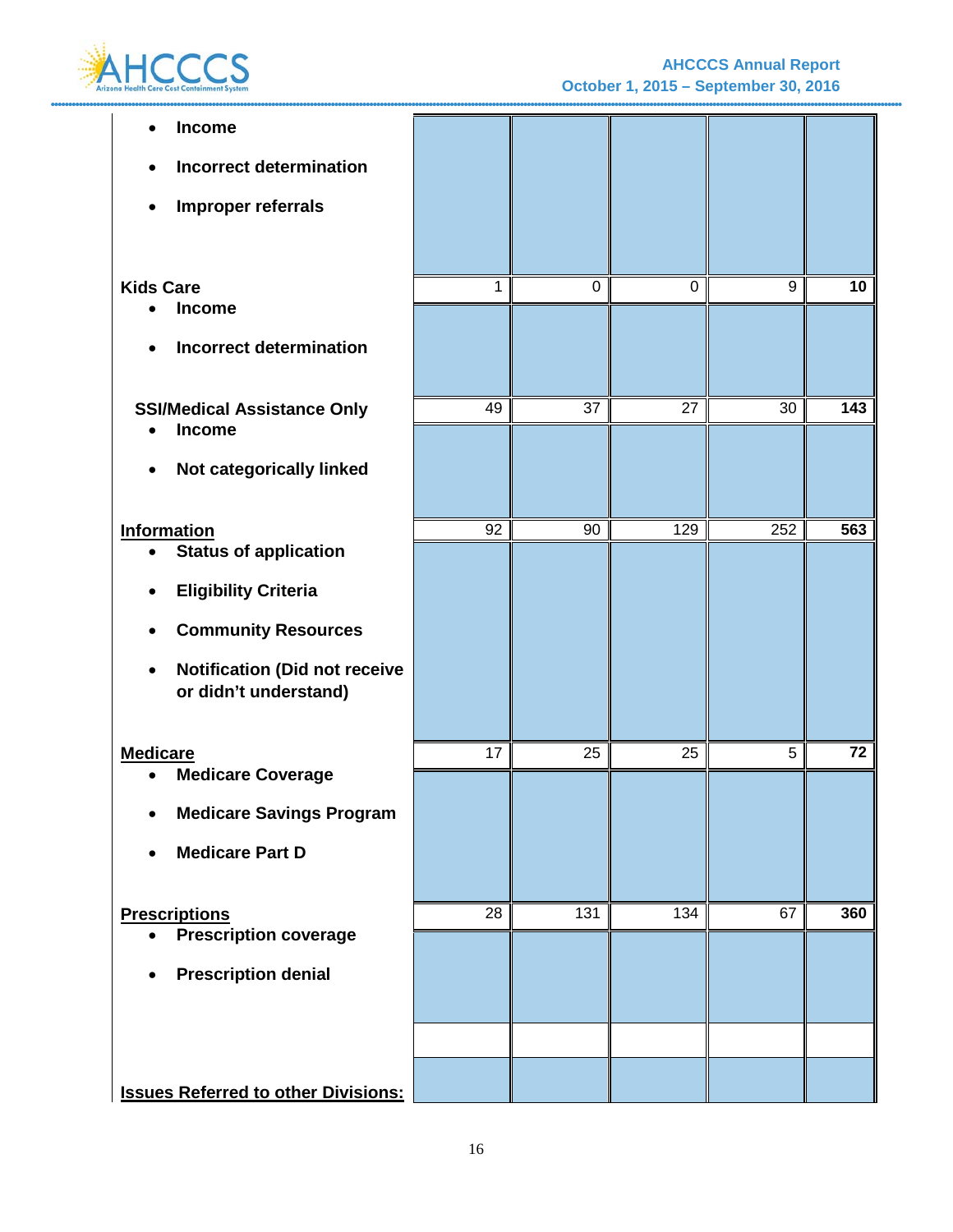

| 1. Fraud-Referred to Office of<br>Inspector General (OIG)                                                                                                                                                              | 0   | 0   | 0   | 0   |       |
|------------------------------------------------------------------------------------------------------------------------------------------------------------------------------------------------------------------------|-----|-----|-----|-----|-------|
| 2. Quality of Care-Referred to<br><b>Division of Health Care</b><br><b>Management (DHCM)</b><br><b>Health Plans/Providers</b><br>$\bullet$<br>(Caregiver issues, Lack of<br>providers)<br><b>Services</b><br>$\bullet$ | 14  | 13  | 30  | 28  | 85    |
| (Equipment, Nursing Homes,<br><b>Optical and Surgical)</b>                                                                                                                                                             |     |     |     |     |       |
| Total                                                                                                                                                                                                                  | 613 | 739 | 825 | 862 | 3,039 |

**Note: Categories of good customer services, bad customer service, documentation, policy, and process are captured under the category it may relate to.** 

| Table 2 Issue Originator         | <b>Quarter 1</b><br>10/01/15-<br>12/31/15 | <b>Quarter 2</b><br>$1/1/16$ -<br>3/31/16 | <b>Quarter 3</b><br>$4/1/16 -$<br>6/30/16 | <b>Quarter 4</b><br>$7/1/16-$<br>9/30/16 | <b>Total</b> |
|----------------------------------|-------------------------------------------|-------------------------------------------|-------------------------------------------|------------------------------------------|--------------|
| <b>Applicant, Member or</b>      | 473                                       | 599                                       | 705                                       | 675                                      | 2,452        |
| Representative                   |                                           |                                           |                                           |                                          |              |
| <b>CMS</b>                       | 10                                        | 10                                        | 6                                         | 10                                       | 36           |
| <b>Governor's Office</b>         | 4                                         | $0^*$                                     | $^{\circ}$                                | $0^*$                                    |              |
| <b>Ombudsmen/Advocates/Other</b> | 103                                       | 110                                       | 100                                       | 160                                      | 473          |
| Agencies                         |                                           |                                           |                                           |                                          |              |
| <b>Senate &amp; House</b>        | 23                                        | 20                                        | 14                                        | 17                                       | 74           |
| <b>Total</b>                     | 613                                       | 739                                       | 825                                       | 862                                      | 3,039        |

**Note: This data was compiled from the OCA logs from the OCA Client Advocate and the Member Liaison.**

**\*Governor's staff now sending through Ombudsmen office**

### **COMPLAINTS AND GRIEVANCES**

In support of the annual report to CMS, presented below is a summary of the number of complaints and grievances filed on behalf of beneficiaries participating in the SMI and CRS integration projects, broken down by access to care, health plan and provider satisfaction.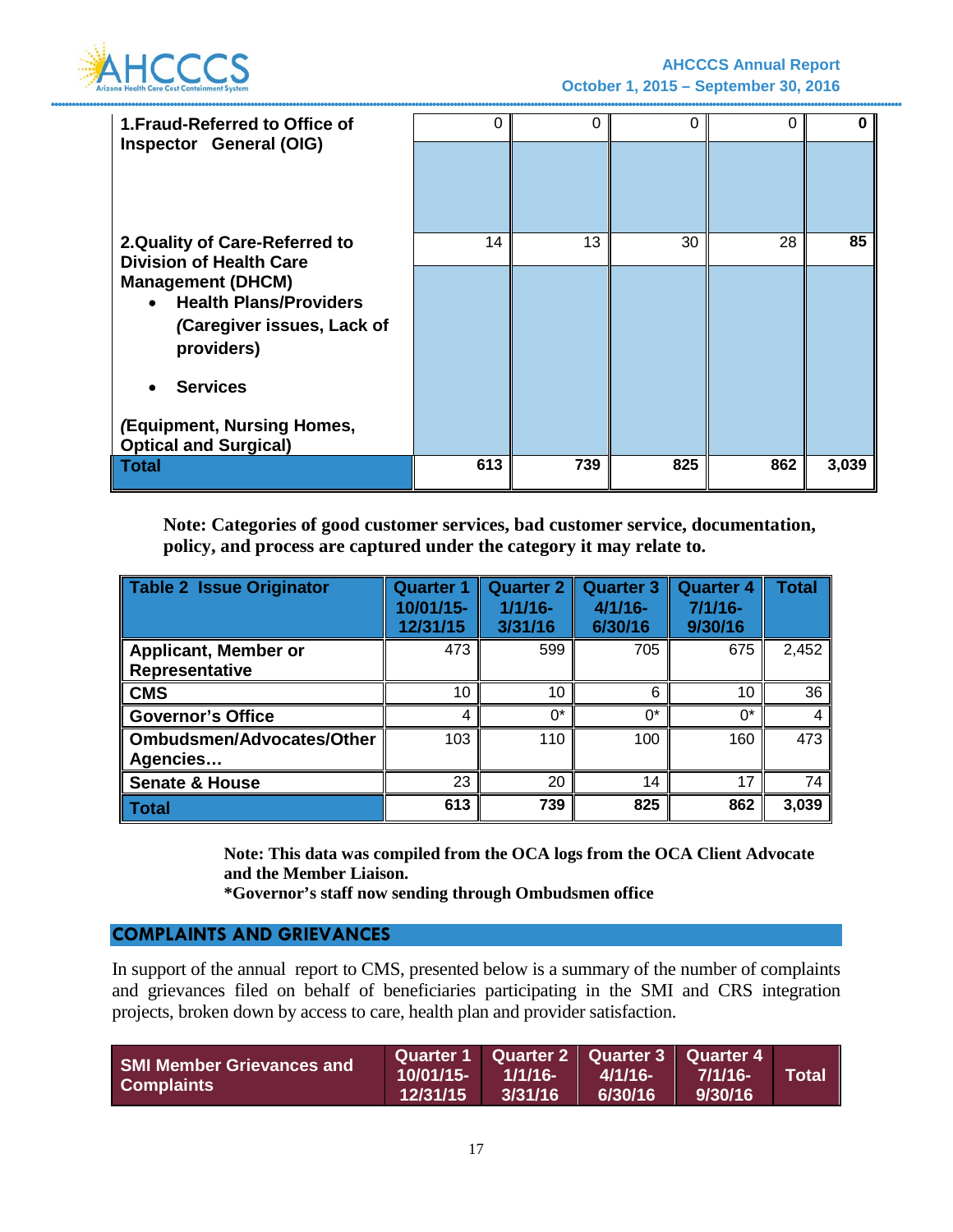

| <b>Access to Care</b>        | 108 | 100  | 71    | 98    | 377   |
|------------------------------|-----|------|-------|-------|-------|
| <b>Health Plan</b>           | 314 | 373  | 384   | 276   | 1,347 |
| <b>Provider Satisfaction</b> | 481 | 542  | 585   | 756   | 2,364 |
| <b>Total</b>                 | 903 | 1015 | 1.040 | 1,130 | 4,088 |

| <b>CRS Member Grievances and</b><br><b>Complaints</b> | <b>Quarter 1</b><br>10/01/15-<br>12/31/15 | <b>Quarter 2</b><br>$1/1/16$ -<br>3/31/16 | <b>Quarter 3</b><br>$4/1/16$ -<br>6/30/16 | <b>Quarter 4</b><br>$7/1/16$ -<br>9/30/16 | <b>Total</b> |
|-------------------------------------------------------|-------------------------------------------|-------------------------------------------|-------------------------------------------|-------------------------------------------|--------------|
| <b>Access to Care</b>                                 |                                           |                                           |                                           |                                           |              |
| <b>Health Plan</b>                                    |                                           |                                           | 6                                         |                                           | 10           |
| <b>Provider Satisfaction</b>                          | 23                                        | 29                                        |                                           | 34                                        | 103          |
| <b>Total</b>                                          | 23                                        | 30                                        | 23                                        | 37                                        | 113          |

#### **SMI OPT-OUT FOR CAUSE**

See attachment 1 for a summary of the opt-out requests filed by individuals with SMI in Maricopa County and Greater Arizona, broken down by months, health plans, counties, reasons for opt-out requests, opt-out outcome, and post-appeal opt-out outcomes.

### **QUALITY ASSURANCE/MONITORING ACTIVITY**

#### **Acute-care Performance Measures:**

In 2012, AHCCCS initiated a process to transition its performance measure sets to measures included in the Centers for Medicare and Medicaid Services (CMS) Core Measure Sets. AHCCCS incorporated the measures across lines of business in an effort to ensure comparability of access to care and outcomes measures for all populations. These decisions resulted in challenges in developing and implementing some of the measure methodologies. In late 2015, AHCCCS made the decision to further streamline and transition the performance measures to align more closely with the measures and populations found in the CMS Core measure sets. The transition will provide a better opportunity to shift the system towards indicators of health care outcomes, access to care, and patient satisfaction. This transition has resulted in the ability to compare AHCCCS' rates with those of other states who have implemented the Core measure sets.

AHCCCS has updated the performance measure sets for all lines of business. The new measures and related Minimum Performance Standards became effective during CYE 2014. The AHCCCS decision to transition to a new measure set was partially driven by a desire to align with measures sets such as the CHIPRA Core Measure Set, the Adult Core Measure Set, Meaningful Use, and others measure sets being implemented by CMS. AHCCCS has also updated the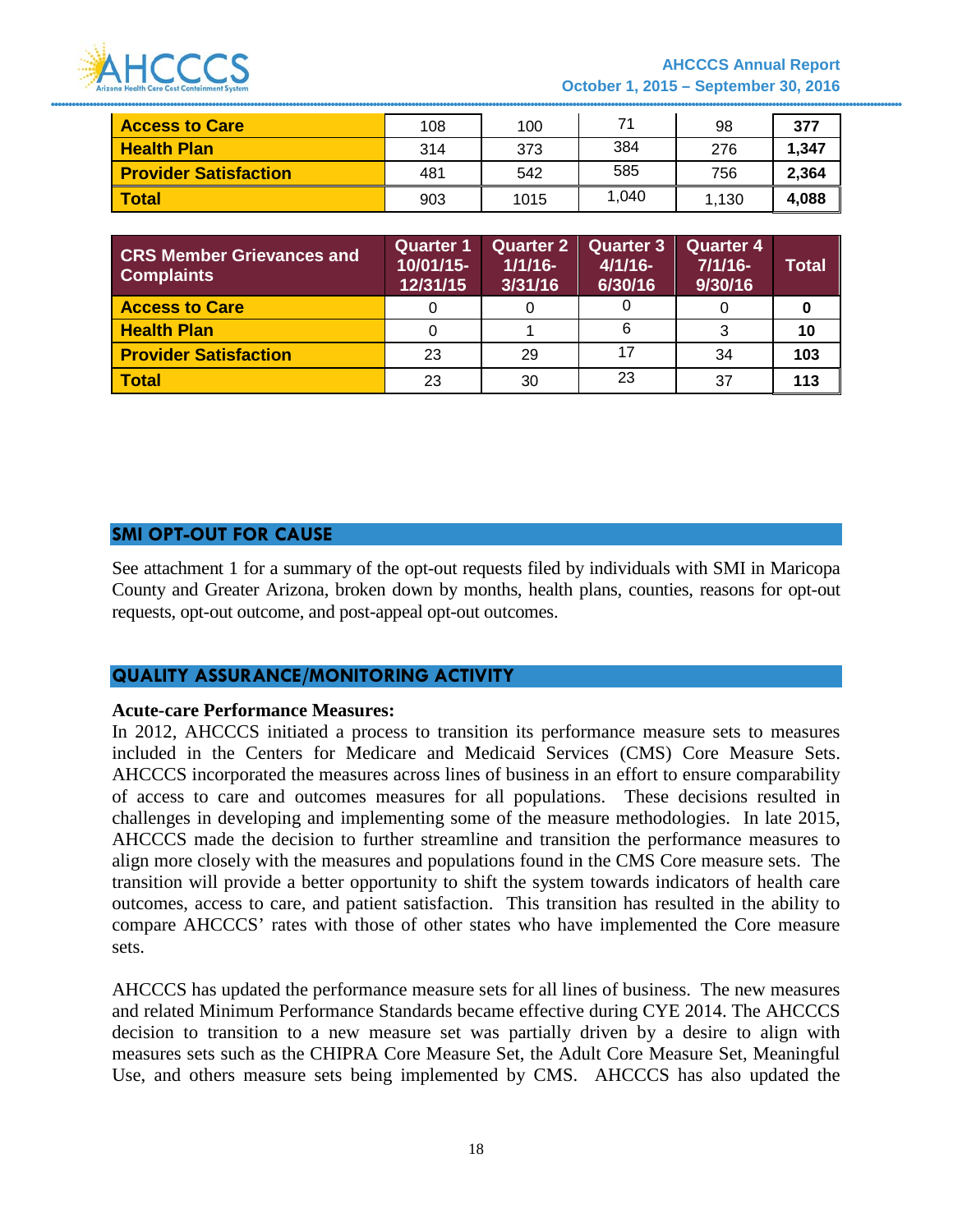

measure sets in Contractor contracts to reflect changes on measures implemented by CMS for the next contract year.

The Agency undertook extensive internal planning efforts, including evaluation of new requirements, future goals and desired capabilities, as well as barrier identification and associated risks to ensure the most meaningful performance measures were selected for each population served. One risk that was identified was the possibility that the information system and data analytic staff resources were reduced which would not allow the level of review and validation of performance measure programming necessary to ensure the validity and accuracy of Performance Measures. To address this concern, the Agency is currently utilizing its External Quality Review Organization to perform the measurement calculations.

Contractors have been provided utilization or encounter data to enhance their planning and implementation efforts related to the new performance measures as well as to support their ability to sustain/improve continuing measures. Some of these efforts will include new work groups, new reporting mechanisms, increased opportunities for technical assistance, and a more transparent reporting process with Contractors for proactive reporting prior to the end of the measurement period. This will allow Contractors to make necessary adjustments/final pushes and to develop payment reform initiatives that align with performance measure thresholds.

AHCCCS Medicaid and KidsCare rates for EPSDT Participation and EPSDT Dental Participation, for CYE 2015, are included. This data is reflective of the information reported to CMS on the annual 416 Report. Please note that while KidsCare is not formally reported to CMS via the 416; AHCCCS monitors this population using the same methodology as the 416 for comparability purposes.

|                                                                                       | $\frac{9}{6}$                                                                |                                                  |                                                  |                                               |                                                         |
|---------------------------------------------------------------------------------------|------------------------------------------------------------------------------|--------------------------------------------------|--------------------------------------------------|-----------------------------------------------|---------------------------------------------------------|
| <b>Acute-Care Measure</b>                                                             | <b>Current</b><br>Rate:<br><b>Measureme</b><br>nt period<br><b>CYE 2014*</b> | <b>Measureme</b><br>nt period<br><b>CYE 2013</b> | <b>Measureme</b><br>nt period<br><b>CYE 2012</b> | 2014<br><b>Medicaid</b><br>national<br>mean ' | <b>Minimum</b><br><b>Performance</b><br><b>Standard</b> |
| <b>Medicaid Rates for Children</b>                                                    |                                                                              |                                                  |                                                  |                                               |                                                         |
| Children's and Adolescents' Access<br>to PCPs, 12 - 24 Months, Medicaid               | 97.1                                                                         | 97.4                                             | 97.0                                             | 95.5                                          | 93                                                      |
| Children's and Adolescents' Access<br>to PCPs, 25 Months - 6 Years,<br>Medicaid       | 88.5                                                                         | 89.2                                             | 87.7                                             | 87.8                                          | 84                                                      |
| Children's and Adolescents' Access<br>to PCPs, 7 - 11 Years, Medicaid                 | 92.4                                                                         | 91.4                                             | 89.9                                             | 91.0                                          | 83                                                      |
| Children's and Adolescents' Access<br>to PCPs, 12 - 19 Years, Medicaid                | 90.1                                                                         | 89.4                                             | 87.7                                             | 89.3                                          | 82                                                      |
| Well-child Visits in the First 15 Months<br>of Life, Medicaid                         | 71.4                                                                         | 67.9                                             | 67.8                                             | 58.9                                          | 65                                                      |
| Well-child Visits in the Third, Fourth,<br>Fifth and Sixth Years of Life,<br>Medicaid | 64.9                                                                         | 65.5                                             | 66.8                                             | 71.9                                          | 66                                                      |
| Adolescent Well-care Visits, Medicaid                                                 | 40.7                                                                         | 39.7                                             | 38.0                                             | 50.0                                          | 41                                                      |
| Annual Dental Visits, Medicaid                                                        | 63.5                                                                         | 59.2                                             | 61.8                                             | n/a                                           | 60                                                      |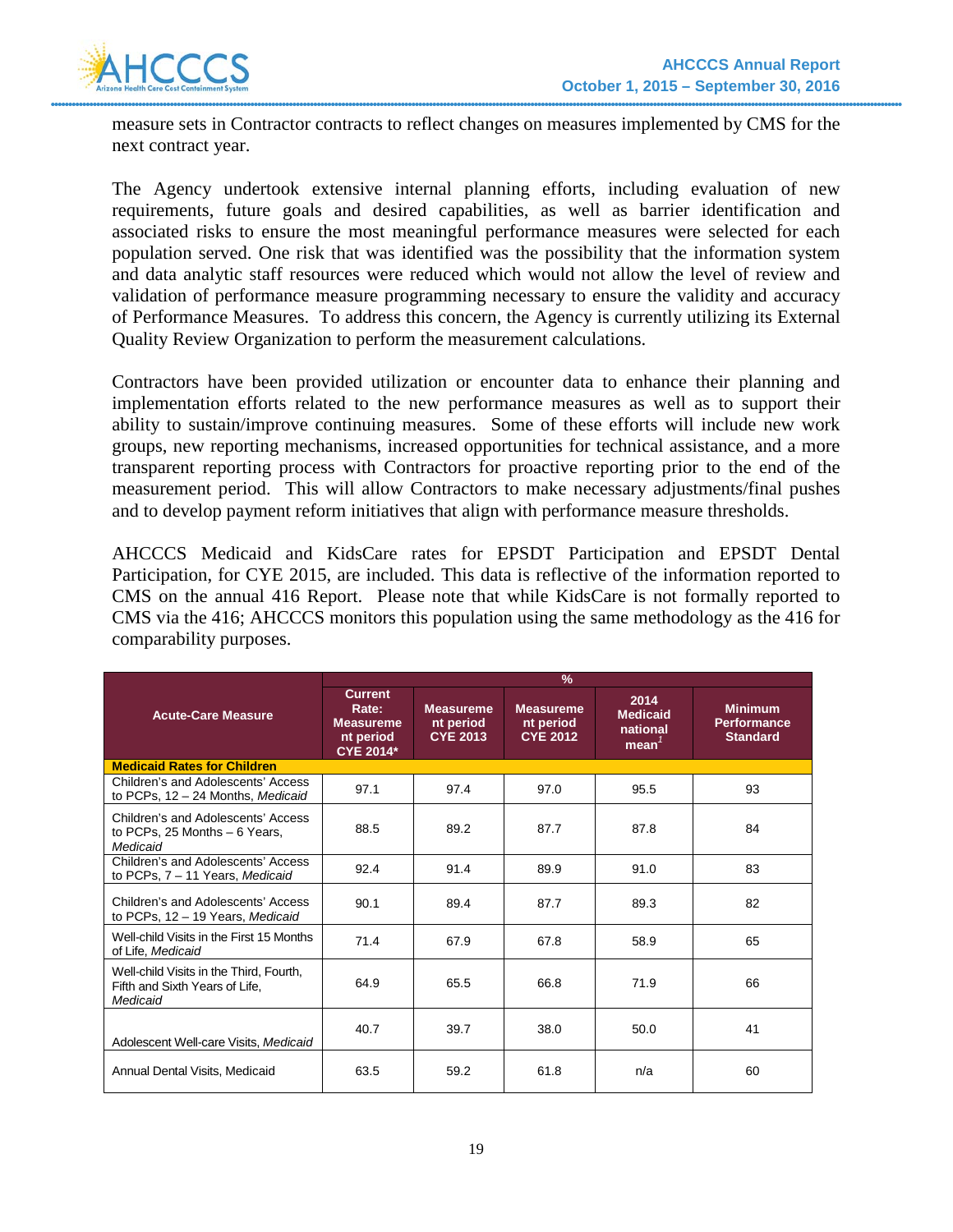

| <b>Timeliness of Prenatal Care</b>                             | n/a   | n/a    | n/a | 82.4 | 80         |
|----------------------------------------------------------------|-------|--------|-----|------|------------|
| Postpartum Care                                                | n/a   | n/a    | n/a | 61.8 | 64         |
| Appropriate Medications for Asthma                             | 80.6  | 79.6   | n/a | n/a  | 86         |
| Diabetes Care: HbA1c Testing                                   | n/a   | 71.2   | n/a | 86.3 | 77         |
| Diabetes Care: LDL-C Screening                                 | n/a   | 65.7   | n/a | n/a  | 70         |
| Diabetes Care: Eye Exams                                       | n/a   | 42.2   | n/a | 54.4 | 49         |
| Ambulatory Care: ED Visits, Total                              | 56    | 57     | n/a | n/a  | <b>TBD</b> |
| <b>Inpatient Utilization: Total Discharges</b><br>per 1,000 MM | 8     | 11     | n/a | n/a  | <b>TBD</b> |
| Inpatient Utilization: Total, Average<br>Length of Stay        | 3.8   | 3.1    | n/a | n/a  | <b>TBD</b> |
| All-Cause Readmission: Total                                   | 13.6  | 11.7   | n/a | n/a  | <b>TBD</b> |
| Diabetes Short-Term Complications<br>Admissions                | 225   | 244.4  | n/a | n/a  | <b>TBD</b> |
| COPD or Asthma in Older Adults<br>Admissions                   | 875.7 | 1152.9 | n/a | n/a  | <b>TBD</b> |
| <b>Heart Failure Admissions</b>                                | 290.9 | 278.4  | n/a | n/a  | <b>TBD</b> |
| Asthma in Younger Adults<br>Admissions                         | 104.2 | 119.5  | n/a | n/a  | <b>TBD</b> |

\* Draft Data

1 These national means are based on calendar year 2014 data published by NCQA in it's the *State of Health Care Quality 2015*.

N/A – A rate was not measured for the specific reporting period.

|                                                | (%)                                                                     |                                                 |                                                 |                                                 |                                |                                                  |  |  |  |
|------------------------------------------------|-------------------------------------------------------------------------|-------------------------------------------------|-------------------------------------------------|-------------------------------------------------|--------------------------------|--------------------------------------------------|--|--|--|
| <b>Acute-Care Measure</b>                      | <b>Current Rate:</b><br><b>Measurement</b><br>period<br><b>CYE 2015</b> | <b>Measurement</b><br>period<br><b>CYE 2014</b> | <b>Measurement</b><br>period<br><b>CYE 2013</b> | <b>Measurement</b><br>period<br><b>CYE 2012</b> | 2014 Medicaid<br>national mean | <b>Minimum</b><br>Performance<br><b>Standard</b> |  |  |  |
| <b>Medicaid Rates, CMS 416</b>                 |                                                                         |                                                 |                                                 |                                                 |                                |                                                  |  |  |  |
| <b>EPSDT Participation, Medicaid</b>           | 51.5                                                                    | 54                                              | 60.6                                            | 65.7                                            | n/a                            | 68                                               |  |  |  |
| <b>EPSDT Dental Participation,</b><br>Medicaid | 46.6                                                                    | 44.6                                            | 45.5                                            | 44.1                                            | n/a                            | 46                                               |  |  |  |
| <b>CHIP Rates, CMS 416*</b>                    |                                                                         |                                                 |                                                 |                                                 |                                |                                                  |  |  |  |
| <b>EPSDT Participation, CHIP</b>               | 51.9                                                                    | 57                                              | 60.6                                            | 65.7                                            | n/a                            | 68                                               |  |  |  |
| <b>EPSDT Dental Participation,</b><br>Medicaid | 55.0                                                                    | 21.8                                            | 39.8                                            | 59.1                                            | n/a                            | 46                                               |  |  |  |

N/A – A rate was not measured for the specific reporting period.

\* Due to the CHIP program being closed, there has been a significant decrease in this population as only those members who maintained eligibility after the Program closure were allowed to continue on with the Program.

AHCCCS has long been a leader in developing, implementing and holding Contractors accountable to performance measure goals. AHCCCS developed and implemented HEDIS-*like* measures, before HEDIS existed. AHCCCS' consistency in performance expectations has resulted in many performance measures performing at a rate close to the NCQA HEDIS national Medicaid mean. For AHCCCS, the HEDIS-*like* measures have been a reasonable indicator of health care accessibility, availability and quality. AHCCCS has transitioned to measures found in the CMS Core measure sets that provide a better opportunity to shift the system towards indicators of health care outcomes, access to care, and patient satisfaction. This transition has also resulted in the ability to compare AHCCCS' rates with those of other states as the measure sets are implemented.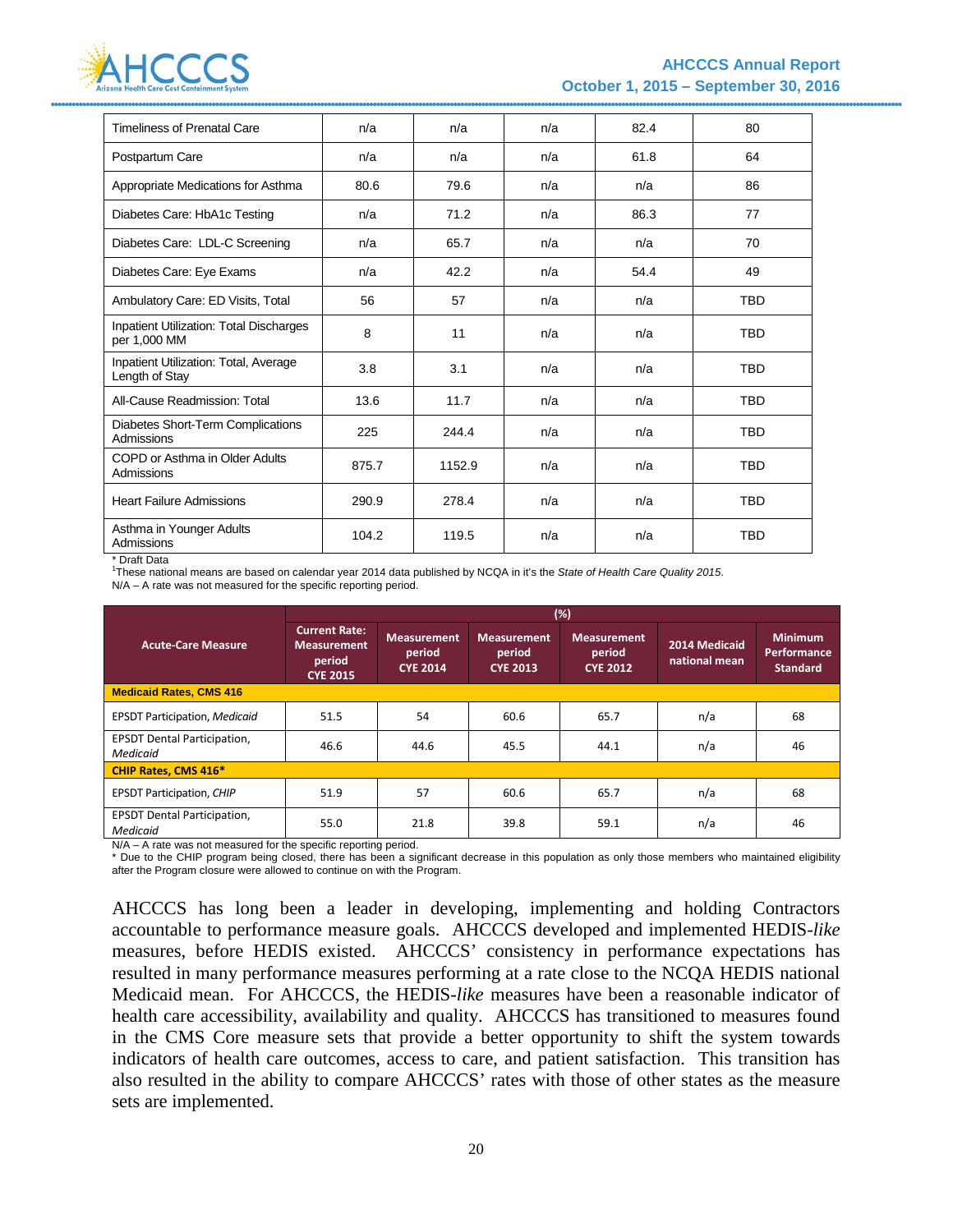

The health care system is evolving in relation to measuring quality. It is in a transitional phase in that what has existed as data sources and methodologies will no longer be enough. Yet, the systems, data sources and processes to fully achieve the next level in clinical outcomes and satisfaction measures are thus far, not fully developed or implemented (e.g. electronic health records, health information exchange data, information available through public health connectivity). Transitioning the AHCCCS measure sets supports the adoption of electronic health records and use of the health information exchange which will, in turn, result in efficiencies and data/information that will transform care practices, improve individual patient outcomes and population health management, improve patient satisfaction with the care experience, increase efficiencies and reduce health care costs. AHCCCS continues to develop opportunities to work with its providers and in some cases directly with providers to utilize the electronic health record capabilities for quality improvement opportunities.

Contractors are required to implement Corrective Action Plans (CAPs) to improve performance when they do not meet the Minimum Performance Standard established for any measure. AHCCCS advises Contractors that they may face financial sanctions if their rates do not meet Minimum Performance Standards. At which time, Contractors are required to document corrective actions that were already in place for measures for which they were not meeting the AHCCCS Minimum Performance Standards (MPS), evaluate the effectiveness of those interventions and determine any revisions or new activities that should be implemented. Sanctions have been an ongoing consideration in performance measurement and AHCCCS continues to reserve the right to impose sanctions if Contractor performance does not align with contract expectations.

The performance measures provide a standardized way to evaluate Contractor performance in quality management over time. Many of the above measures are quality indicators identified in the AHCCCS 1115 Waiver Evaluation Plan for the Acute-care Program.

# **ALTCS Performance Measures**

During CYE 2016, AHCCCS finalized data from CYE 2014 as well as ran the CYE 2015 rates for EPSDT Participation and EPSDT Dental Participation. The EPSDT Participation rate for ALTCS E/PD Contractors is relatively low. However, the rate is likely underreported because physically disabled members qualify for AHCCCS based on functional status rather than income alone and may be covered by another payer; thus encounters for well-child services may have been covered by another insurer.

|                                     | $(\%)$                                                                 |                                                 |                                                 |                                |                                                         |  |  |  |  |
|-------------------------------------|------------------------------------------------------------------------|-------------------------------------------------|-------------------------------------------------|--------------------------------|---------------------------------------------------------|--|--|--|--|
| <b>ALTCS E/PD</b><br><b>Measure</b> | <b>Current Rate</b><br><b>Measurement</b><br>period<br><b>CYE 2015</b> | <b>Measurement</b><br>period<br><b>CYE 2014</b> | <b>Measurement</b><br>period<br><b>CYE 2013</b> | 2014 Medicaid<br>national mean | <b>Minimum</b><br><b>Performance</b><br><b>Standard</b> |  |  |  |  |
| <b>EPSDT Participation</b>          | 37.9                                                                   | 38                                              | 42.4                                            | n/a                            | 68                                                      |  |  |  |  |
| <b>EPSDT Dental Participation</b>   | 38.9                                                                   | 33.4                                            | 40.4                                            | n/a                            | 46                                                      |  |  |  |  |
|                                     |                                                                        |                                                 |                                                 |                                |                                                         |  |  |  |  |
|                                     |                                                                        |                                                 | $(\%)$                                          |                                |                                                         |  |  |  |  |
| <b>ALTCS E/PD Measures</b>          | <b>Current Rate</b>                                                    | Measurement                                     | <b>Measurement</b>                              | 2014 Medicaid                  | <b>Minimum</b>                                          |  |  |  |  |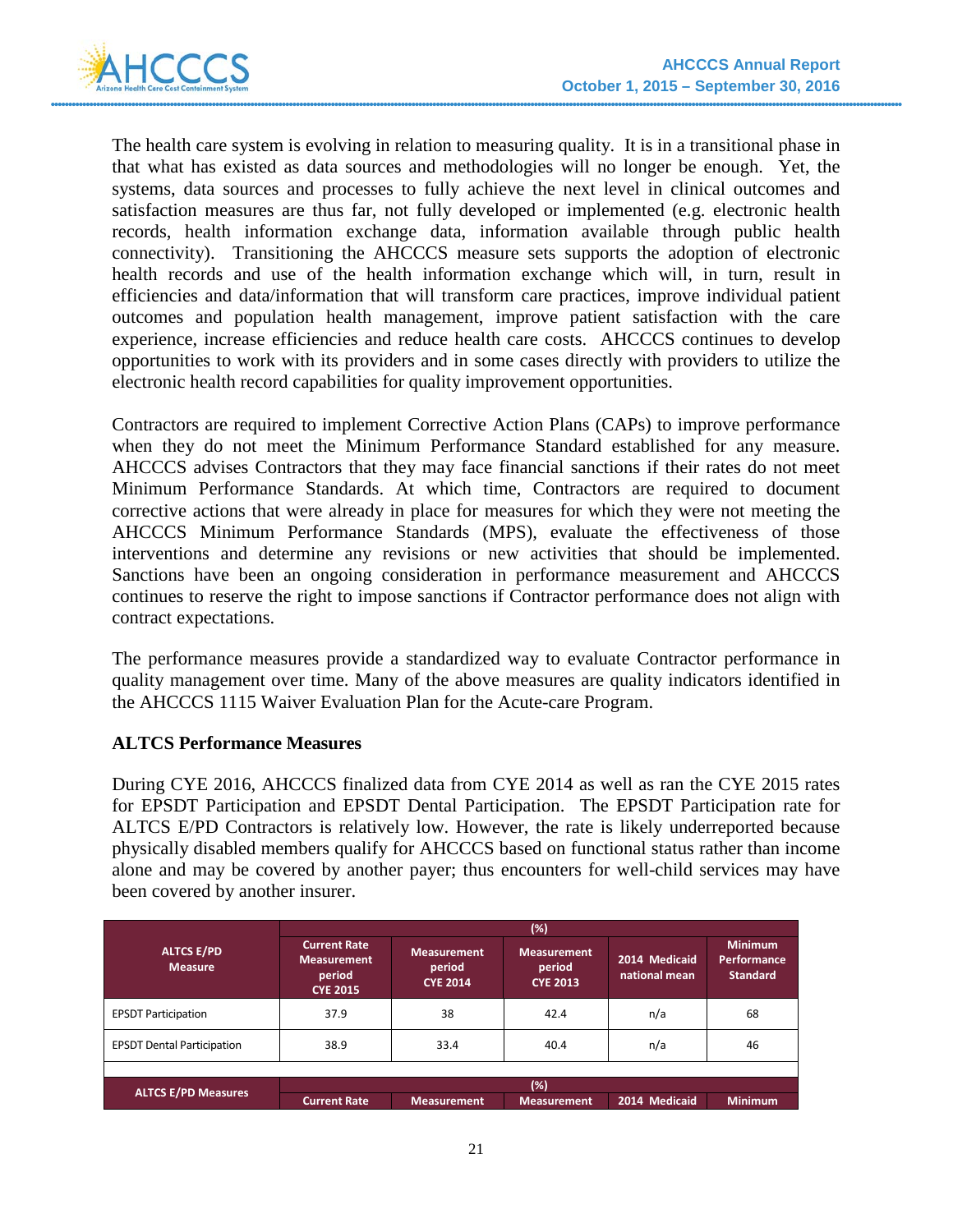

# **AHCCCS Annual Report October 1, 2015 – September 30, 2016**

|                                                                    | <b>Measurement</b><br>period<br><b>CYE 2014</b> | period<br><b>CYE 2013</b> | period<br><b>CYE 2012</b> | national mean <sup>1</sup> | <b>Performance</b><br><b>Standard</b> |
|--------------------------------------------------------------------|-------------------------------------------------|---------------------------|---------------------------|----------------------------|---------------------------------------|
| 7 Day Follow-Up After<br><b>Hospitalization for Mental Illness</b> | 17.96                                           | n/a                       | n/a                       | n/a                        | 50                                    |
| 30 Day Follow-Up After<br>Hospitalization for Mental Illness       | 32.34                                           | n/a                       | n/a                       | n/a                        | 70                                    |
| Diabetes Care: HbA1c Testing                                       | n/a                                             | n/a                       | n/a                       | 86.3                       | 83                                    |
| Diabetes Care: LDL-C Screening                                     | n/a                                             | n/a                       | n/a                       | n/a                        | 75                                    |
| Diabetes Care: Eye Exams                                           | n/a                                             | n/a                       | n/a                       | 54.4                       | 60                                    |
| Ambulatory Care: ED Visits                                         | 63                                              | n/a                       | n/a                       | n/a                        | <b>TBD</b>                            |
| Inpatient Utilization: Total<br>Discharges per 1,000 MM            | 185.4                                           | n/a                       | n/a                       | n/a                        | <b>TBD</b>                            |
| Inpatient Utilization: Total,<br>Average Length of Stay            | 5.6                                             | n/a                       | n/a                       | n/a                        | <b>TBD</b>                            |
| All-Cause Readmission: Total                                       | 15.5                                            | n/a                       | n/a                       | n/a                        | <b>TBD</b>                            |
| Diabetes Short-Term<br><b>Complications Admissions</b>             | 170.62                                          | n/a                       | n/a                       | n/a                        | <b>TBD</b>                            |
| COPD or Asthma in Older Adults<br>Admissions                       | 1329.92                                         | n/a                       | n/a                       | n/a                        | <b>TBD</b>                            |
| <b>Heart Failure Admissions</b>                                    | 1156.45                                         | n/a                       | n/a                       | n/a                        | <b>TBD</b>                            |
| Asthma in Younger Adults                                           | 212.8                                           | n/a                       | n/a                       | n/a                        | TBD                                   |

|                                                                             | (%)                                                                    |                                                 |                                                 |                                             |                                                         |  |  |  |  |
|-----------------------------------------------------------------------------|------------------------------------------------------------------------|-------------------------------------------------|-------------------------------------------------|---------------------------------------------|---------------------------------------------------------|--|--|--|--|
| <b>ALTCS DDD Measures</b>                                                   | <b>Current Rate</b><br><b>Measurement</b><br>period<br><b>CYE 2014</b> | <b>Measurement</b><br>period<br><b>CYE 2013</b> | <b>Measurement</b><br>period<br><b>CYE 2012</b> | 2014 Medicaid<br>national mean <sup>+</sup> | <b>Minimum</b><br><b>Performance</b><br><b>Standard</b> |  |  |  |  |
| Children's and Adolescents'<br>Access to PCPs, 12 - 24 Months               | 93.4                                                                   | 98.6                                            | 93.7                                            | 96.0                                        | 93                                                      |  |  |  |  |
| Children's and Adolescents'<br>Access to PCPs, 25 Months $-6$<br>Years      | 86.5                                                                   | 88.1                                            | 86.3                                            | 88.3                                        | 84                                                      |  |  |  |  |
| Children's and Adolescents'<br>Access to PCPs, 7 - 11 Years                 | 90.1                                                                   | 89.5                                            | 87.9                                            | 89.9                                        | 83                                                      |  |  |  |  |
| Children's and Adolescents'<br>Access to PCPs, 12 - 19 Years                | 87.3                                                                   | 85.9                                            | 85.2                                            | 88.4                                        | 82                                                      |  |  |  |  |
| Well-child Visits in the Third,<br>Fourth, Fifth and Sixth Years of<br>Life | 47.9                                                                   | 48.8                                            | 51.5                                            | 72.0                                        | 66                                                      |  |  |  |  |
| Adolescent Well-care Visits                                                 | 35.7                                                                   | 35.1                                            | 35.4                                            | 49.7                                        | 41                                                      |  |  |  |  |
| <b>Annual Dental Visit</b>                                                  | 52.8                                                                   | 49.38                                           | n/a                                             | n/a                                         | 60                                                      |  |  |  |  |
| Diabetes Care: HbA1c Testing                                                | n/a                                                                    | 61.3                                            | n/a                                             | 86.3                                        | 77                                                      |  |  |  |  |
| Diabetes Care: LDL-C Screening                                              | n/a                                                                    | 57.7                                            | n/a                                             | n/a                                         | 70                                                      |  |  |  |  |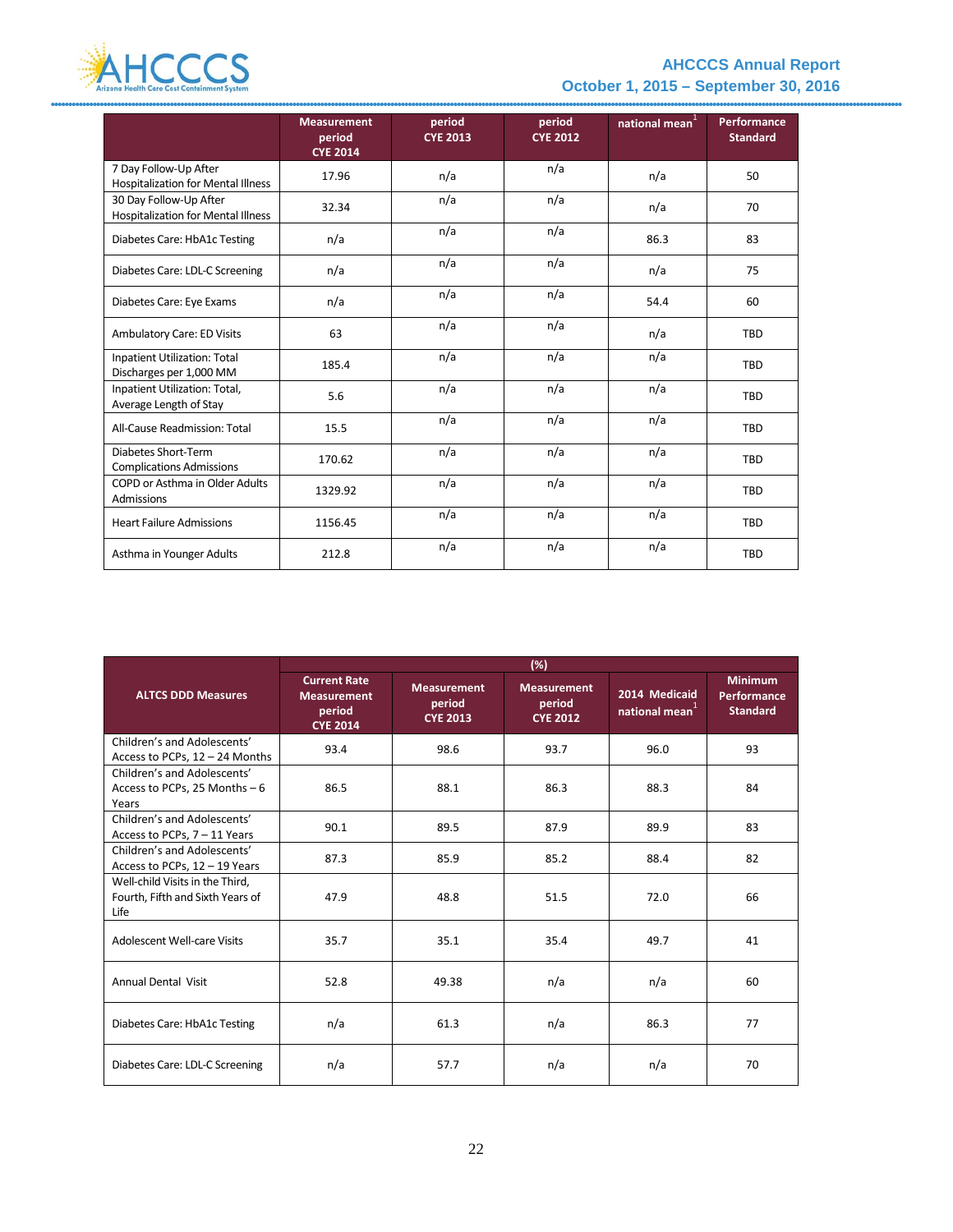

| Diabetes Care: Eye Exams                                | n/a  | 36.3  | n/a | 54.4 | 49         |
|---------------------------------------------------------|------|-------|-----|------|------------|
| Ambulatory Care: ED Visits                              | 41   | 43    | n/a | n/a  | <b>TBD</b> |
| Inpatient Utilization: Total<br>Discharges per 1,000 MM | 46.5 | 9.3   | n/a | n/a  | <b>TBD</b> |
| Inpatient Utilization: Total,<br>Average Length of Stay | 5.6  | 5.6   | n/a | n/a  | <b>TBD</b> |
| All-Cause Readmission: Total                            | 11.5 | 10.1  | n/a | n/a  | <b>TBD</b> |
| Diabetes Short-Term<br><b>Complications Admissions</b>  | 63.7 | 67.1  | n/a | n/a  | TBD        |
| COPD or Asthma in Older Adults<br>Admissions            | 99.5 | 281.6 | n/a | n/a  | <b>TBD</b> |
| <b>Heart Failure Admissions</b>                         | 47.8 | 75.5  | n/a | n/a  | <b>TBD</b> |
| Asthma in Younger Adults                                | 70.3 | 74.9  | n/a | n/a  | <b>TBD</b> |

|                                    | (%)                                                                    |                                                 |                                                 |                                |                                                  |  |  |  |  |
|------------------------------------|------------------------------------------------------------------------|-------------------------------------------------|-------------------------------------------------|--------------------------------|--------------------------------------------------|--|--|--|--|
| <b>ALTCS DDD</b><br><b>Measure</b> | <b>Current Rate</b><br><b>Measurement</b><br>period<br><b>CYE 2015</b> | <b>Measurement</b><br>period<br><b>CYE 2014</b> | <b>Measurement</b><br>period<br><b>CYE 2013</b> | 2014 Medicaid<br>national mean | <b>Minimum</b><br>Performance<br><b>Standard</b> |  |  |  |  |
| <b>EPSDT Participation</b>         | 39.3                                                                   | 37                                              | 45                                              | n/a                            | 68                                               |  |  |  |  |
| <b>EPSDT Dental Participation</b>  | 45.1                                                                   | 43.5                                            | 40.8                                            | n/a                            | 46                                               |  |  |  |  |

1 These national means are based on calendar year 2014 data published by NCQA in it's the *State of Health Care Quality 2015*. N/A – A rate was not measured for the specific reporting period.

AHCCCS requires the Contractor to submit Corrective Action Plans for measures that do not meet the MPS. These measures will be evaluated for CAP submission once data becomes available.

These measures provide a standardized way to evaluate Contractor performance in quality management over time. Additionally, most of the above measures are included in the AHCCCS 1115 Waiver Evaluation Plan for the DDD population.

### **Performance Improvement Projects**

One Performance Improvement Project (PIPs) involving all AHCCCS Contractors was active in CYE 2016

• Electronic Prescribing – The purpose of this Performance Improvement Project is to increase the number of prescribers electronically prescribing prescriptions and to increase the percentage of prescriptions which are submitted electronically in order to improve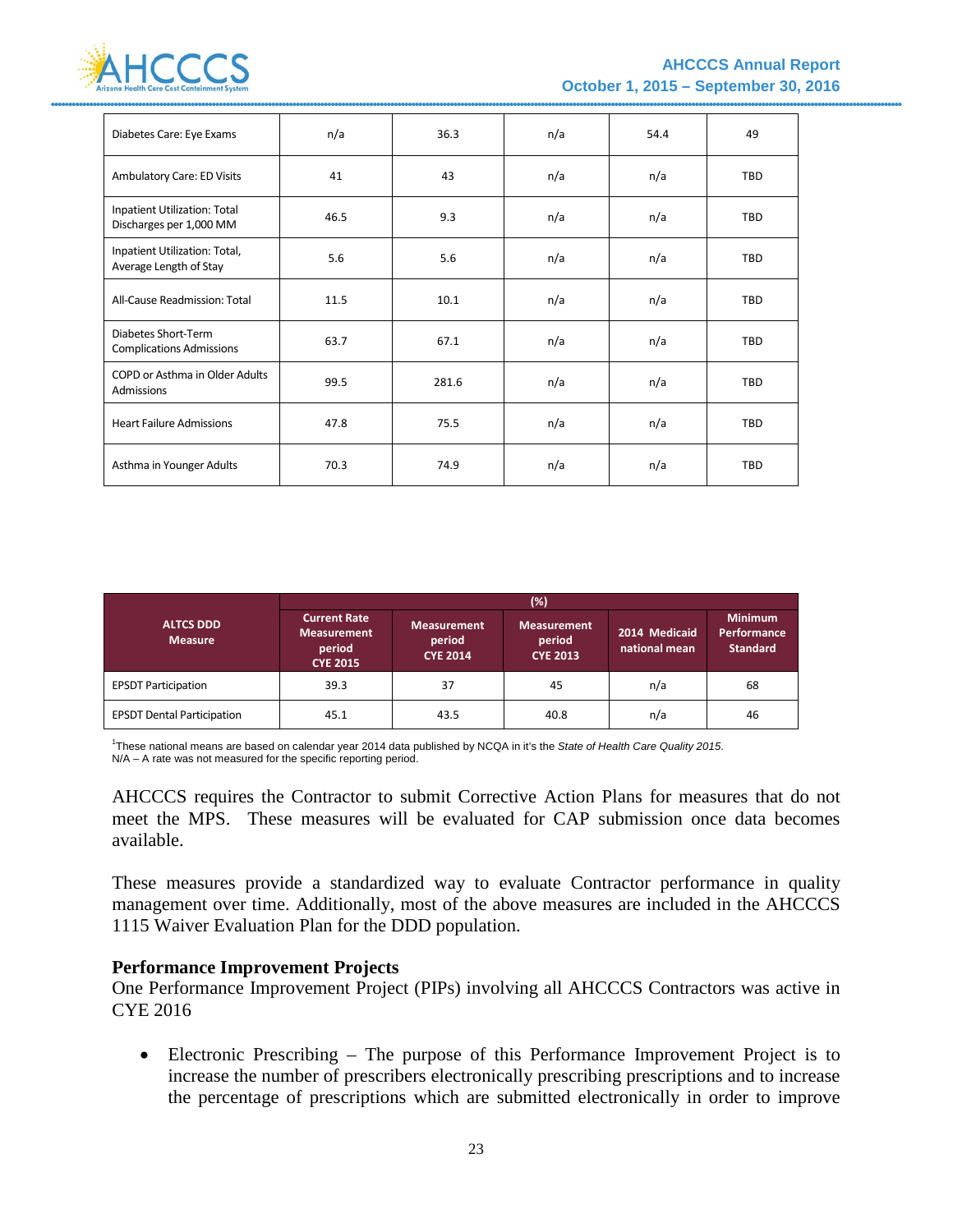

patient safety. This PIP included the following AHCCCS lines of business; Acute, Long Term Care and KidsCare.

| Line of Business | Percent of Providers who<br>prescribed at least one<br>prescription electronically | Percent of prescriptions<br>prescribed electronically |
|------------------|------------------------------------------------------------------------------------|-------------------------------------------------------|
| Acute            | 52.8                                                                               | 42.4                                                  |
| KidsCare         | 51.7                                                                               | 49.7                                                  |
| <b>ALTCS</b>     | 43.8                                                                               | 23.7                                                  |
| <b>CMDP</b>      | 47.3                                                                               | 46.7                                                  |
| <b>CRS</b>       | 50.5                                                                               | 43.0                                                  |

#### **LEGAL UPDATE**

The Office of Administrative Legal Services (OALS) provides legal counsel to the AHCCCS Administration, is responsible for the Agency rulemaking process, and oversees the Grievance System for the AHCCCS Program. Major components of the Grievance System include: scheduling State Fair Hearings for disputed matters, the informal adjudication of member appeals and provider claim disputes, and the issuance of AHCCCS Hearing Decisions (also referred to as Director's Decisions). AHCCCS Hearing Decisions represent the Agency's final administrative decisions and are issued subsequent to review of the Recommended Decisions made by Administrative Law Judges. The Assistant Director of OALS also serves as the Agency's Privacy Officer with oversight authority over HIPAA compliance issues.

During the time period of 10/1/15 through 9/30/16, OALS received 10815 matters which included member appeals, provider claim disputes, ALTCS trust reviews, and eligibility appeals. Of the 10815 total cases received, 361 were member appeals, 8824 were provider claim disputes, 216 were ALTCS trust reviews, and 1414 were eligibility appeals. OALS issued 726 Director's Decisions after State Fair hearings were held. In addition, OALS issued 9655 informal dispositions of disputes filed with the AHCCCS Administration. In excess of 97% of these disputes were resolved at the informal level, thus obviating the need for State Fair Hearings in these cases.

With regard to major litigation, the following is a summary of the status of major cases involving legal challenges to the AHCCCS Program during this federal fiscal year:

### *Biggs et al v Brewer and Betlach (Lawsuit to Invalidate Legislation Restoring AHCCCS Coverage, Expanding Eligibility to 133% FPL and Establishing the Hospital Assessment)*

On September 12, 2013, the Goldwater Institute, on behalf of various legislators, several citizens who are Arizona residents, and the Director of the Arizona Chapter of Americans for Prosperity, all of whom oppose House Bill 2010 (Laws 2013,  $1<sup>st</sup>$  Special Session, Chapter 10), filed a lawsuit in Superior Court seeking declaratory and injunctive relief. The lawsuit seeks to overturn Arizona's recent law expanding Medicaid to include persons with incomes up to 133% of the federal poverty guidelines, funded in part through a hospital assessment. The Complaint maintains that the Governor and the Medicaid Director violated the Arizona Constitution by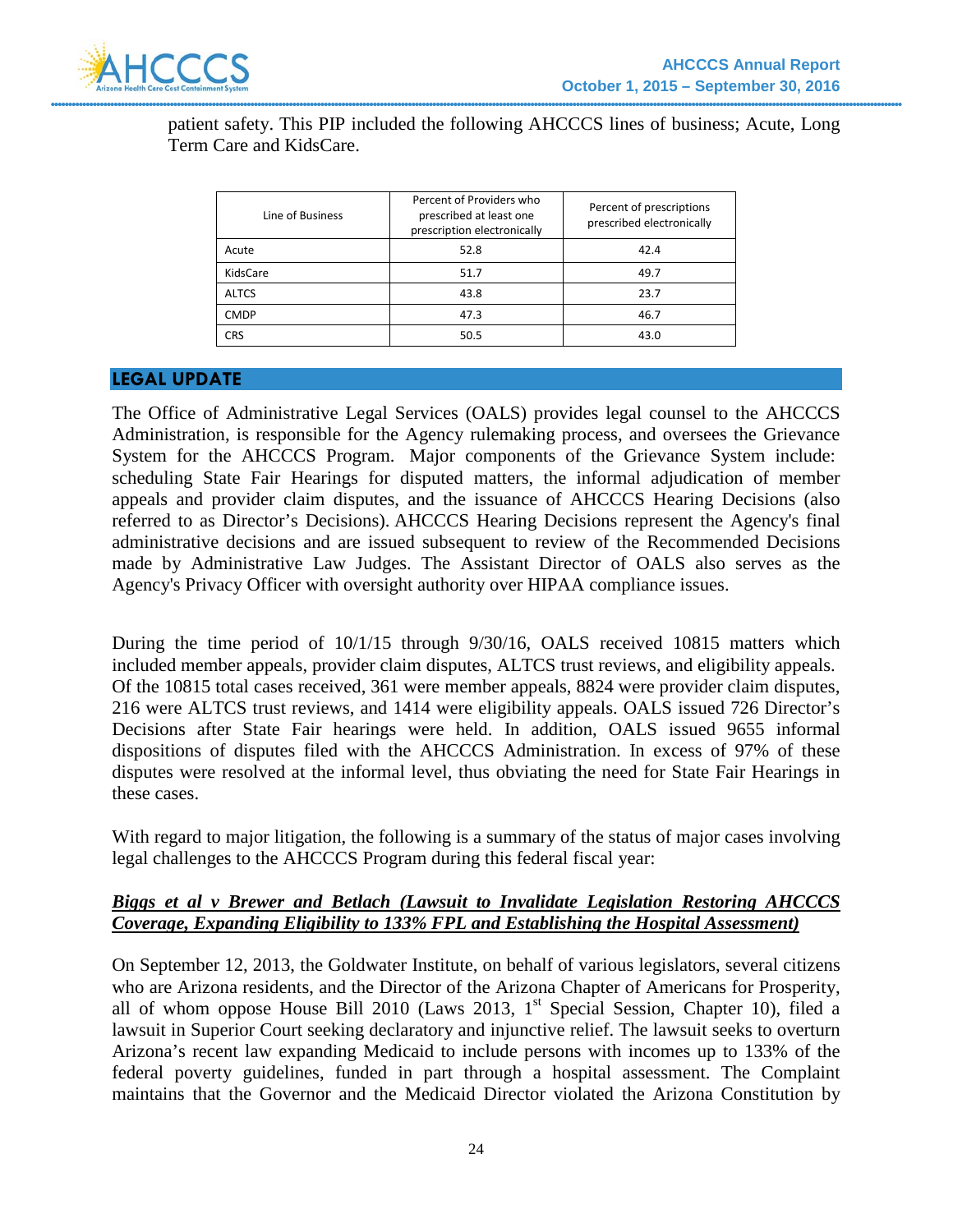

imposing a tax on hospitals through the hospital assessment without obtaining the two thirds majority (supermajority) required by Proposition 108 (which applies to legislation increasing state revenue through taxation) and by violating the Constitution's separation of powers. More specifically, Plaintiffs allege that ARS §36-2901.08 violates Article IX, Section 22 (also referred to as Proposition 108), Article III, and Article IV, Part 1, Section1 of the State Constitution as well as the separation of powers doctrine of the Arizona Constitution. Plaintiffs request that Defendants be enjoined from establishing, administering, or collecting the provider tax and from enforcing ARS §36-2901.08. Attorneys' fees and costs are also requested by Plaintiffs.

On October 2, 2013, Defendants filed a Motion to Dismiss arguing that Plaintiffs lack standing. Plaintiffs filed a Response on October 16, and a Reply was filed on October 28, 2013. Oral argument regarding the Motion to Dismiss, originally scheduled for December 9, was rescheduled to December 13, and the Judge took the matter under advisement.

On February 5, 2014, the Superior Court granted Defendants' Motion to Dismiss because Plaintiffs lack standing. The Court dismissed Plaintiffs' Complaint in its entirety. Plaintiffs then appealed to the Court of Appeals on February 11 and subsequently filed a Petition for Special Action on March 4, 2011. On April 22, 2014, the Arizona Court of Appeals, which accepted jurisdiction of the Special Action, reversed the Superior Court decision that the individual legislators lacked standing but affirmed the Superior Court ruling that Plaintiff constituents and taxpayer Jenney lacked standing. On May 14, 2014, the Governor and the AHCCCS Director filed a Petition for Review with the Arizona Supreme Court. Briefs of Amici Curiae were filed on behalf of both Plaintiffs and Defendants. Oral arguments were held before the Arizona Supreme Court on November 6, 2014, and a decision is pending. On December 31, 2014 the Arizona Supreme Court ruled that the Legislature has standing to challenge the constitutionality of the hospital assessment; the matter was remanded to the Superior Court for a determination on the merits of whether or not a two-thirds vote of the Legislature, rather than a majority vote, was required for enactment. The Arizona Supreme Court held that the Superior Court erred in dismissing the action for lack of standing by the Plaintiff Representatives to challenge the validity of the passage of ARS §36-2901.08. Additionally, the Arizona Supreme Court denied Plaintiff Legislators an award attorneys' fees as there has been no determination on the merits.

On behalf of three individuals who are Childless Adults with income under 138% of the federal poverty level, Arizona Center for Law in the Public Interest and the William E Morris Institute for Justice filed a Motion to Intervene as Defendants, alleging that their interests as beneficiaries of the AHCCCS Program are not adequately protected by the existing parties. On April 9 Director Betlach filed a Response to the Motion to Intervene requesting denial of the Motion. On April 21 Attorneys for Plaintiffs filed a Response to the Motion to Intervene also requesting that the Court deny Applicants' Motion. Intervenor-Defendants filed a Reply on April 21.The Court granted permissive intervention of the Intervenor- Defendants on April 28, 2015.

Plaintiffs filed a Motion for Summary Judgment on May 15. Defendant Betlach and Intervenor-Defendants also filed Motions for Summary Judgment on May 15 to which Responses and Replies were filed. On August 26, 2015 the Superior Court denied Plaintiffs' Motion for Summary Judgment and granted Motions for Summary Judgment on behalf of the Defendant and the Intervenor-Defendants. Judgment was entered in favor of Defendant Betlach and Intervenor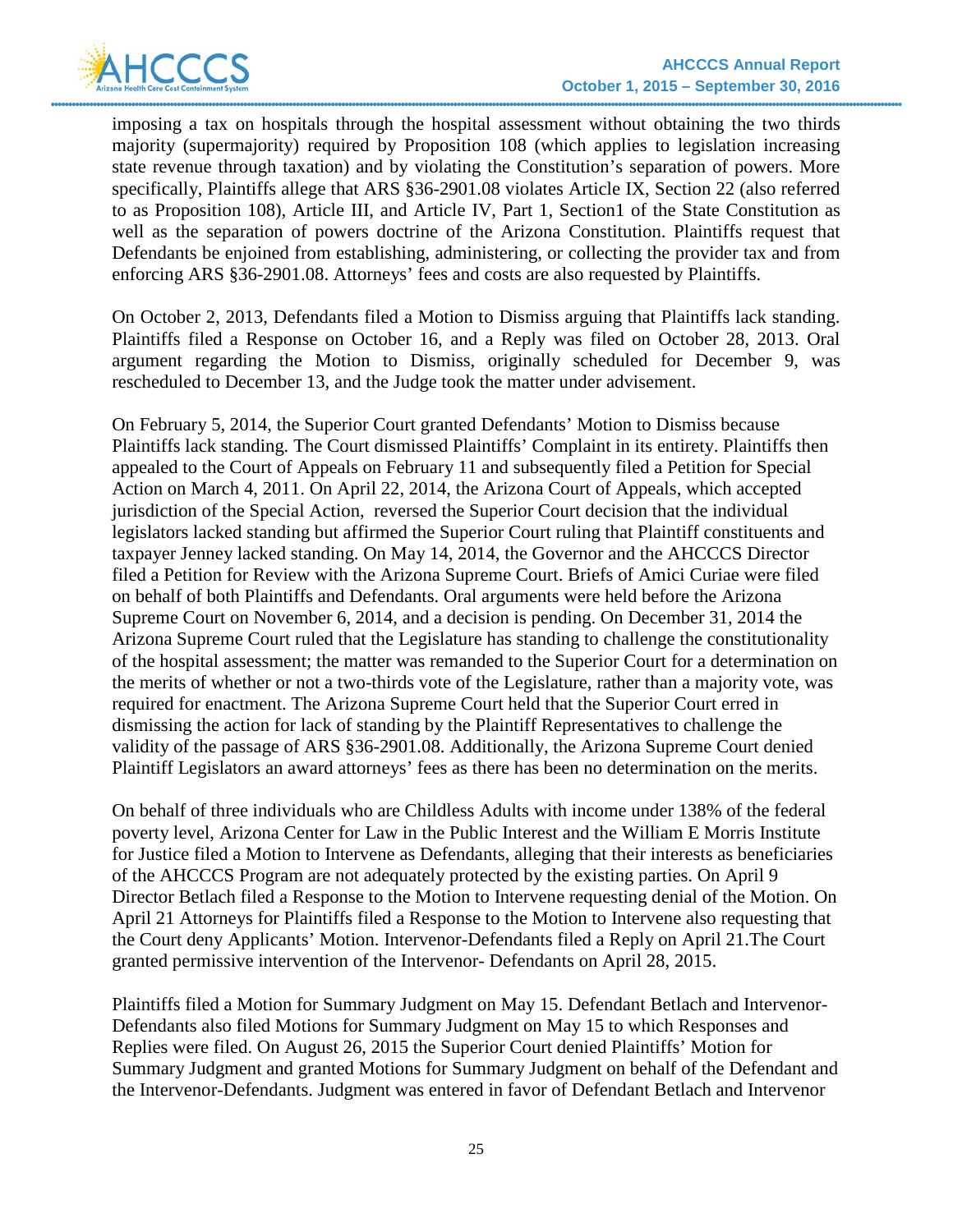

Defendants and against Plaintiffs on September 22, 2015: The Judge determined that lawmakers acted constitutionally when they approved the 2013 assessment to fund the Medicaid Restoration. Rejecting Plaintiffs' assertions, the Judge found that the assessment is not a tax requiring a two-thirds majority vote of the Legislature as maintained by the thirty-six Republican legislators. The Judge concluded that the lawmakers failed to provide evidence establishing that the assessment was a tax. Because the hospitals directly benefit from the assessment, the Judge concluded that the assessment was a fee rather than a tax. Plaintiffs filed Notice of Appeal on October 13, 2015.

Plaintiffs/Appellants field their Opening Brief on January 19, and Appellee Betlach filed an Answering Brief on March 7, 2016. An Amicus Brief was also filed by the Arizona Hospital and Healthcare Association on behalf of its 72 members on April 22, 2016 in support of Appellees. On May 11, 2016, the Court of Appeals issued an Order granting oral argument in the normal course of the Court's civil calendar. Oral argument has been scheduled for February 14, 2017.

### *B.K. et al v McKay et al (Formerly Tinsley v McKay-Lawsuit Alleging Violations of Constitutional and Statutory Rights of Foster Care Children)*

On February 3, 2015, a class action lawsuit in federal district court was filed against the Directors of the Arizona Department of Child Safety (DCS) and Department of Health Services (ADHS), alleging violations of the constitutional and statutory rights of children in foster care custody of the State of Arizona. Plaintiffs are several children in state foster care custody, suing on behalf of themselves, a general class of children who are or will be placed in such custody, and certain subclasses, to enjoin the directors of DCS and ADHS from continuing to operate the Arizona foster care system in ways that violate Plaintiffs' federal constitutional and statutory rights. Represented by Arizona Center for Law in the Public Interest, Children's Rights, Inc. and Perkins Coie LLP, Plaintiffs allege failures by DCS and ADHS to provide safety and necessary medical and behavioral health care for approximately 17,000 foster children in the custody of the State.

The AHCCCS Administration was not a named defendant. However, because the injunctive and declaratory relief, including imposition of a court monitor, would impair the ability of the AHCCCS Administration to manage the Title XIX program and, in particular, the provision of EPSDT services, AHCCCS filed a Motion to Intervene on May 7, 2015 to add AHCCCS Director Betlach as a defendant on the EPSDT claims. Also on May 7, Defendants DCS and ADHS jointly moved to dismiss the case on abstention grounds arguing that the federal suit would interfere with state juvenile court proceedings. Plaintiffs filed their Response to Defendants' Motion to Abstain on June 11, 2015, and on June 29, Defendants filed their Joint Reply. The Court denied Defendants' Motion to Abstain on September 29, 2015. On May 19, 2015, the Plaintiffs responded by not opposing AHCCCS' Motion to Intervene, stating they would amend their complaint to add Director Betlach once the Court grants the motion. The Court granted The Motion to Intervene on June 3, 2015.

Plaintiffs then filed a Second Amended Complaint on June 8, 2015, which includes allegations specific to the AHCCCS Program and the Medicaid subclass. In the Second Amended Complaint, Plaintiffs particularly allege that they have suffered physical and emotional harm and remain at risk of ongoing harm, as a result of Defendants' longstanding failures: (1) to provide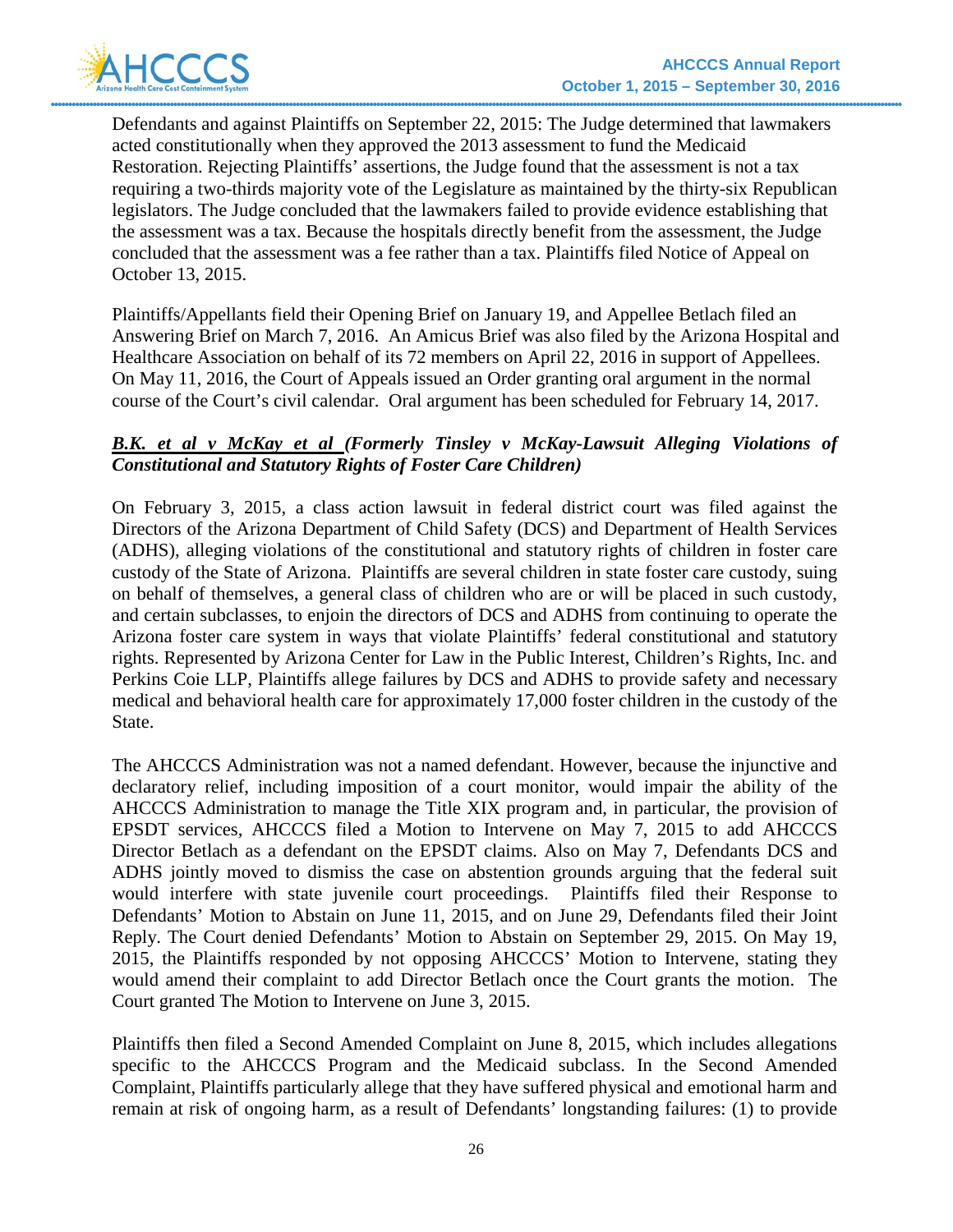adequate health care services to children in state foster care; (2) to conduct timely investigations into reports that children have been abused or neglected while in state care; (3) to provide a minimally adequate number and array of foster homes for children not placed with kin; and (4) to take minimally adequate steps to keep families together after removing children from their homes. A scheduling order was entered on December 21, 2015, and discovery is beginning**.** 

On February 11, 2016, Defendant Betlach filed the First Request for Production of Documents. Plaintiffs' filed Responses on March 14, 2016. The District Court issued an Order for Protection of Privileged/Confidential Material on March 15, 2016, ordering Defendants to produce redacted information regarding the named Plaintiffs no later than April 1, 2016. The Court also approved, in part, the Parties' Joint Submission of Proposed Protective Order and required the parties tom comply with specified requirements concerning the production and handling of information.

After Plaintiffs filed a Motion to Amend the Court's Rule 16 Scheduling Order which was entered December 21, 2015, the Court, on May 12, 2016, extended all outstanding deadlines by 90 days in its First Amended Rule 16 Scheduling Order. On May 13, 2016, the Court approved in part Plaintiffs' Motion for Appointment, approving the appointment of 2 of the 3 individuals volunteering to serve as next friends for the minors. Because of a possible appearance of impropriety with regard to one individual, that one appointment was not approved. The parties were ordered to confer to identify a suitable individual to serve as next friend for the other minors. Expert reports of Marci White, MSW, and of Steven Blatt, MD, both retained by Plaintiffs, were submitted on September 15, 2016. The Plaintiffs filed their Motion for Class Certification on November 29, 2016. The Defendants responded on December 22, 2016.

*Darjee and Sanchez Haro v Betlach (Lawsuit Alleging Violation of the Medicaid reasonable promptness requirement at 42 U.S.C. Section 1396a(a)(8), the Medicaid notice requirements at 42 U.S.C. Section 1396a(a)(3), and the due process clause of the Fourteenth Amendment to the U.S. Constitution. Persons Transitioned from Full AHCCCS Coverage to Federal Emergency Services Coverage)* 

On July 22, 2016, the Morris Institute and the National Health Law Program filed a purported class action in federal district court, naming two AHCCCS recipients, seeking declaratory and injunctive relief pursuant to 42. U.S.C. Section 1983. The Complaint alleged violations of the Medicaid reasonable promptness requirement at 42 U.S.C. Section 1396a(a)(8), the Medicaid notice requirements at 42 U.S.C. Section 1396a(a)(3), and the due process clause of the Fourteenth Amendment to the U.S. Constitution. The Complaint was filed on behalf of two individuals and a statewide class of persons who were alleged to have been improperly transitioned from full AHCCCS coverage to federal emergency services only coverage. The Motion for Class Certification was filed on July 22, 2016. Plaintiffs subsequently filed a Motion for Preliminary Injunction on July 27, 2016, and Defendant Betlach filed a Motion for Extension of Time to Respond to Motion for Preliminary Injunction and Class Certification. On August 24, 2016 the District Court granted Defendant's Motion to extend time for Defendant to respond to the Complaint and the Motions. However, the Court denied Defendant's Motion to conduct discovery prior to responding to Plaintiffs' Motion for Preliminary Injunction and Motion for Class Certification. On August 29, 2016, Defendant Betlach filed its Motion to Dismiss the Complaint for lack of jurisdiction and failure to state a claim. Plaintiff filed its Response on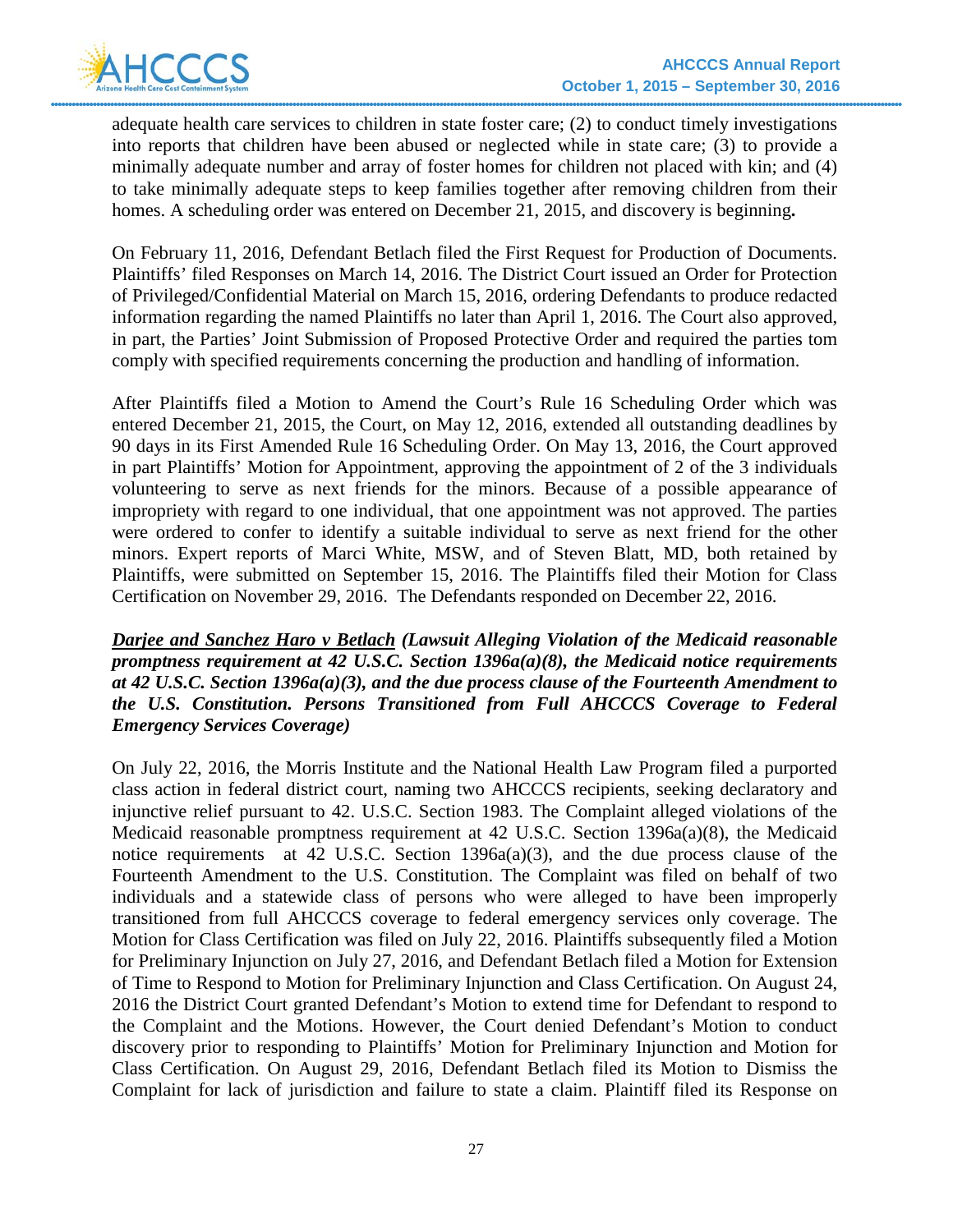

September 9, 2016. Defendant Betlach filed its Reply on September 19, 2016. On this date, Plaintiffs filed a Reply in Further Support of Motion for Class Certification. Oral argument on all three motions was heard on October 4, 2016. On October 25, 2016, the Magistrate Judge filed his Report and Recommendation that the case be dismissed with prejudice and that the Plaintiffs' other motions all be denied as moot. The Plaintiffs filed an Objection to these recommendations on November 7, 2016. Defendant Betlach filed its Response to Plaintiffs' Objections to the Magistrate's Report and Recommendations. The Plaintiffs were granted leave to file a Reply, which they did on December 19, 2016. Oral argument has been requested but has not yet been scheduled.

#### **ACCOMPLISHMENTS IN FFY 2016**

AHCCCS has successfully obtained approval for a new 1115 demonstration waiver. Included in the new waiver is the innovative new AHCCCS CARE program which contains the AHCCCS CARE account, Healthy Living Targets, and AHCCCS Works to connect members to employment opportunities. The waiver approval also includes an extension of existing authorities, such as mandatory managed care and use of home and community based services for members with long-term care needs, as well as a new \$1,000 dental benefit for long term care members on ALTCS.

AHCCCS was ranked number one nationally among state Medicaid programs for its individuals with developmental disabilities program in the 2016 United Cerebral Palsy Report.

In 2016, AHCCCS successfully completed the merger with the Department of Behavioral Health Services. This merger has allowed for an increased focus on whole person health, reduce stigma, and enhanced service delivery for all members.

AHCCCS has been committed to helping foster families and in 2016 implemented Jacob's Law, (HB 2442). Through this implementation AHCCCS has simplified access to needed behavioral health services, created monitoring systems to ensure timely access to services, and engaged with foster families throughout the process.

As a culmination of the work done by the ASD Advisory Committee, AHCCCS released a report with recommendations to strengthen the health care system's ability to respond to the needs of members with or at risk for ASD, including those with comorbid diagnoses.

AHCCCS released a comprehensive report on Behavioral Health Needs of Children involved with the Department of Child Safety: Psychotropic Prescribing Update. This report analyzed psychotropic prescribing among children in Arizona's foster care system. The report sets a baseline for ongoing monitoring of prescribing tends for youth involved in the foster care system.

Reopened enrollment for the KidsCare program providing high quality healthcare coverage for working families and meet the health care needs of Arizona's children.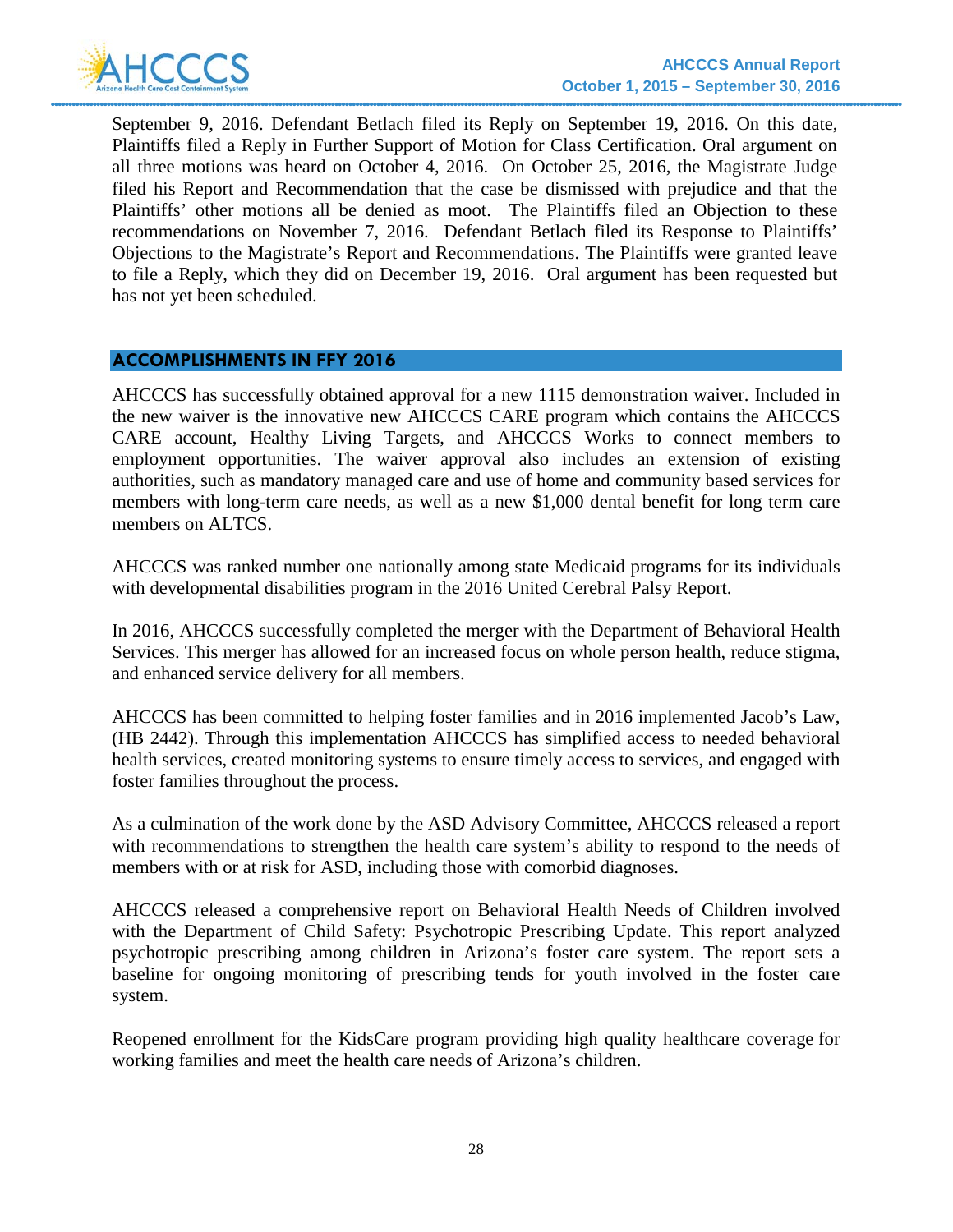

Restored podiatry services provided by a licensed podiatrist and provided a \$1000 dental benefit to members in the ALTCS program.

Expanded the external contract for determinations for persons with Serious Mental Illness to all Arizona counties (from Maricopa only) to assure consistency and fairness in the determination process.

Expanded the use of the online eligibility determination system to include all DES Medicaid determinations. This has previously been used in the community as well as at AHCCCS – we rolled out to all DES offices.

Worked with DCS to establish a Justice System Transition program which allows eligible individuals to be enrolled with AHCCCS immediately upon release.

AHCCCS now provides integrated services for 80,000 dual eligible members.

In 2016, as a result of the DBHS merger, AHCCCS was able to streamline the requirements for TRBHA organizations creating an opportunity to integrate services and work more closely with Tribes on the delivery and coordination of services.

AHCCCS has implemented the Greater Arizona RBHAs and provides fully integrated care for members with SMI.

In 2016, AHCCCS experienced a minimal capitation rate increase of 1.8%. This was a decline of 1 full percentage point from CYE14. This decrease occurred despite an increase in the AHCCCS population, restoration of benefits, and long term investments. AHCCCS will continue to pursue long term strategies which focus on value to continue this trend of bending the cost curve.



**Figure 1. Average Annual Capitation Growth (%)**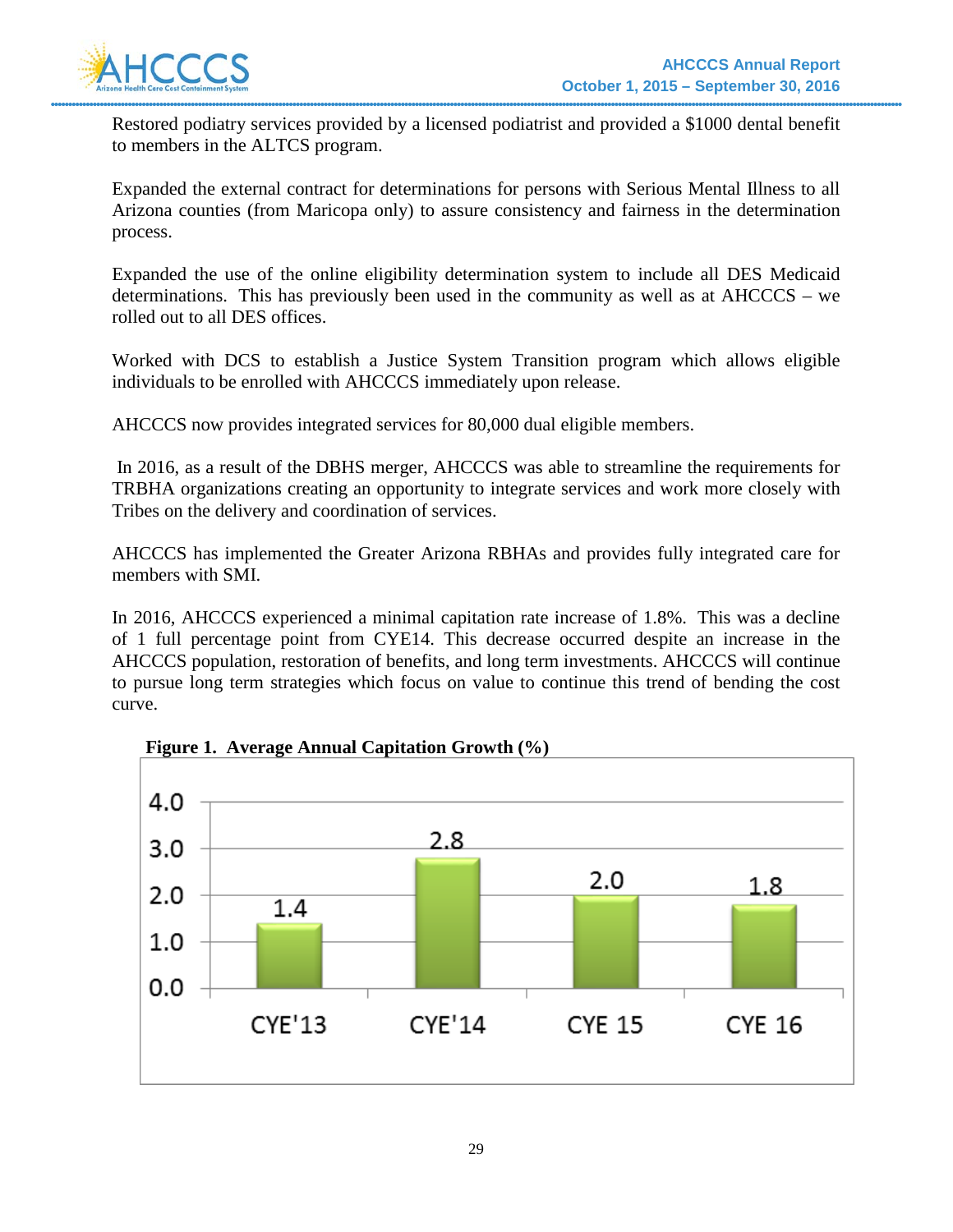

Care delivery and payment reform efforts continued to focus on transitioning from paying for the volume of care to the value of care provided. Contracted managed care organizations (MCO's) were incentivized to have an increased percentage of their provider payments in value based arrangements, where payments are related quality outcomes. AHCCCS established internal systems that support the MCOs' use of payment models other the traditional fee for service model. MCOs were contractually incentivized to increase the proportion of electronic prescriptions written by their provider network, a safer and more accurate method. To address provider care fragmentation faced by members, plans were developed with input from a wide range of stakeholders for advancing integrated behavioral – physical health delivery models for adults, children, American Indians, and justice involved individuals.

Program Integrity - AHCCCS met the vast majority of the Program Integrity goals established in its annual plan. The Agency worked with prosecutors successfully on 39 different cases resulting in 62 convictions - a program record. AHCCCS realized over \$1 billion as a result of coordination of benefits, third party recoveries, and OIG activities, and began pursuing the ability to leverage private sector expertise on data analyses.

Health Information Technology – AHCCCS has registered, validated and paid 5,190 eligible professionals and 76 acute care and critical access hospitals since the program opened in July, 2011 - the payments total over \$658 million. AHCCCS continues to serve on the Health-E Connection Board, the Health Information Network of Arizona (HINAZ) Board, and the Network Leadership Council. In July 2016, AHCCCS became an official participant in the network when our Division of Fee-for-service management began receiving information from the network about its patient population. In November 2016, AHCCCS sought funding from CMS for non-eligible Medicaid providers, not currently part of the EHR Incentive Program, to receive a subsidy for joining the state level health information exchange (HIE).

AHCCCS preserved access to care for our members by avoiding a 5% provider rate reduction.

AHCCCS continued to pursue an improved partnership with Arizona tribes while continuing to engage in strategies that improve the health system for tribal members. AHCCCS conducted 8 tribal consultation meetings in 2016.

The AHCCCS 2016 employee survey indicated a strong positive feeling among staff. A total of 97% of staff value members of their team; 96% believe in the AHCCCS mission; 90% understand clearly what is expected from them; and 87% are proud to be an AHCCCS employee. In addition, AHCCCS has achieved a world class level of employee engagement with 9 engaged employees for every 1 disengaged employee. This is compared to the statewide average of 2.3 engaged employees for every 1 disengaged employee.

### **ENCLOSURES/ATTACHMENTS**

Attached you will find the SMI Opt-Out for Cause data and Budget Neutrality Tracking Schedule.

## **STATE CONTACT(S)**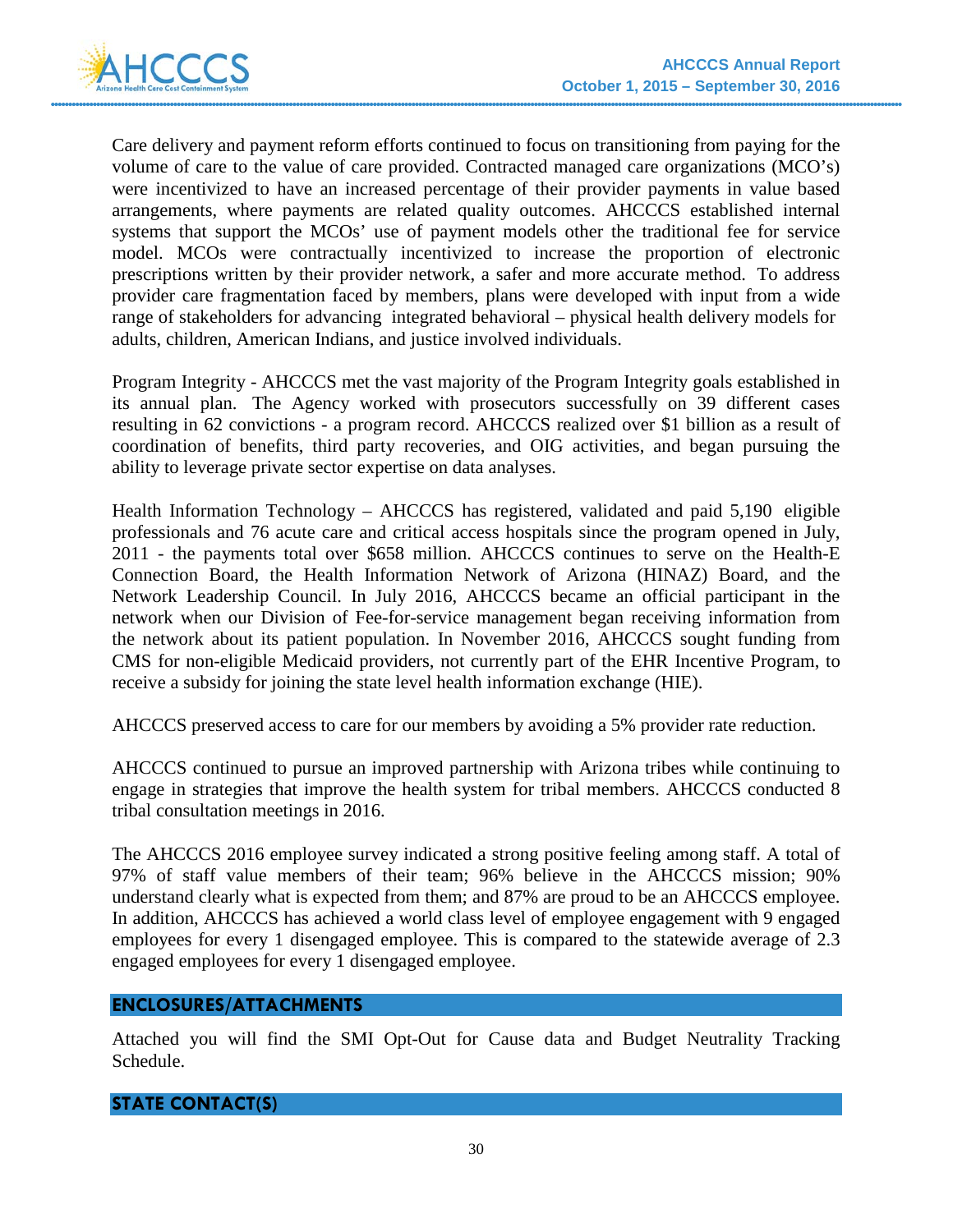

Mohamed Arif 801 E. Jefferson St., MD- 4200 Phoenix, AZ 85034 (602) 417-4573

# **DATE SUBMITTED TO CMS**

January 31, 2017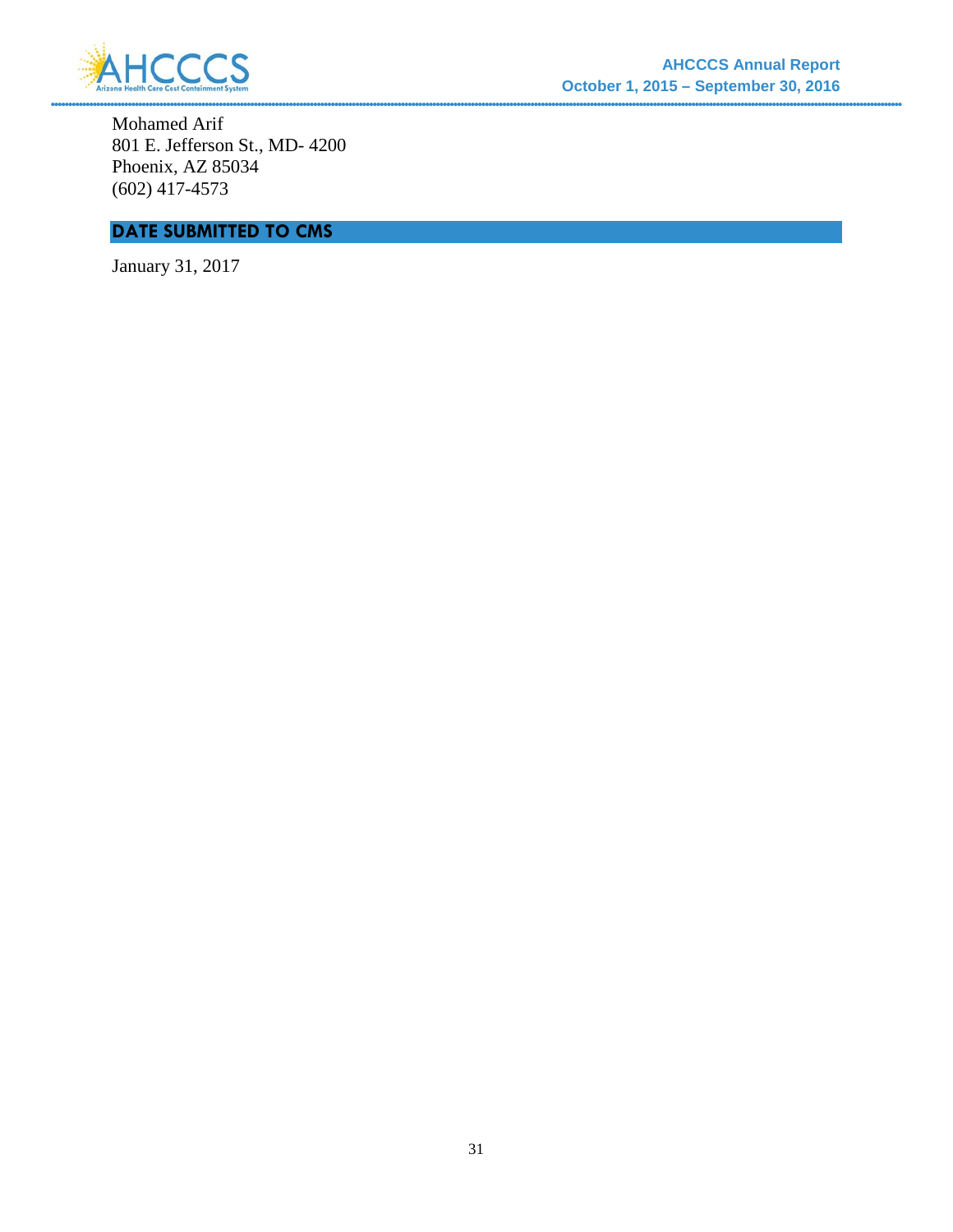

# Attachment 1: Opt-Out for Cause Report



| October 2015 – October 2016 Opt Out Request |     |     |     |     |     |     |     |             |       |     |     |     |
|---------------------------------------------|-----|-----|-----|-----|-----|-----|-----|-------------|-------|-----|-----|-----|
| Oct                                         | Nov | Dec | Jan | Feb | Mar | Apr | Mav | Jun         | Jul   | Aug | Sep | Oct |
| 70                                          | 29  | 20  | 18  | --  | 14  |     | --  | $\sim$<br>∸ | -- -- |     |     |     |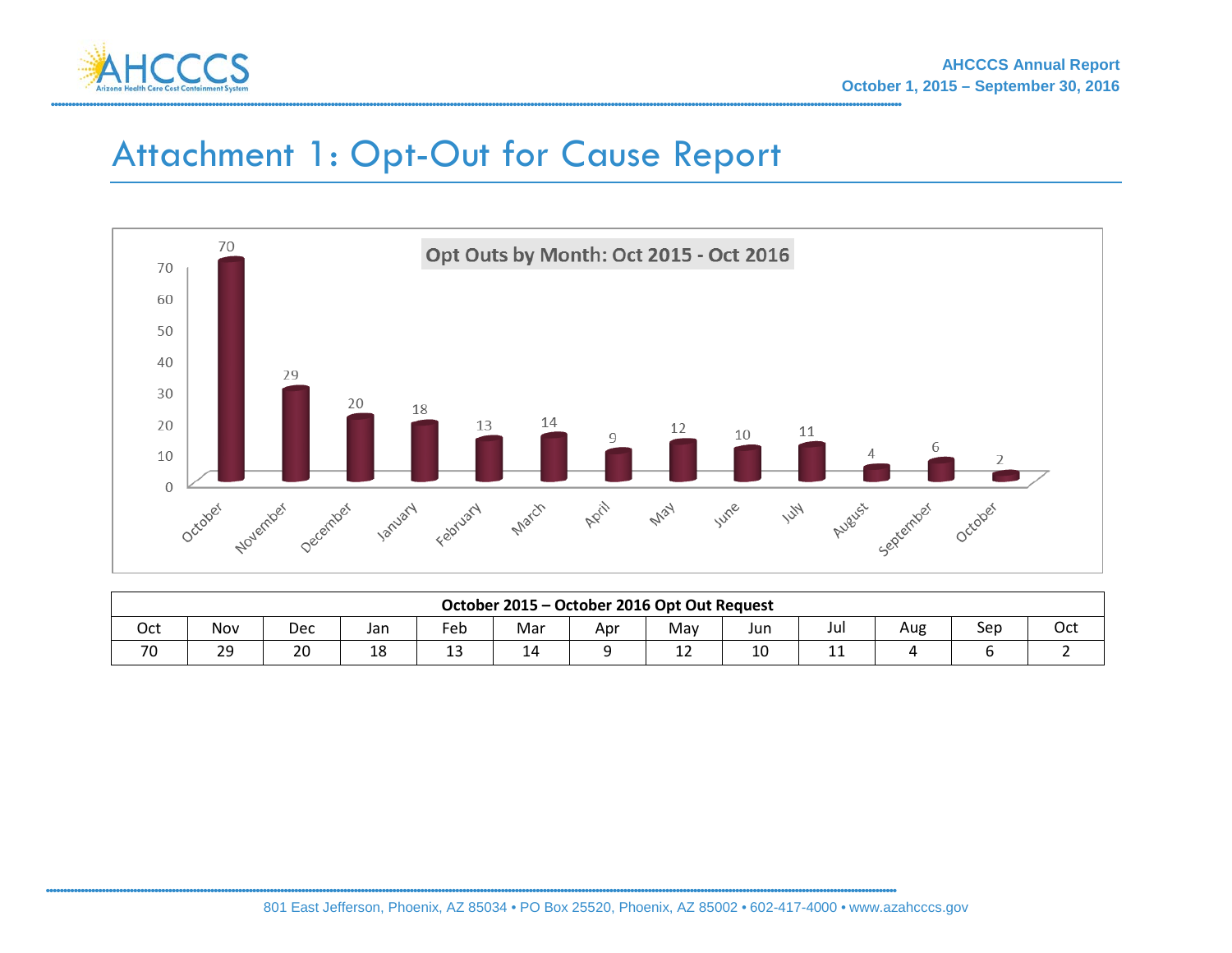



| Number of Opt-Out by County / Health Plans: |                     |                |  |  |  |  |  |
|---------------------------------------------|---------------------|----------------|--|--|--|--|--|
| October 2015 - October 2016                 |                     |                |  |  |  |  |  |
| <b>HCIC</b>                                 | Gila                |                |  |  |  |  |  |
| <b>HCIC</b>                                 | Navajo              | $\overline{2}$ |  |  |  |  |  |
| <b>HCIC</b>                                 | Coconino            | 4              |  |  |  |  |  |
| <b>HCIC</b>                                 | Yavapai             | 25             |  |  |  |  |  |
| <b>HCIC</b>                                 | <b>Total</b>        | 33             |  |  |  |  |  |
| <b>CIC</b>                                  | La Paz              | 1              |  |  |  |  |  |
| <b>CIC</b>                                  | Cochise             | 2              |  |  |  |  |  |
| <b>CIC</b>                                  | Yuma                | 4              |  |  |  |  |  |
| <b>CIC</b>                                  | Pinal               | 8              |  |  |  |  |  |
| <b>CIC</b>                                  | Pima                | 64             |  |  |  |  |  |
| <b>CIC</b>                                  | <b>Total</b>        | 79             |  |  |  |  |  |
| <b>MMIC</b>                                 | Maricopa            | 105            |  |  |  |  |  |
| <b>Grand Total</b>                          | <b>All Counties</b> | 217            |  |  |  |  |  |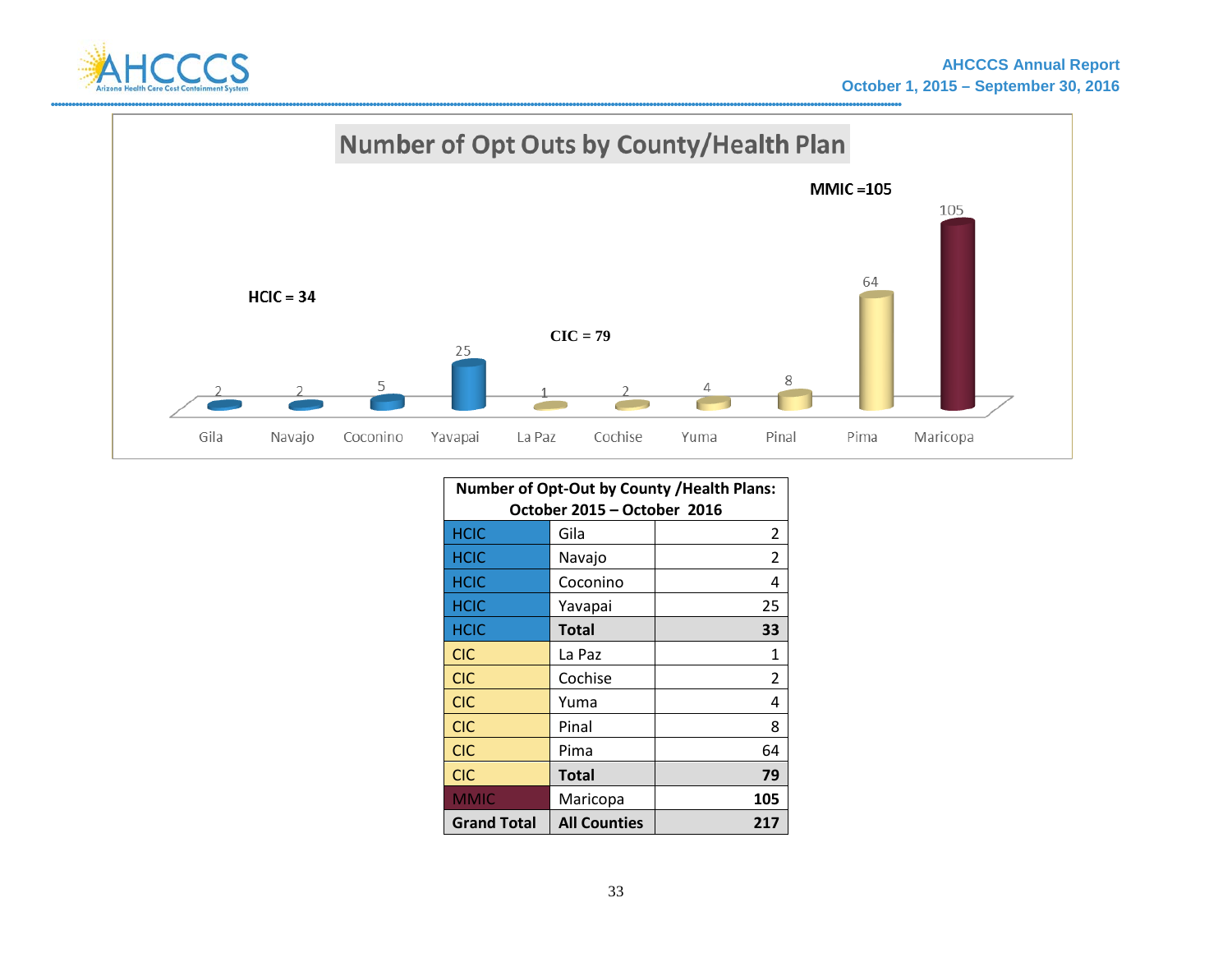



| <b>Network</b> | <b>Discrimination</b> | <b>)ther</b> | <b>Course of Care</b> |
|----------------|-----------------------|--------------|-----------------------|
| 190            | ה ר<br>δu             |              |                       |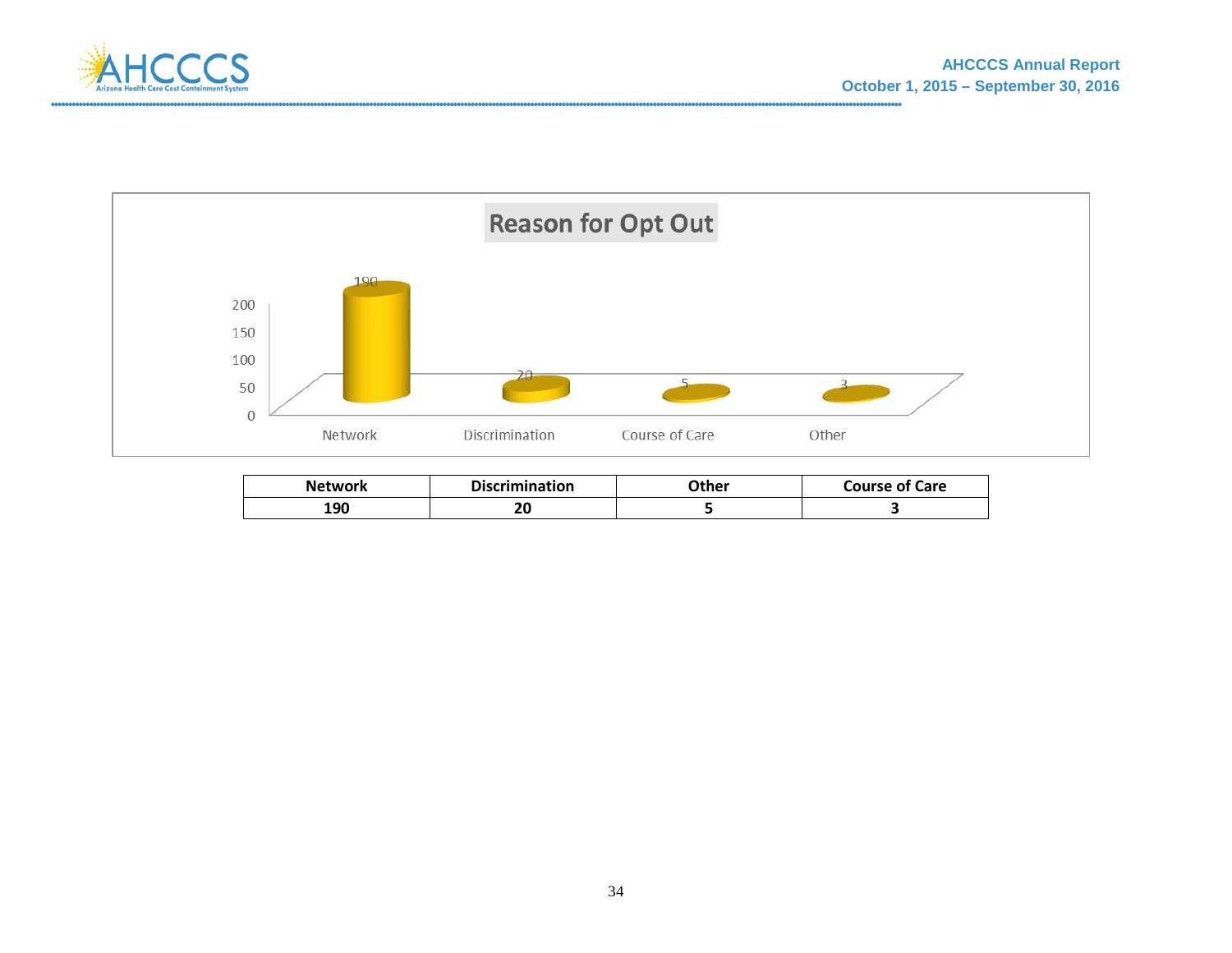



| October 2015- October 2016 Opt Out Decisions |                                 |  |  |  |  |  |  |  |  |  |  |
|----------------------------------------------|---------------------------------|--|--|--|--|--|--|--|--|--|--|
| Denied                                       | Withdraw<br>Pending<br>Approved |  |  |  |  |  |  |  |  |  |  |
| 197<br>∸                                     |                                 |  |  |  |  |  |  |  |  |  |  |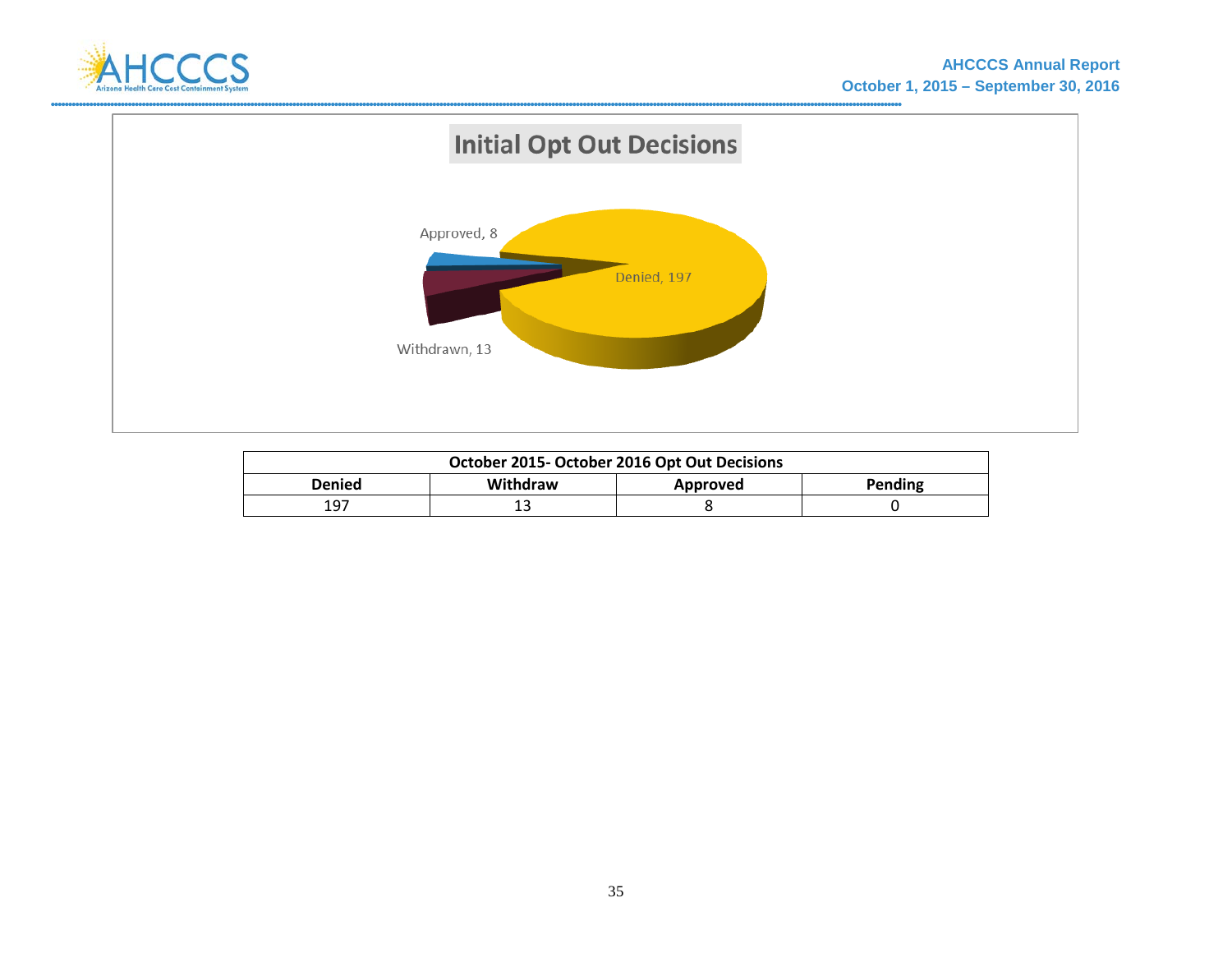



Out of the 197 denied Opt Out requests only 24 applicants appealed the decision.

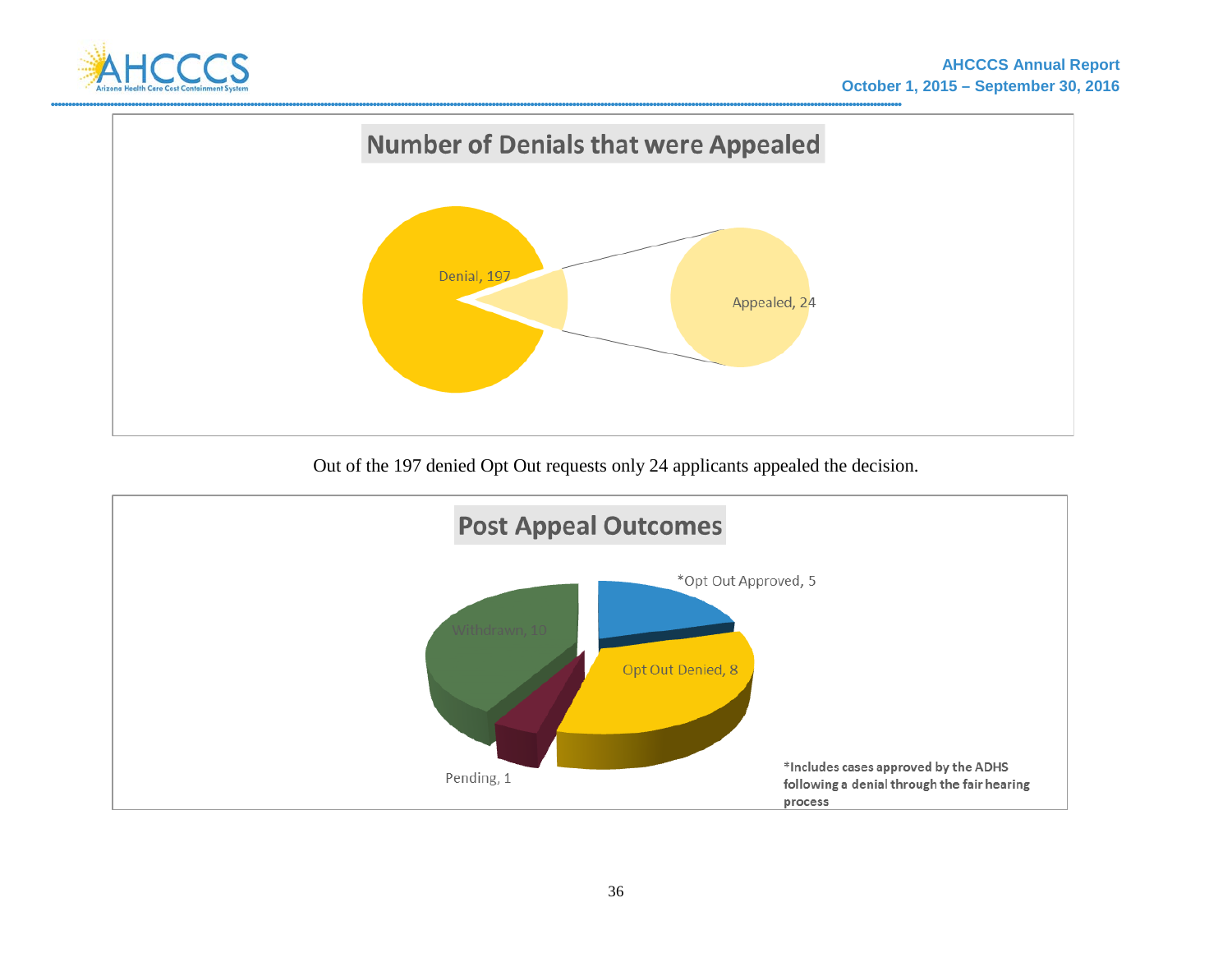

| Oct 15- Oct. 2016 Post Appeal Opt Out Outcomes |    |  |  |  |  |  |  |  |  |
|------------------------------------------------|----|--|--|--|--|--|--|--|--|
| Pending                                        |    |  |  |  |  |  |  |  |  |
| Withdrawn                                      | 10 |  |  |  |  |  |  |  |  |
| <b>Denied</b>                                  | 8  |  |  |  |  |  |  |  |  |
| Approved                                       |    |  |  |  |  |  |  |  |  |



|         | Decertification by Type per Month: October 2015 - October 2016: Administrative |     |     |     |     |     |     |     |     |     |     |     |  |  |
|---------|--------------------------------------------------------------------------------|-----|-----|-----|-----|-----|-----|-----|-----|-----|-----|-----|--|--|
| Oct     | Nov                                                                            | Dec | Jan | Feb | Mar | Apr | May | Jur | Jul | Aug | Sep | Oct |  |  |
| 19<br>ᅩ | 21<br>ᅀ                                                                        | າາ  | 10  | 10  | ᅩ   | 10  |     | 10  |     | ر⊥  | ∸∸  |     |  |  |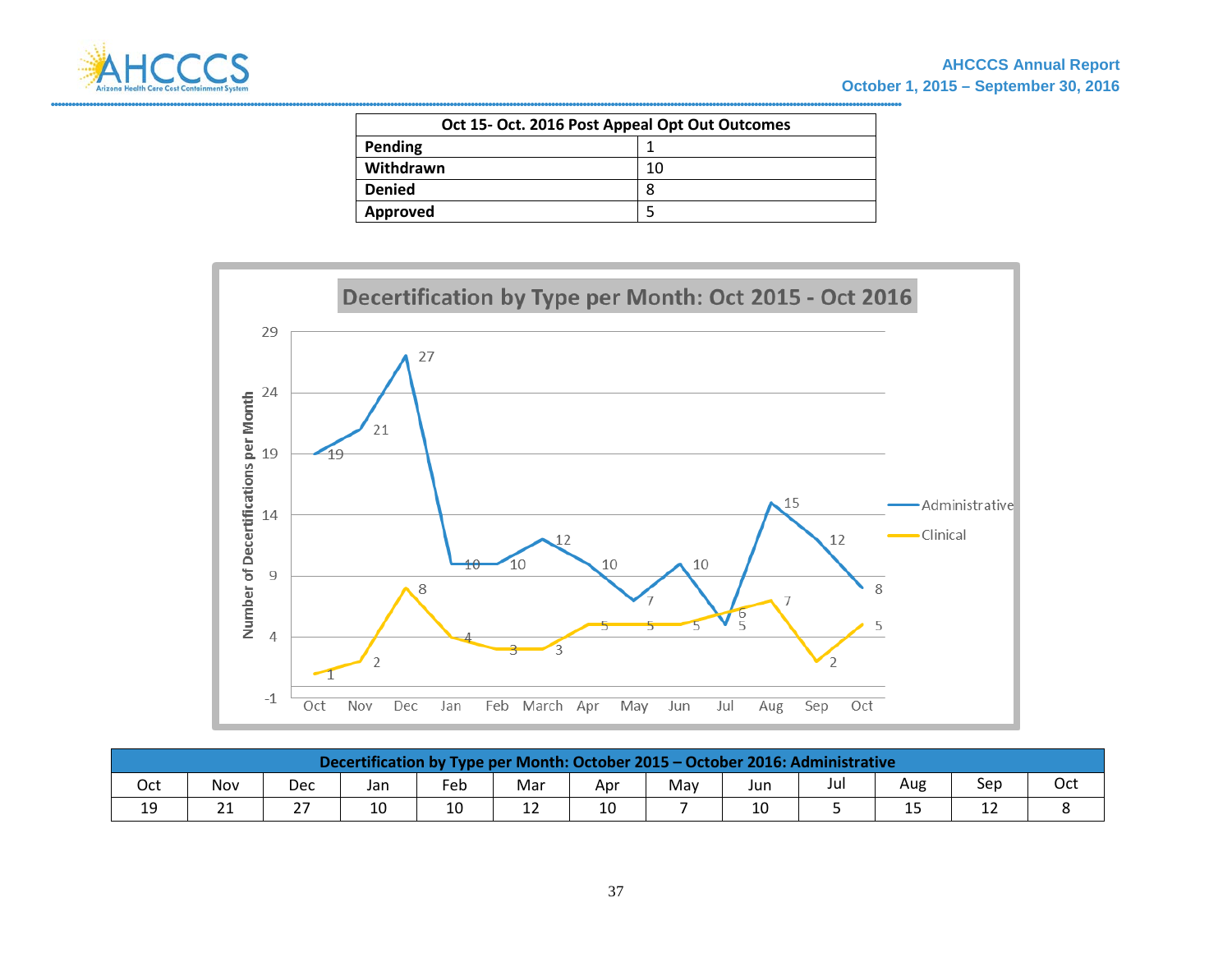

### **AHCCCS Annual Report October 1, 2015 – September 30, 2016**

|     | Decertification by Type per Month: October 2015 - October 2016: Clinic |     |     |     |     |     |     |     |     |     |     |     |  |  |
|-----|------------------------------------------------------------------------|-----|-----|-----|-----|-----|-----|-----|-----|-----|-----|-----|--|--|
| Oct | Nov                                                                    | Dec | Jan | Feb | Mar | Apr | May | Jur | Jul | Aug | Sep | Oct |  |  |
|     |                                                                        |     |     |     |     |     |     |     |     |     |     |     |  |  |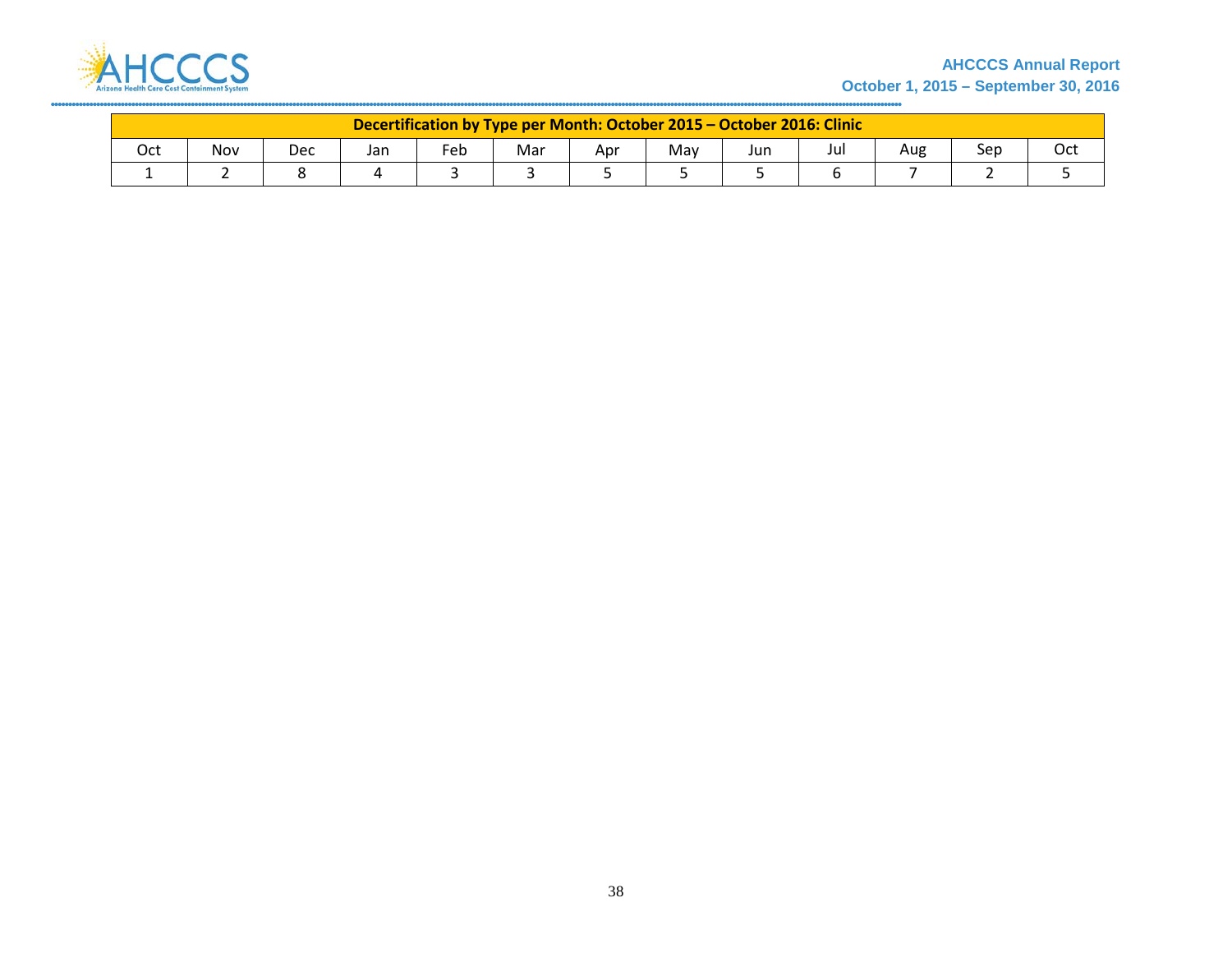#### I. CALCULATION OF BUDGET NEUTRALITY LIMIT BY DEMONSTRATION YEAR (WITHOUT WAIVER CEILING FEDERAL SHARE)

WAIVER PERIOD OCTOBER 1, 2011 THROUGH SEPTEMBER 30, 2016:

|                                                                                               | FFY 2012                    |                       | DY 01                                                     | Effective                                                | Federal<br>Share                                          |                                                               |                                                               | <b>Member Months</b>                                          |                                                               |                                                                    |                | <b>Federal Share</b>                                                                                                                        |                                                                  |
|-----------------------------------------------------------------------------------------------|-----------------------------|-----------------------|-----------------------------------------------------------|----------------------------------------------------------|-----------------------------------------------------------|---------------------------------------------------------------|---------------------------------------------------------------|---------------------------------------------------------------|---------------------------------------------------------------|--------------------------------------------------------------------|----------------|---------------------------------------------------------------------------------------------------------------------------------------------|------------------------------------------------------------------|
|                                                                                               | PM/PM                       | Trend<br>Rate         | PM/PM                                                     | <b>FMAP</b>                                              | PM/PM                                                     | QE 12/11                                                      | QE 3/12                                                       | QE 6/12                                                       | QE 9/12                                                       | Total                                                              |                | <b>Budget Neutrality</b><br>Limit                                                                                                           |                                                                  |
| AFDC/SOBRA<br>SSI<br>AC <sup>1</sup><br>ALTCS-DD<br>ALTCS-EPD                                 | 556.34<br>835.29<br>4643.75 | 1.052<br>1.06<br>1.06 | 585.28<br>885.41<br>562.09<br>4922.38<br>4737.37          | 69.84%<br>69.10%<br>69.74%<br>67.38%                     | 408.78<br>611.79<br>391.98<br>3316.47                     | 2,932,580<br>487,537<br>527,244<br>72,516                     | 2,920,267<br>488,958<br>430,723<br>73,152                     | 2,914,143<br>488,982<br>365,132<br>73,964                     | 2,938,884<br>491,618<br>310,396<br>74,820                     | 11,705,874<br>1,957,095<br>1,633,495<br>294,452                    | \$             | 4,785,148,101<br>1,197,326,382<br>640,294,778<br>976,540,510                                                                                |                                                                  |
| Family Plan Ext <sup>1</sup>                                                                  | 4503.21                     | 1.052<br>1.058        | 17.04                                                     | 67.50%<br>90.00%                                         | 3197.92<br>15.33                                          | 85,463<br>12,471                                              | 85,509<br>12,424                                              | 85,731<br>12,440                                              | 86,512<br>12,689                                              | 343,215<br>50,024                                                  | \$<br>S        | 1,097,575,816<br>767,009<br>8,697,652,596<br>103,890,985<br>8,801,543,581                                                                   | <b>MAP Subtotal</b><br>Add DSH Allotmen<br><b>Total BN Limit</b> |
|                                                                                               |                             |                       |                                                           |                                                          |                                                           |                                                               |                                                               | <b>Member Months</b>                                          |                                                               |                                                                    |                |                                                                                                                                             |                                                                  |
|                                                                                               |                             |                       | DY 02<br>PM/PM                                            |                                                          |                                                           | QE 12/12                                                      | QE 3/13                                                       | QE 6/13                                                       | QE 9/13                                                       | Total                                                              |                |                                                                                                                                             |                                                                  |
| AFDC/SOBRA<br>SSI<br>AC <sup>1</sup><br>ALTCS-DD<br>ALTCS-EPD<br>Family Plan Ext <sup>1</sup> |                             |                       | 615.71<br>938.53<br>601.22<br>5217.72<br>4983.71<br>18.42 | 68.85%<br>67.86%<br>68.73%<br>65.83%<br>66.01%<br>90.00% | 423.92<br>636.90<br>413.22<br>3434.66<br>3289.97<br>16.58 | 2,911,537<br>494,688<br>274,990<br>75,639<br>86,829<br>13,104 | 2,891,297<br>497,059<br>248,817<br>76,467<br>86,075<br>13,824 | 2,903,136<br>499,682<br>228,204<br>77,281<br>86,303<br>14,187 | 2,919,037<br>503,271<br>217,114<br>78,035<br>87,133<br>14,856 | 11,625,007<br>1,994,700<br>969,125<br>307,422<br>346,340<br>55,971 | \$<br>\$<br>\$ | 4,928,030,394<br>1,270,424,581<br>400,463,799<br>1,055,890,768<br>1,139,447,775<br>927,946<br>8,795,185,263<br>106,384,369<br>8,901,569,632 | <b>MAP Subtotal</b><br>Add DSH Allotmen<br><b>Total BN Limit</b> |
|                                                                                               |                             |                       | DY 03                                                     |                                                          |                                                           |                                                               |                                                               | <b>Member Months</b>                                          |                                                               |                                                                    |                |                                                                                                                                             |                                                                  |
|                                                                                               |                             |                       | PM/PM                                                     |                                                          |                                                           | QE 12/13                                                      | QE 3/14                                                       | QE 6/14                                                       | QE 9/14                                                       | Total                                                              |                |                                                                                                                                             |                                                                  |
| AFDC/SOBRA<br>SSI<br>AC <sup>1</sup><br>ALTCS-DD                                              |                             |                       | 647.73<br>994.84<br>596.43<br>5530.78                     | 70.55%<br>69.27%<br>69.87%<br>67.35%                     | 456.98<br>689.09<br>416.71<br>3725.10                     | 2,891,942<br>506,596<br>206,419<br>78,841                     | 2,839,568<br>514,059<br>87<br>79,683                          | 2,955,939<br>522,679<br>2<br>80,672                           | 3,113,908<br>528,599<br>81,760                                | 11,801,357<br>2,071,933<br>206,508<br>320,956                      | s.             | 5,392,933,564<br>1,427,749,720<br>86,053,697<br>1,195,594,176                                                                               |                                                                  |

ALTCS-EPD 5242.86 67.53% 3540.31 87,679 87,893 88,734 89,357 353,663 1,252,077,823<br>
Family Plan Ext<sup>1</sup> 13.39 90.00% 12.05 14,885 14,885 179,426.00 13.39 90.00% 12.05 14,885 14,885 14,885 14,885 179,426.00<br>624,670 756,405 1,825,231 975,057,294 179,825,231 1505,057,294 Expansion State Adults 1 625.80 85.36% 534.21 - 444,156 624,670 756,405 1,825,231 10,329,645,700<br>107,980,135  $\frac{107,980,135}{10,329,645,700}$  MAP Subtotal<br>107,980,135 Add DSH Allotment<br>5 10,437,625,835 Total BN Limit 10,437,625,835

|                               |                |        |         |                          |                          | <b>Member Months</b>     |            |                          |     |                |                       |
|-------------------------------|----------------|--------|---------|--------------------------|--------------------------|--------------------------|------------|--------------------------|-----|----------------|-----------------------|
|                               | DY 04<br>PM/PM |        |         | QE 12/14                 | QE 3/15                  | QE 6/15                  | QE 9/15    | <b>Total</b>             |     |                |                       |
| AFDC/SOBRA                    | 681.41         | 71.44% | 486.80  | 3.146.645                | 3.085.624                | 3,106,356                | 3,211,097  | 12.549.722               | \$. | 6.109.143.929  |                       |
| SSI                           | 1054.53        | 70.25% | 740.77  | 535.890                  | 542.278                  | 542.786                  | 542,648    | 2,163,602                |     | 1.602.738.498  |                       |
| AC                            | 0.00           | 68.41% | 0.00    |                          | ٠                        |                          |            |                          |     |                |                       |
| ALTCS-DD                      | 5862.63        | 68.54% | 4018.24 | 82.728                   | 83.830                   | 84.836                   | 85.612     | 337.006                  |     | 1.354.169.858  |                       |
| ALTCS-EPD                     | 5515.49        | 68.68% | 3788.29 | 90,010                   | 89,879                   | 89,927                   | 90,014     | 359,830                  |     | 1,363,139,038  |                       |
| Family Plan Ext               | 0.00           | 90.00% | 0.00    | $\overline{\phantom{a}}$ | $\overline{\phantom{a}}$ | $\overline{\phantom{a}}$ |            | $\overline{\phantom{a}}$ |     |                |                       |
| <b>Expansion State Adults</b> | 584.97         | 87.73% | 513.21  | 818.297                  | 836.535                  | 846.708.00               | 867.410.00 | 3,368,950                |     | 1,728,981,507  |                       |
|                               |                |        |         |                          |                          |                          |            |                          |     | 12.158.172.831 | <b>MAP Subtotal</b>   |
|                               |                |        |         |                          |                          |                          |            |                          |     | 109.707.817    | Add DSH Allotmen      |
|                               |                |        |         |                          |                          |                          |            |                          |     | 12.267.880.648 | <b>Total BN Limit</b> |

|                               |                |        |         |                          |                          | <b>Member Months</b>     |           |                          |    |                          |                       |
|-------------------------------|----------------|--------|---------|--------------------------|--------------------------|--------------------------|-----------|--------------------------|----|--------------------------|-----------------------|
|                               | DY 05<br>PM/PM |        |         | QE 12/15                 | QE 3/16                  | QE 6/16                  | QE 9/16   | <b>Total</b>             |    |                          |                       |
| AFDC/SOBRA                    | 716.85         | 71.30% | 511.14  | 3,264,186                | 3,260,263                | 3,243,573                | 3,323,731 | 13,091,753               | S. | 6,691,774,460            |                       |
| SSI                           | 1117.81        | 70.43% | 787.23  | 547,068                  | 548.498                  | 543,203                  | 542,927   | 2,181,696                |    | 1,717,499,025            |                       |
| AC                            | 0.00           | 88.99% | 0.00    |                          | $\overline{\phantom{a}}$ | $\overline{\phantom{a}}$ |           |                          |    | $\overline{\phantom{a}}$ |                       |
| ALTCS-DD                      | 6214.39        | 68.96% | 4285.21 | 86,377                   | 87,136                   | 88,209                   | 88,862    | 350,584                  |    | 1,502,326,395            |                       |
| ALTCS-EPD                     | 5802.30        | 69.05% | 4006.76 | 89,870                   | 89,427                   | 89,389                   | 88.128    | 356,814                  |    | 1,429,668,392            |                       |
| Family Plan Ext               | 0.00           | 90.00% | 0.00    | $\overline{\phantom{a}}$ | $\overline{\phantom{0}}$ | $\overline{\phantom{0}}$ |           | $\overline{\phantom{a}}$ |    | $\overline{\phantom{a}}$ |                       |
| <b>Expansion State Adults</b> | 550.99         | 90.61% | 499.26  | 917.644                  | 931.657                  | 931.132                  | 935.676   | 3.716.109                |    | 1.855.322.694            |                       |
|                               |                |        |         |                          |                          |                          |           |                          |    | 13,196,590,966           | <b>MAP Subtotal</b>   |
|                               |                |        |         |                          |                          |                          |           |                          |    | 110.036.940              | Add DSH Allotment     |
|                               |                |        |         |                          |                          |                          |           |                          |    | 13,306,627,906           | <b>Total BN Limit</b> |

1 Pursuant to the CMS 1115 Waiver, Special Term and Condition 61(a)(iii), the Without Waiver PMPM is adjusted to equal the With Waiver PMPM for the AC, the Expansion State Adults and the Family Planning Extension Program eligibility groups.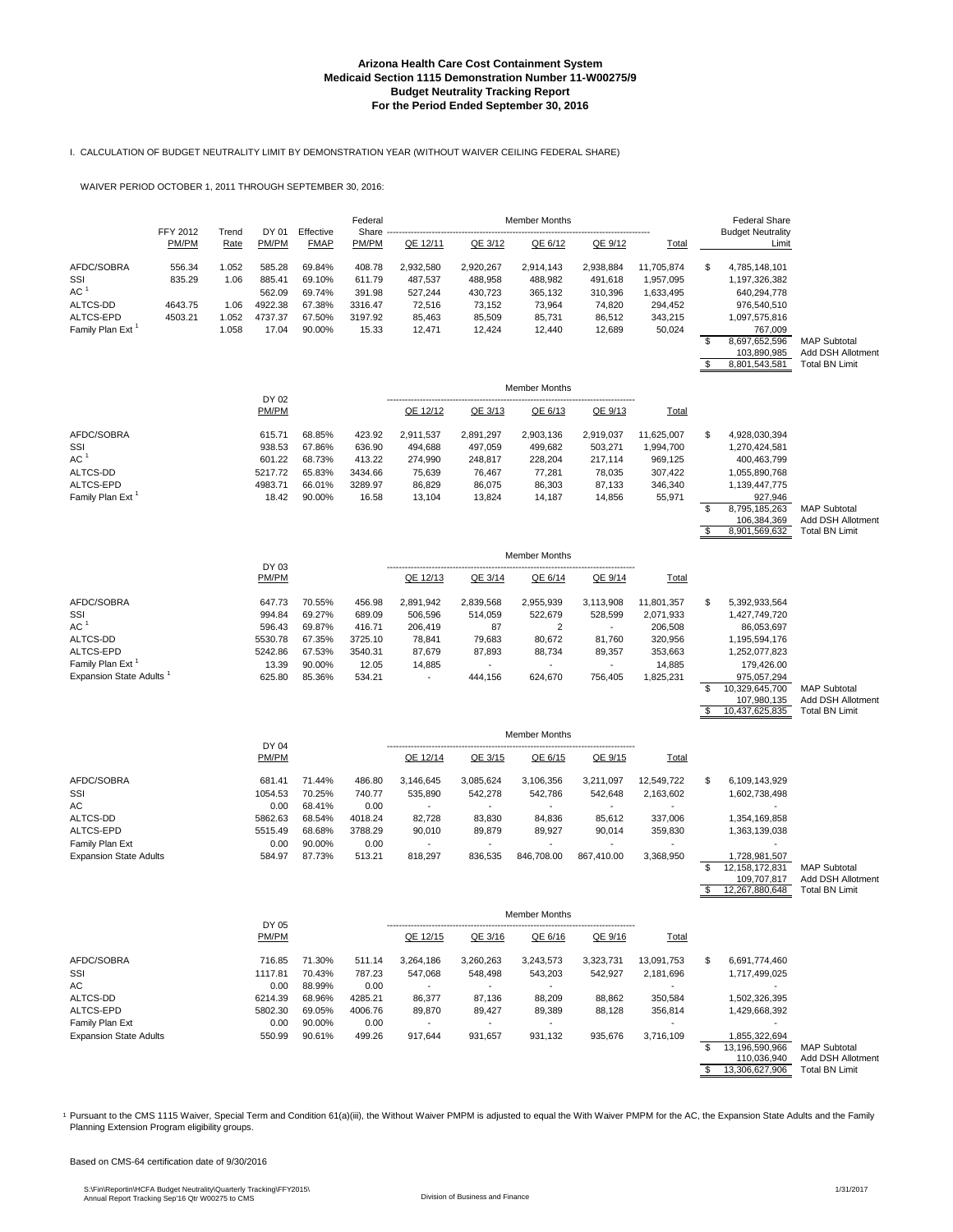II. WAIVER COSTS AND VARIANCE FROM BUDGET NEUTRALITY LIMIT - BY QUARTER, BY DATE OF PAYMENT

|             |                             | <b>Budget Neutrality Limit - Federal Share</b> |                                                           |                  |                     |                 |                     | Expenditures from CMS-64 - Federal Share |             |                          |                             |               |                          |                      |                  |                  |
|-------------|-----------------------------|------------------------------------------------|-----------------------------------------------------------|------------------|---------------------|-----------------|---------------------|------------------------------------------|-------------|--------------------------|-----------------------------|---------------|--------------------------|----------------------|------------------|------------------|
|             |                             |                                                | WAIVER PERIOD OCTOBER 1, 2011 THROUGH SEPTEMBER 30, 2016: |                  |                     |                 |                     |                                          |             |                          |                             |               |                          |                      |                  |                  |
|             | MAP                         | <b>DSH</b>                                     | Total                                                     | AFDC/SOBRA       | <b>SSI</b>          | <u>AC</u>       | ALTCS-DD            | ALTCS-EPD                                | Family Plan | DSH/CAHP                 | SNCP/DSHP                   | UNC CARE      | MED                      | <b>Exp St Adults</b> | Total            | <b>VARIANCE</b>  |
| QE 12/11 \$ | 2,217,715,074 \$103,890,985 |                                                | $$2,321,606,059$ \$                                       | 502,890,921      | 191,249,757<br>- SS | 175,610,617     | 151,638,753<br>- \$ | 164,685,415 \$<br>- \$                   | 167,197 \$  | $\overline{\phantom{a}}$ | - \$                        | - \$          | $$458,635$ \$            | $\sim$               | \$1,186,701,295  | \$1,134,904,764  |
| QE 3/12     | 2.177.972.603               |                                                | 2.177.972.603                                             | 577,297,998      | 217,984,093         | 165.596.401     | 156.526.315         | 176.620.644                              | 179,167     | 572,050                  |                             |               | (4,080)                  | $\sim$               | 1.294.772.588    | 883,200,015      |
| QE 6/12     | 2.153.176.807               | $\sim$                                         | 2,153,176,807                                             | 581,722,121      | 227,516,987         | 145,886,387     | 115.946.434         | 179,020,266                              | 185,175     | 79,564,550               | 100,950,000                 | 4,480,769     | (889)                    |                      | 1,435,271,800    | 717,905,007      |
| QE 9/12     | 2.148.788.112               | $\sim$                                         | 2.148.788.112                                             | 579,782,505      | 222,428,252         | 118,032,081     | 205.664.611         | 175,615,524                              | 201.702     | 6,248,670                | 14,312,682                  | 18.367.266    | 294                      |                      | 1,340,653,587    | 808,134,525      |
| QE 12/12    | 2,208,623,226               | 106,384,369                                    | 2,315,007,595                                             | 617,247,020      | 242,322,491         | 118,103,369     | 159,452,070         | 179,452,256                              | 230,267     | 11,346,623               | 95,263,307                  | 14,871,980    | $\sim$                   | $\sim$               | 1,438,289,383    | 876,718,212      |
| QE 3/13     | 2,191,113,190               |                                                | 2.191.113.190                                             | 589.464.629      | 239,092,492         | 96,180,297      | 163.937.798         | 192,970,394                              | 257,756     | 867,795                  | 32,840,000                  | 28.744.095    |                          | $\sim$               | 1.344.355.256    | 846.757.934      |
| QE 6/13     | 2,192,836,725               | $\overline{\phantom{a}}$                       | 2,192,836,725                                             | 588.378.705      | 241,298,377         | 88,125,077      | 102.142.130         | 187,310,029                              | 227,668     | 78,756,901               | 111,555,510                 | 17.514.148    | $\sim$                   | $\sim$               | 1,415,308,545    | 777,528,180      |
| QE 9/13     | 2,202,612,122               |                                                | 2,202,612,122                                             | 596,611,333      | 237,327,560         | 84,327,037      | 230,955,206         | 190,188,088                              | 228,524     | 558,280                  | 144,169,561                 | 35,937,456    |                          |                      | 1,520,303,045    | 682,309,077      |
| QE 12/13    | 2,360,935,864               | 107,980,135                                    | 2,468,915,999                                             | 623,051,060      | 253,112,363         | 84,773,209      | 180,587,089         | 208,608,187                              | 221,957     | 6,098,257                | 128,610,551                 | 20,561,018    | $\overline{\phantom{a}}$ | $\sim$               | 1,505,623,691    | 963,292,308      |
| QE 3/14     | 2.497.152.016               |                                                | 2.497.152.016                                             | 609.066.404      | 242.247.737         | 19.448.214      | 172.865.678         | 191.271.321                              | (15,809)    | 3.076.720                |                             | 14.814.313    | $\sim$                   | 231.876.797          | 1.484.651.375    | 1.012.500.641    |
| QE 6/14     | 2.659.329.256               | $\sim$                                         | 2.659.329.256                                             | 584.523.581      | 274,963,993         | (3,697,277)     | 132.811.366         | 206,922,285                              | (9,314)     | 4,725,871                | 46,518,282                  | 17,460,925    | ٠                        | 343,805,363          | 1.608.025.075    | 1,051,304,181    |
| QE 9/14     | 2,812,228,564               |                                                | 2,812,228,564                                             | 642,058,425      | 286,491,486         | 1,044,222       | 234,971,144         | 202,325,318                              | 735         | 83,398,590               | 14,595,643                  | 716,900       |                          | 398,971,566          | 1,864,574,029    | 947,654,535      |
| QE 12/14    | 3.022.107.716               | 109,707,817                                    | 3,131,815,533                                             | 768,767,395      | 322,908,117         | 24,114,620      | 197, 157, 685       | 209,877,907                              | 254         | 9,813,379                | 78,963,846                  | 3,397,109     | $\sim$                   | 411,351,488          | 2,026,351,800    | 1,105,463,733    |
| QE 3/15     | 3,010,426,818               |                                                | 3,010,426,818                                             | 643,924,687      | 297,141,870         | 3,771,216       | 198,833,968         | 208,709,812                              | (475)       | 1,474,261                |                             | 2,362,678     | $\sim$                   | 397,361,264          | 1,753,579,281    | 1,256,847,537    |
| QE 6/15     | 3.030.340.445               |                                                | 3,030,340,445                                             | 676,953,007      | 301,501,985         | 1,376,095       | 136.222.624         | 210,766,873                              | (1,609)     | 111,644,096              | 32,871,414                  | 4,867,076     |                          | 434,840,685          | 1.911.042.246    | 1,119,298,199    |
| QE 9/15     | 3,095,297,852               | ٠                                              | 3,095,297,852                                             | 660,928,120      | 297,720,765         | (1,214,417)     | 269,436,928         | 218,219,020                              | (26)        | 1,465,978                | (14,698,940)                | 2,512,551     | $\sim$                   | 449,692,969          | 1,884,062,948    | 1,211,234,904    |
| QE 12/15    | 3.287.517.604               | ٠                                              | 3.287.517.604                                             | 745.437.161      | 343,103,540         | 21,576,137      | 214.617.413         | 214,987,023                              |             | 9,941,072                |                             |               | $\sim$                   | 473,302,437          | 2,022,964,783    | 1,264,552,821    |
| QE 3/16     | 3.295.111.804               |                                                | 3.295.111.804                                             | 648,184,948      | 312,291,893         | (1,729,262)     | 213,667,327         | 224,085,947                              | (1)         | 20,729,076               | 43,581,049                  | 3,093,001     |                          | 482,776,013          | 1.946.679.991    | 1,348,431,813    |
| QE 6/16     | 3.286.596.078               |                                                | 3.286.596.078                                             | 634,709,981      | 301,905,309         | (1, 180, 414)   | 215.370.099         | 223,597,734                              | (3)         | 106,020,956              | 48,305,720                  | 2,494,969     |                          | 439,313,652          | 1.970.538.003    | 1,316,058,075    |
| QE 9/16     | 3,327,365,481               | 110,036,940                                    | 3,437,402,421                                             | 669,689,230      | 311,948,359         | (750, 198)      | 221,278,330         | 214,057,429                              | (685)       | 504,237                  |                             | 2,161,386     |                          | 491,624,231          | 1,910,512,319    | 1,526,890,102    |
|             | \$53.177.247.357            | \$538,000.246                                  | \$53.715.247.603                                          | \$12.540.689.231 | \$5.364.557.426     | \$1.139.393.411 | \$3,674,082,968     | \$3.979.291.472 \$1.872.480              |             |                          | \$536.807.362 \$877.838.625 | \$194,357,640 | \$453.960                | \$4.554.916.465      | \$32.864.261.040 | \$20,850,986,563 |

Last Updated: 11/28/2016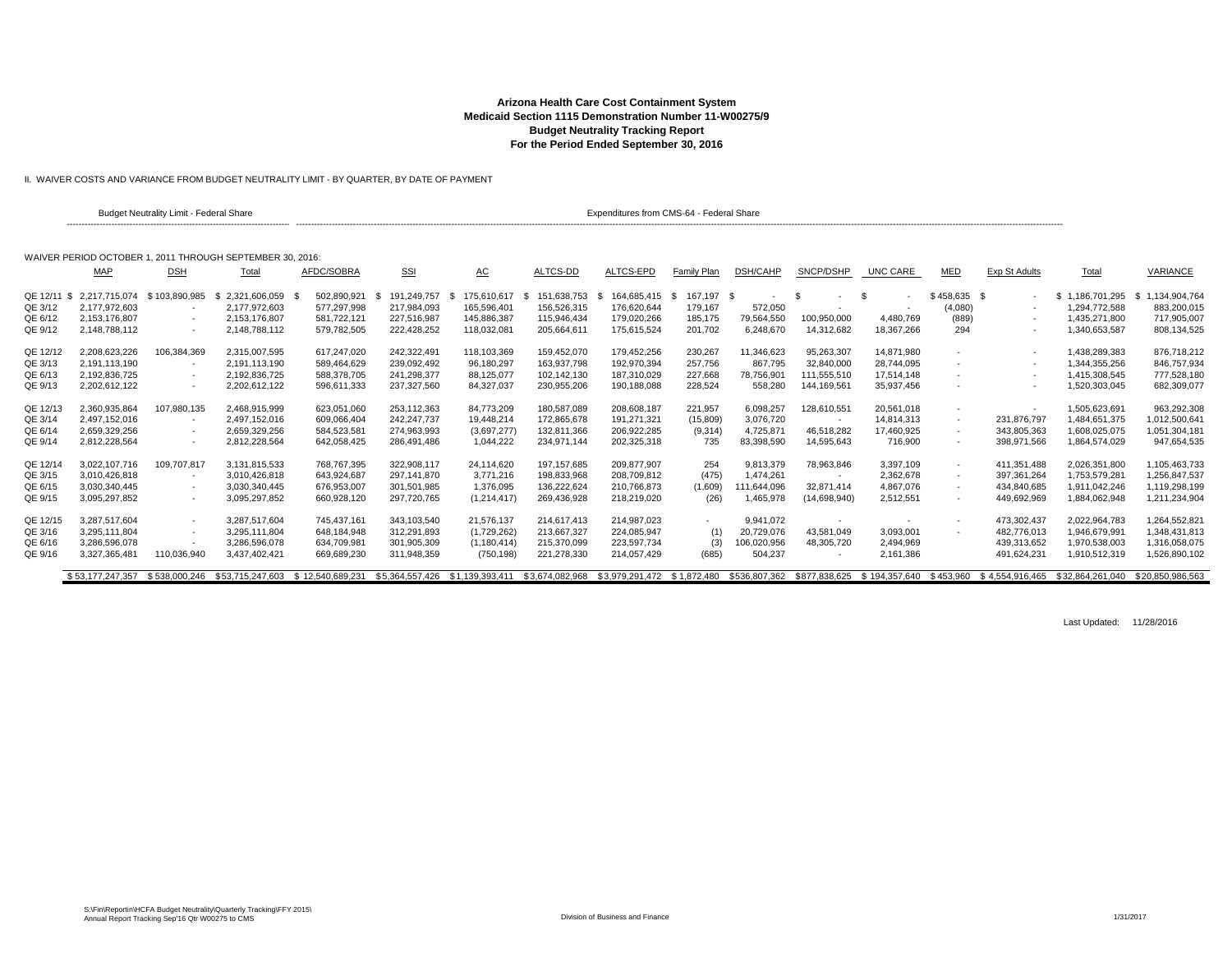#### III. SUMMARY BY DEMONSTRATION YEAR

|                         | Federal Share of<br><b>Budget Neutrality</b><br>Limit | Federal Share of<br>Waiver Costs on<br>CMS-64            | Annual<br>Variance                              | As % of Annual<br><b>Budget</b><br><b>Neutrality Limit</b> | Cumulative Federal<br>Share of Budget<br>Neutrality Limit | Cumulative Federal<br>Share of Waiver<br>Costs on CMS-64 | Cumulative Federal<br>Share Variance | As % of<br>Cumulative<br>Budget<br><b>Neutrality Limit</b> |
|-------------------------|-------------------------------------------------------|----------------------------------------------------------|-------------------------------------------------|------------------------------------------------------------|-----------------------------------------------------------|----------------------------------------------------------|--------------------------------------|------------------------------------------------------------|
|                         |                                                       | WAIVER PERIOD OCTOBER 1. 2011 THROUGH SEPTEMBER 30. 2016 |                                                 |                                                            |                                                           |                                                          |                                      |                                                            |
| DY 01<br>DY 02          | 8.801.543.581<br>SS.<br>8.901.569.632                 | 5.636.517.001<br>5.842.627.726                           | 3.165.026.580<br>S.<br>3.058.941.906            | 35.96%<br>34.36%                                           |                                                           |                                                          |                                      |                                                            |
| DY 03<br>DY 04<br>DY 05 | 10.437.625.835<br>12.267.880.648<br>13.306.627.906    | 6.482.283.323<br>7.378.295.466<br>7,524,537,524          | 3.955.342.512<br>4.889.585.182<br>5,782,090,382 | 37.90%<br>39.86%<br>43.45%                                 | \$ 53.715.247.603                                         | \$ 32.864.261.040                                        | \$<br>20.850.986.563                 | 38.82%                                                     |
|                         | 53.715.247.603                                        | 32.864.261.040                                           | 20,850,986,563                                  |                                                            |                                                           |                                                          |                                      |                                                            |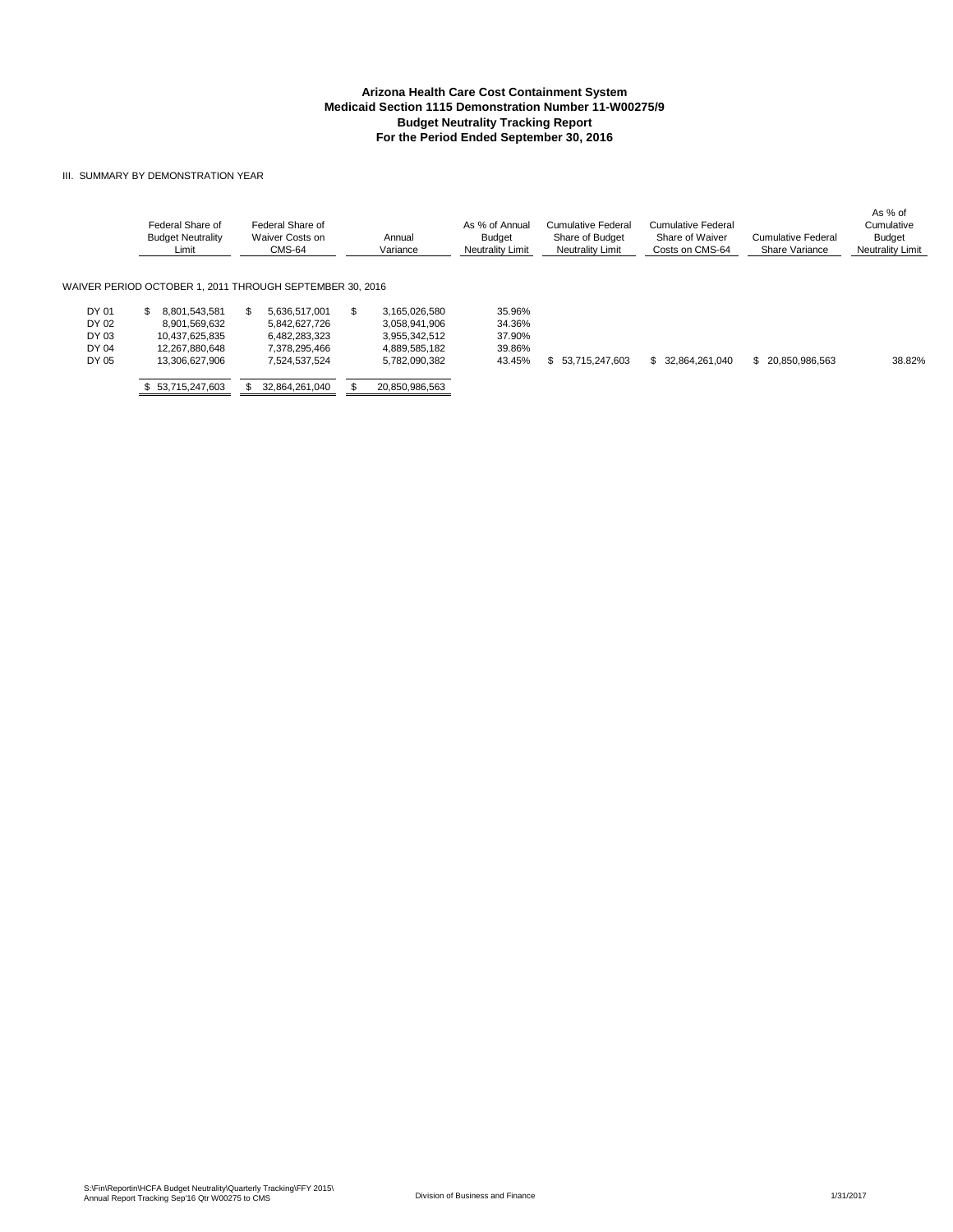IV. Schedule C as Adjusted for Manual Entries and Waiver PMPM Groupings

#### **Schedule C Waiver 11-W00275/9**

**Total Computable**

| <b>Waiver Name</b>            | 01            | 02            | 03            | 04             | 05             | Total          |
|-------------------------------|---------------|---------------|---------------|----------------|----------------|----------------|
| AC.                           | 917.864.400   | 582.446.683   | 123.080.530   | 19.811.523     | (633.793)      | 1.642.569.343  |
| AFDC/SOBRA                    | 3.415.777.246 | 3.585.644.616 | 3.542.968.926 | 3.593.250.018  | 3.673.489.744  | 17.811.130.550 |
| ALTCS-EPD                     | 1.062.033.693 | 1.167.492.540 | 1.195.922.455 | 1.246.554.641  | 1.198.914.984  | 5.870.918.313  |
| ALTCS-DD                      | 939.086.691   | 1.005.553.251 | 1.067.558.046 | 1.170.247.785  | 1.244.752.067  | 5.427.197.840  |
| <b>DSH/CAHP</b>               | 155.762.651   | 163,493,529   | 162.262.955   | 160.980.915    | 152.785.300    | 795.285.350    |
| <b>Expansion State Adults</b> |               |               | 1.142.003.496 | 1.967.693.477  | 2.044.343.440  | 5.154.040.413  |
| Family Planning Extension     | 830.631       | 1.008.110     | 195.976       | (1, 337)       | (763)          | 2.032.617      |
| <b>MED</b>                    | 673.818       |               |               |                |                | 673.818        |
| SNCP/DSHP                     | 296.636.120   | 558.334.298   | 240.250.917   | 119.071.612    | 99.320.126     | 1.313.613.073  |
| SSI                           | 1.349.595.732 | 1.427.660.328 | 1.545.554.386 | 1.718.608.975  | 1.683.019.595  | 7.724.439.016  |
| Uncomp Care IHS/638           | 22.866.717    | 97.192.513    | 53.888.765    | 13.437.080     | 7.205.006      | 194.590.081    |
| Subtotal                      | 8.161.127.699 | 8.588.825.868 | 9.073.686.452 | 10.009.654.689 | 10.103.195.706 | 45.936.490.414 |
| New Adult Group               |               |               | 108.395.983   | 302.658.393    | 452.799.508    | 863.853.884    |
| Total                         | 8.161.127.699 | 8.588.825.868 | 9.182.082.435 | 10.312.313.082 | 10.555.995.214 | 46.800.344.298 |

**Federal Share**

| <b>Waiver Name</b>            | 01            | 02            | 03            | 04            | 05            | Total          |
|-------------------------------|---------------|---------------|---------------|---------------|---------------|----------------|
|                               |               |               |               |               |               |                |
| AC.                           | 640.083.744   | 400.325.375   | 85.994.706    | 13.553.532    | (563, 946)    | 1.139.393.411  |
| AFDC/SOBRA                    | 2.385.735.722 | 2.468.733.953 | 2.499.604.236 | 2.567.133.806 | 2.619.481.514 | 12.540.689.231 |
| ALTCS-EPD                     | 716.918.093   | 770.713.779   | 807.562.631   | 856.189.434   | 827.907.535   | 3.979.291.472  |
| ALTCS-DD                      | 632.712.981   | 661.924.661   | 719.023.961   | 802.086.202   | 858.335.163   | 3,674,082,968  |
| <b>DSH/CAHP</b>               | 104.828.265   | 107.382.550   | 109.089.385   | 110.207.533   | 105.299.629   | 536.807.362    |
| <b>Expansion State Adults</b> |               |               | 974.907.211   | 1.726.897.760 | 1.853.111.494 | 4,554,916,465  |
| Family Planning Extension     | 767.009       | 927.946       | 179,426       | (1,212)       | (689)         | 1,872,480      |
| MED                           | 453.960       |               |               |               |               | 453.960        |
| SNCP/DSHP                     | 199.636.108   | 366,713,968   | 161.520.692   | 81.516.426    | 68.451.431    | 877.838.625    |
| SSI                           | 932.533.084   | 968.837.815   | 1.070.555.245 | 1.207.304.996 | 1.185.326.286 | 5,364,557,426  |
| Uncomp Care IHS/638           | 22.848.035    | 97.067.679    | 53.845.830    | 13,406,989    | 7.189.107     | 194,357,640    |
| Subtotal                      | 5.636.517.001 | 5.842.627.726 | 6.482.283.323 | 7.378.295.466 | 7.524.537.524 | 32.864.261.040 |
| New Adult Group               |               |               | 108.395.983   | 302.658.393   | 452.799.508   | 863.853.884    |
| Total                         | 5.636.517.001 | 5.842.627.726 | 6.590.679.306 | 7.680.953.859 | 7.977.337.032 | 33.728.114.924 |

#### **Adjustments to Schedule C Waiver 11-W00275/9**

**Total Computable**

|                                      |               |               | TULAI UUITIPULADIG   |                |                |                |
|--------------------------------------|---------------|---------------|----------------------|----------------|----------------|----------------|
| <b>Waiver Name</b>                   | 01            | 02            | 03                   | 04             | 05             | Total          |
| AC                                   | 313,572       | 210,756       | 87,745               | (7)            | 326            | 612,392        |
| AFDC/SOBRA                           | 1,014,881     | 1,090,143     | 990,293              | 5,056,392      | 4,912,060      | 13,063,769     |
| SSI                                  | 365,158       | 399,101       | 398,723              | 2,391,771      | 2,371,156      | 5,925,909      |
| <b>Expansion State Adults</b>        |               |               | 223,239              | 3,043,744      | 3,208,358      | 6,475,341      |
| ALTCS-DD (Cost Sharing) <sup>1</sup> |               |               |                      |                |                |                |
| CAHP <sup>2</sup>                    | (1,693,611)   | (1,700,000)   | (1,700,000)          | (10, 491, 900) | (10, 491, 900) | (26,077,411)   |
| Total                                |               |               |                      |                |                |                |
|                                      |               |               | <b>Federal Share</b> |                |                |                |
| <b>Waiver Name</b>                   | 01            | 02            | 03                   | 04             | 05             | Total          |
| AC                                   | 211,034       | 138,424       | 58,991               | (5)            | 225            | 408,669        |
| AFDC/SOBRA                           | 683,014       | 716,006       | 665,774              | 3,461,607      | 3,385,392      | 8,911,793      |
| SSI                                  | 245,752       | 262,130       | 268,062              | 1,637,406      | 1,634,201      | 4,047,551      |
| <b>Expansion State Adults</b>        |               |               | 150,083              | 2,083,747      | 2,211,200      | 4,445,030      |
| ALTCS-DD (Cost Sharing) <sup>1</sup> |               |               |                      |                |                |                |
| CAHP <sup>2</sup>                    | (1, 139, 800) | (1, 116, 560) | (1, 142, 910)        | (7, 182, 755)  | (7, 231, 017)  | (17, 813, 042) |
| Total                                |               |               |                      |                |                |                |

<sup>2</sup> The Critical Access Hospital Payment (CAHP) waiver expenditures are included in the AFDC\SOBRA, AC, SSI, and Expansion State Adults rate<br>development while the expenditures are required to be reported on separate Forms CAHP expenditures to the AFDC\SOBRA, AC, SSI and Expansion State Adults waiver categories for budget neutrality comparison purposes. The CAHP expenditures are allocated to the waiver categories in the same proportion as the capitation payments made for the CAHP service period. <sup>1</sup> The CMS 1115 Waiver, Special Term and Condition 42,d requires that premiums collected by the State shall be reported on Form CMS-64 Summary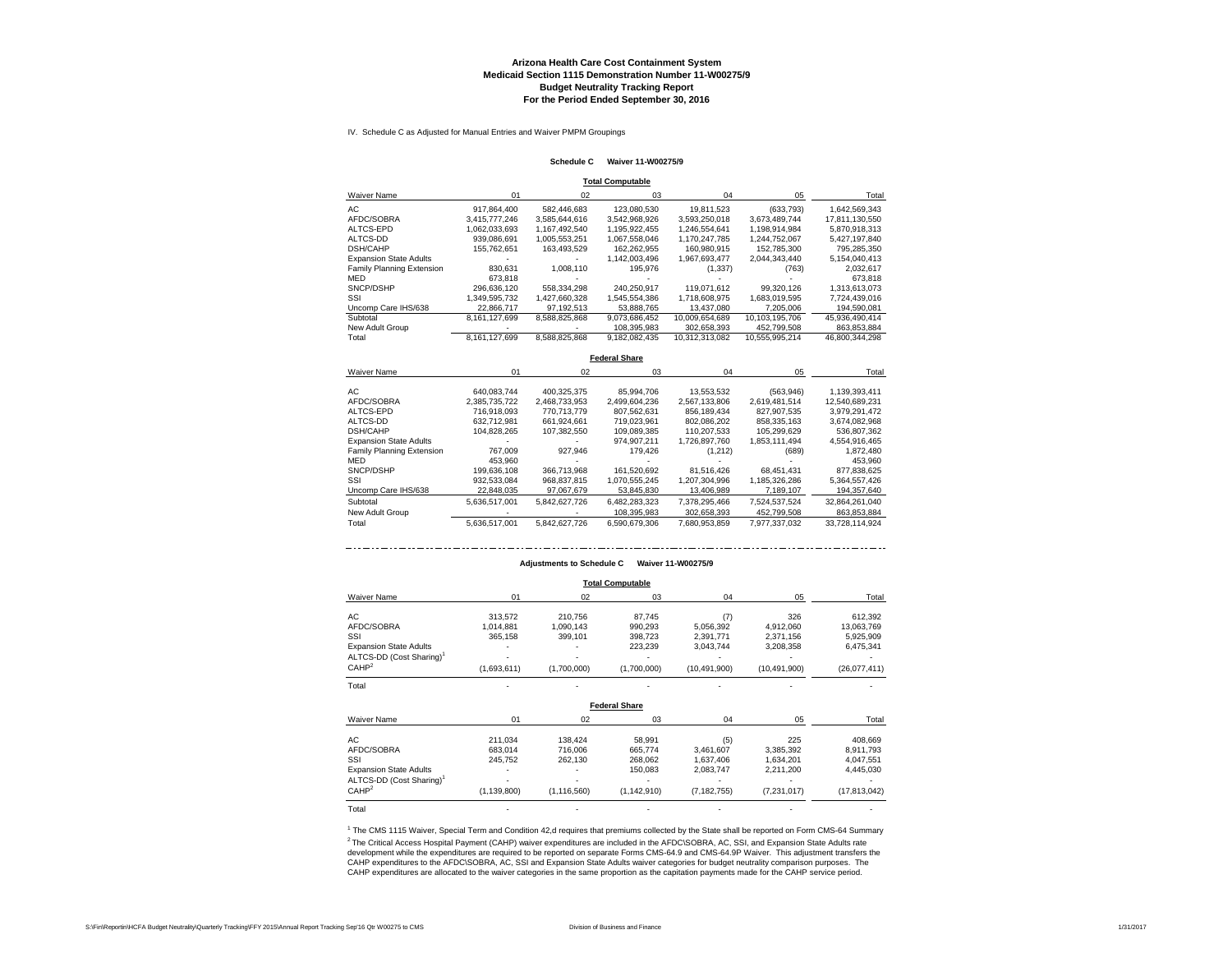#### **Arizona Health Care Cost Containment System Medicaid Section 1115 Demonstration Number 11-W00275/9 Budget Neutrality Tracking Report For the Period Ended September 30, 2016**

IV. Schedule C as Adjusted for Manual Entries and Waiver PMPM Groupings

#### **Revised Schedule C Waiver 11-W00275/9**

| <b>Total Computable</b>       |               |               |               |                |                |                |  |  |  |
|-------------------------------|---------------|---------------|---------------|----------------|----------------|----------------|--|--|--|
| <b>Waiver Name</b>            | 01            | 02            | 03            | 04             | 05             | Total          |  |  |  |
| AC.                           | 918, 177, 972 | 582.657.439   | 123.168.275   | 19,811,516     | (633, 467)     | 1,643,181,735  |  |  |  |
| AFDC/SOBRA                    | 3.416.792.127 | 3.586.734.759 | 3.543.959.219 | 3.598.306.410  | 3.678.401.804  | 17.824.194.319 |  |  |  |
| ALTCS-EPD                     | 1,062,033,693 | 1,167,492,540 | 1,195,922,455 | 1,246,554,641  | 1,198,914,984  | 5,870,918,313  |  |  |  |
| ALTCS-DD                      | 939.086.691   | 1,005,553,251 | 1,067,558,046 | 1.170.247.785  | 1.244.752.067  | 5.427.197.840  |  |  |  |
| <b>DSH/CAHP</b>               | 154.069.040   | 161.793.529   | 160.562.955   | 150.489.015    | 142.293.400    | 769.207.939    |  |  |  |
| <b>Expansion State Adults</b> |               |               | 1.142.226.735 | 1.970.737.221  | 2.047.551.798  | 5,160,515,754  |  |  |  |
| Family Planning Extension     | 830.631       | 1.008.110     | 195.976       | (1,337)        | (763)          | 2.032.617      |  |  |  |
| MED                           | 673.818       |               |               |                |                | 673.818        |  |  |  |
| SNCP/DSHP                     | 296.636.120   | 558.334.298   | 240.250.917   | 119.071.612    | 99.320.126     | 1.313.613.073  |  |  |  |
| SSI                           | 1.349.960.890 | 1.428.059.429 | 1.545.953.109 | 1.721.000.746  | 1.685.390.751  | 7.730.364.925  |  |  |  |
| Uncomp Care IHS/638           | 22.866.717    | 97.192.513    | 53.888.765    | 13.437.080     | 7.205.006      | 194.590.081    |  |  |  |
| Subtotal                      | 8.161.127.699 | 8.588.825.868 | 9.073.686.452 | 10.009.654.689 | 10.103.195.706 | 45,936,490,414 |  |  |  |
| New Adult Group               |               |               | 108.395.983   | 302.658.393    | 452,799,508    | 863.853.884    |  |  |  |
| Total                         | 8.161.127.699 | 8.588.825.868 | 9.182.082.435 | 10.312.313.082 | 10.555.995.214 | 46.800.344.298 |  |  |  |

**Federal Share**

| Waiver Name                   | 01            | 02            | 03            | 04            | 05            | Total          |
|-------------------------------|---------------|---------------|---------------|---------------|---------------|----------------|
| AC.                           | 640.294.778   | 400.463.799   | 86.053.697    | 13.553.527    | (563.721)     | 1.139.802.080  |
| AFDC/SOBRA                    | 2.386.418.736 | 2.469.449.959 | 2.500.270.010 | 2.570.595.413 | 2.622.866.906 | 12.549.601.024 |
| ALTCS-EPD                     | 716.918.093   | 770.713.779   | 807.562.631   | 856.189.434   | 827.907.535   | 3.979.291.472  |
| ALTCS-DD                      | 632.712.981   | 661.924.661   | 719.023.961   | 802.086.202   | 858.335.163   | 3.674.082.968  |
| <b>DSH/CAHP</b>               | 103.688.465   | 106.265.990   | 107.946.475   | 103.024.778   | 98.068.612    | 518.994.320    |
| <b>Expansion State Adults</b> |               |               | 975.057.294   | 1,728,981,507 | 1.855.322.694 | 4.559.361.495  |
| Family Planning Extension     | 767.009       | 927.946       | 179.426       | (1,212)       | (689)         | 1.872.480      |
| <b>MED</b>                    | 453.960       |               |               |               |               | 453.960        |
| SNCP/DSHP                     | 199.636.108   | 366.713.968   | 161.520.692   | 81.516.426    | 68.451.431    | 877.838.625    |
| SSI                           | 932.778.836   | 969.099.945   | 1.070.823.307 | 1.208.942.402 | 1.186.960.487 | 5.368.604.977  |
| Uncomp Care IHS/638           | 22.848.035    | 97.067.679    | 53.845.830    | 13,406,989    | 7.189.107     | 194.357.640    |
| Subtotal                      | 5.636.517.001 | 5.842.627.726 | 6.482.283.323 | 7.378.295.466 | 7.524.537.524 | 32.864.261.040 |
| New Adult Group               |               |               | 108.395.983   | 302.658.393   | 452.799.508   | 863.853.884    |
| Total                         | 5.636.517.001 | 5.842.627.726 | 6.590.679.306 | 7.680.953.859 | 7.977.337.032 | 33.728.114.924 |

#### **Calculation of Effective FMAP:**

| AFDC/SOBRA                    |                              |                              |                              |               |                             |
|-------------------------------|------------------------------|------------------------------|------------------------------|---------------|-----------------------------|
| Federal                       | 2,386,418,736                | 2,469,449,959                | 2,500,270,010                | 2,570,595,413 | 2,622,866,906               |
| Total                         | 3,416,792,127                | 3.586.734.759                | 3,543,959,219                | 3,598,306,410 | 3,678,401,804               |
| <b>Effective FMAP</b>         | 0.698438374                  | 0.688495282                  | 0.705501913                  | 0.71439036    | 0.713045242                 |
|                               |                              |                              |                              |               |                             |
| <b>SSI</b>                    |                              |                              |                              |               |                             |
| Federal<br>Total              | 932,778,836                  | 969,099,945                  | 1,070,823,307                | 1,208,942,402 | 1,186,960,487               |
| <b>Effective FMAP</b>         | 1,349,960,890<br>0.690967304 | 1,428,059,429<br>0.678613176 | 1,545,953,109<br>0.692662216 | 1,721,000,746 | 1,685,390,751<br>0.70426427 |
|                               |                              |                              |                              | 0.702464775   |                             |
| ALTCS-EPD                     |                              |                              |                              |               |                             |
| Federal                       | 716,918,093                  | 770,713,779                  | 807,562,631                  | 856,189,434   | 827,907,535                 |
| Total                         | 1.062.033.693                | 1,167,492,540                | 1,195,922,455                | 1,246,554,641 | 1,198,914,984               |
| <b>Effective FMAP</b>         | 0.675042701                  | 0.6601445                    | 0.675263373                  | 0.686844688   | 0.690547325                 |
| <b>ALTCS-DD</b>               |                              |                              |                              |               |                             |
| Federal                       | 632,712,981                  | 661,924,661                  | 719.023.961                  | 802,086,202   | 858,335,163                 |
| Total                         | 939,086,691                  | 1,005,553,251                | 1,067,558,046                | 1,170,247,785 | 1,244,752,067               |
| <b>Effective FMAP</b>         | 0.673753538                  | 0.658269127                  | 0.673522122                  | 0.685398607   | 0.689563155                 |
| AC                            |                              |                              |                              |               |                             |
| Federal                       | 640.294.778                  | 400,463,799                  | 86,053,697                   | 13,553,527    | (563, 721)                  |
| Total                         | 918.177.972                  | 582.657.439                  | 123, 168, 275                | 19.811.516    | (633, 467)                  |
| <b>Effective FMAP</b>         | 0.697353669                  | 0.687305734                  | 0.698667713                  | 0.684123668   | 0.889898405                 |
|                               |                              |                              |                              |               |                             |
| <b>Expansion State Adults</b> |                              |                              |                              |               |                             |
| Federal                       |                              |                              | 975,057,294                  | 1,728,981,507 | 1,855,322,694               |
| Total                         |                              |                              | 1.142.226.735                | 1,970,737,221 | 2.047.551.798               |
| <b>Effective FMAP</b>         |                              |                              | 0.853646009                  | 0.877327271   | 0.906117587                 |
| New Adult Group               |                              |                              |                              |               |                             |
| Federal                       |                              |                              | 108,395,983                  | 302,658,393   | 452,799,508                 |
| Total                         |                              |                              | 108.395.983                  | 302.658.393   | 452.799.508                 |
| <b>Effective FMAP</b>         |                              |                              |                              |               |                             |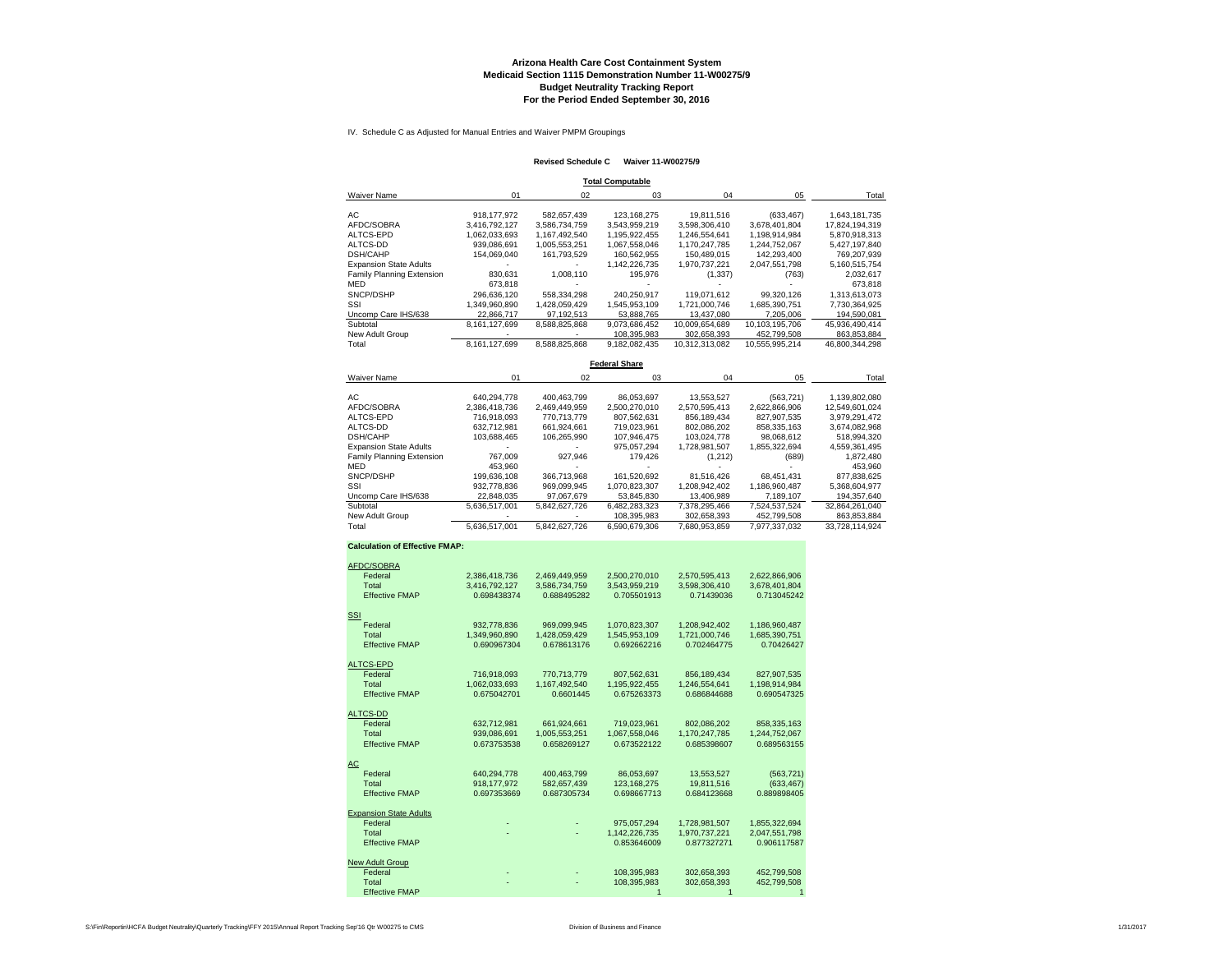#### **Arizona Health Care Cost Containment System Medicaid Section 1115 Demonstration Number 11-W00275/9 Budget Neutrality Tracking Report For the Period Ended September 30, 2016**

V. Budget Neutrality Member Months and Cost Sharing Premium Collections

| <b>Budget Neutrality Member Months:</b> | <b>AFDC/SOBRA</b> | SSI     | <b>ALTCS-DD</b> | <b>ALTCS-EPD</b> | AC             | <b>MED</b>               | Family<br>Plan Ext       | <b>Expan St</b><br><b>Adults</b> | <b>New Adult</b><br>Group |
|-----------------------------------------|-------------------|---------|-----------------|------------------|----------------|--------------------------|--------------------------|----------------------------------|---------------------------|
| Quarter Ended December 31, 2011         | 2,932,580         | 487,537 | 72,516          | 85,463           | 527,244        | 467                      | 12,471                   |                                  |                           |
|                                         |                   |         |                 |                  |                |                          |                          |                                  |                           |
| Quarter Ended March 31, 2012            | 2,920,267         | 488,958 | 73,152          | 85,509           | 430,723        | $\overline{\phantom{a}}$ | 12,424                   |                                  |                           |
| Quarter Ended June 30, 2012             | 2.914.143         | 488,982 | 73,964          | 85.731           | 365,132        |                          | 12.440                   |                                  |                           |
| Quarter Ended September 30, 2012        | 2,938,884         | 491,618 | 74,820          | 86,512           | 310,396        |                          | 12,689                   |                                  |                           |
| Quarter Ended December 31, 2012         | 2,911,537         | 494,688 | 75,639          | 86,829           | 274,990        | $\blacksquare$           | 13,104                   |                                  |                           |
| Quarter Ended March 31, 2013            | 2,891,297         | 497,059 | 76,467          | 86,075           | 248,817        |                          | 13,824                   |                                  |                           |
| Quarter Ended June 30, 2013             | 2,903,136         | 499,682 | 77,281          | 86,303           | 228,204        |                          | 14,187                   |                                  |                           |
| Quarter Ended September 30, 2013        | 2,919,037         | 503,271 | 78,035          | 87,133           | 217,114        | -                        | 14,856                   |                                  |                           |
| Quarter Ended December 31, 2013         | 2,891,942         | 506,596 | 78,841          | 87,679           | 206,419        | ۰.                       | 14,885                   |                                  |                           |
| Quarter Ended March 31, 2014            | 2,839,568         | 514,059 | 79,683          | 87,893           | 87             |                          |                          | 444.156                          | 39,019                    |
| Quarter Ended June 30, 2014             | 2,955,939         | 522,679 | 80,672          | 88,734           | $\overline{2}$ |                          | $\blacksquare$           | 624,670                          | 86,577                    |
| Quarter Ended September 30, 2014        | 3,113,908         | 528,599 | 81,760          | 89,357           |                |                          | $\blacksquare$           | 756.405                          | 122,955                   |
| Quarter Ended December 31, 2014         | 3,146,645         | 535,890 | 82,728          | 90,010           |                |                          | $\overline{\phantom{a}}$ | 818.297                          | 149,858                   |
| Quarter Ended March 31, 2015            | 3,085,624         | 542,278 | 83,830          | 89,879           |                |                          | $\overline{\phantom{a}}$ | 836,535                          | 191,236                   |
| Quarter Ended June 30, 2015             | 3,106,356         | 542,786 | 84,836          | 89,927           |                |                          | $\blacksquare$           | 846,708                          | 245,366                   |
| Quarter Ended September 30, 2015        | 3.211.097         | 542.648 | 85,612          | 90.014           |                |                          | $\sim$                   | 867.410                          | 285,007                   |
| Quarter Ended December 31, 2015         | 3,264,186         | 547,068 | 86,377          | 89,870           |                |                          |                          | 917.644                          | 312,525                   |
| Quarter Ended March 31, 2016            | 3,260,263         | 548,498 | 87,136          | 89,427           |                |                          | $\sim$                   | 931,657                          | 331,353                   |
| Quarter Ended June 30, 2016             | 3,243,573         | 543,203 | 88,209          | 89,389           |                |                          | $\overline{\phantom{a}}$ | 931,132                          | 332,522                   |
| Quarter Ended September 30, 2016        | 3,323,731         | 542,927 | 88,862          | 88,128           |                |                          |                          | 935,676                          | 322,124                   |

|                                          | <b>ALTCS Developmentally</b><br><b>Disabled</b> |                  |
|------------------------------------------|-------------------------------------------------|------------------|
| <b>Cost Sharing Premium Collections:</b> | Total<br>Computable                             | Federal<br>Share |
| Quarter Ended December 31, 2011          |                                                 |                  |
| Quarter Ended March 31, 2012             |                                                 |                  |
| Quarter Ended June 30, 2012              |                                                 |                  |
| Quarter Ended September 30, 2012         |                                                 |                  |
| Quarter Ended December 31, 2012          |                                                 |                  |
| Quarter Ended March 31, 2013             |                                                 |                  |
| Quarter Ended June 30, 2013              |                                                 |                  |
| Quarter Ended September 30, 2013         |                                                 |                  |
| Quarter Ended December 31, 2013          |                                                 |                  |
| Quarter Ended March 31, 2014             |                                                 |                  |
| Quarter Ended June 30, 2014              |                                                 |                  |
| Quarter Ended September 30, 2014         |                                                 |                  |
| Quarter Ended December 31, 2014          |                                                 |                  |
| Quarter Ended March 31, 2015             |                                                 |                  |
| Quarter Ended June 30, 2015              |                                                 |                  |
| Quarter Ended September 30, 2015         |                                                 |                  |
| Quarter Ended December 31, 2015          |                                                 |                  |
| Quarter Ended March 31, 2016             |                                                 |                  |
| Quarter Ended June 30, 2016              |                                                 |                  |
| Quarter Ended September 30, 2016         |                                                 |                  |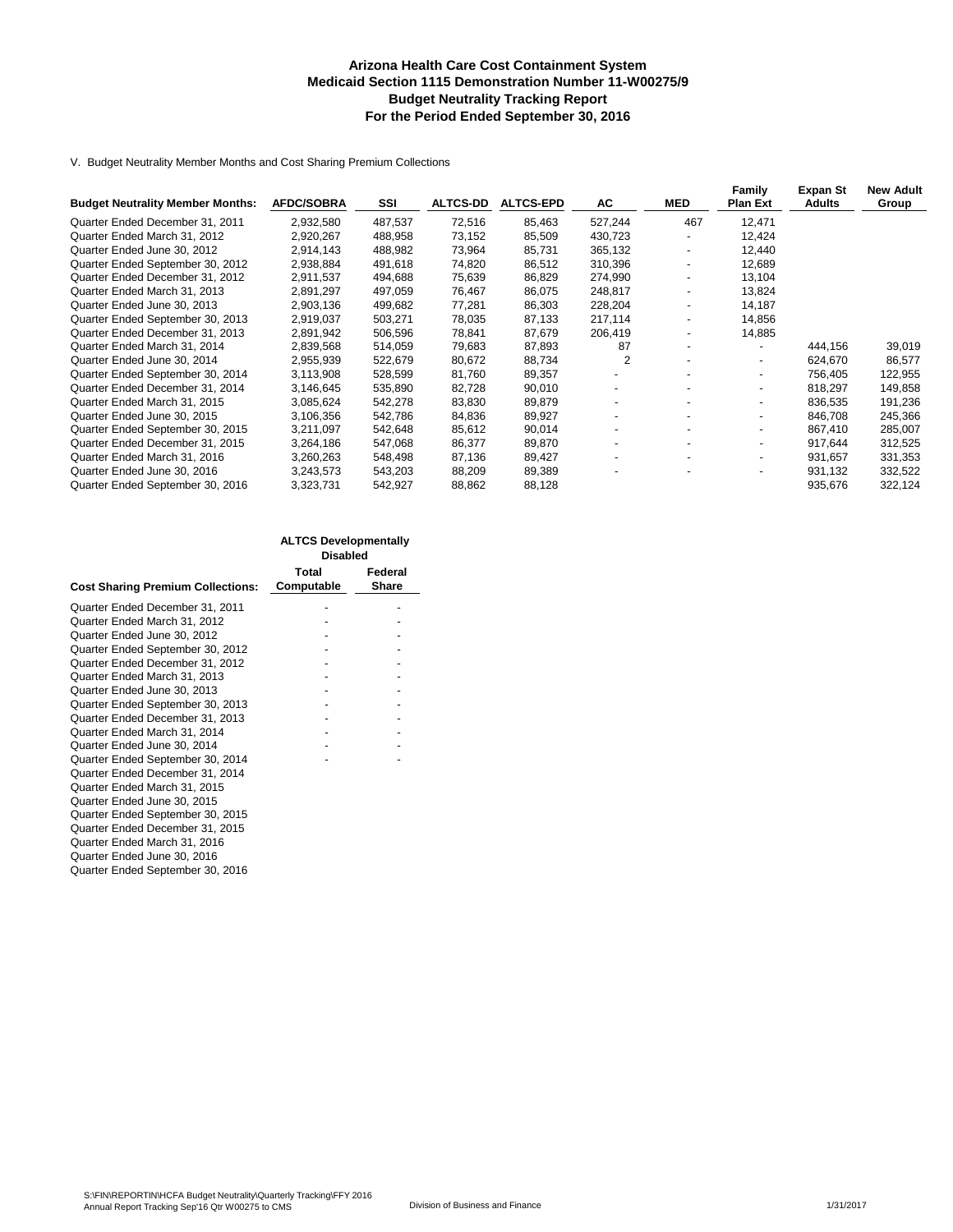#### VI. Allocation of Disproportionate Share Hospital Payments

#### **Federal Share**

|                               | <b>FFY 2012</b> | <b>FFY 2013</b> | <b>FFY 2014</b> | <b>FFY 2015</b> | <b>FFY 2016</b> |             |
|-------------------------------|-----------------|-----------------|-----------------|-----------------|-----------------|-------------|
| <b>Total Allotment</b>        | 103,890,985     | 106,384,369     | 107,980,135     | 109,707,817     | 110,036,940     | 538,000,246 |
| Reported in<br>QE             |                 |                 |                 |                 |                 |             |
| Dec-11                        |                 |                 |                 |                 |                 |             |
| Mar-12                        |                 |                 |                 |                 |                 |             |
| Jun-12                        | 78,996,800      |                 |                 |                 |                 | 78,996,800  |
| Sep-12                        | 6,248,670       |                 |                 |                 |                 | 6,248,670   |
| Dec-12                        | 11,346,623      |                 |                 |                 |                 | 11,346,623  |
| Mar-13                        | 309,515         |                 |                 |                 |                 | 309,515     |
| $Jun-13$                      | 1,022,914       | 77,733,987      |                 |                 |                 | 78,756,901  |
| Sep-13                        |                 |                 |                 |                 |                 |             |
| Dec-13                        |                 | 6,098,257       |                 |                 |                 | 6,098,257   |
| Mar-14                        | 2,505,265       |                 |                 |                 |                 | 2,505,265   |
| $Jun-14$                      |                 | 4,725,871       |                 |                 |                 | 4,725,871   |
| Sep-14                        | 3,258,682       |                 | 79,568,453      |                 |                 | 82,827,135  |
| Dec-14                        |                 |                 | 6,222,002       |                 |                 | 6,222,002   |
| Mar-15                        |                 | 1,474,261       |                 |                 |                 | 1,474,261   |
| Jun-15                        |                 | 16,248,501      | (219, 987)      | 92,024,206      |                 | 108,052,719 |
| Sep-15                        |                 |                 | 1,465,978       |                 |                 | 1,465,978   |
| $Dec-15$                      | (4)             |                 |                 | 6,325,567       |                 | 6,325,563   |
| Mar-16                        |                 |                 | 20,729,076      |                 |                 | 20,729,076  |
| Jun-16                        |                 | (14, 886)       | 180,953         | 4,170,769       | 98,068,611      | 102,405,447 |
| Sep-16                        |                 |                 |                 | 504,238         |                 | 504,238     |
|                               |                 |                 |                 |                 |                 |             |
| <b>Total Reported to Date</b> | 103,688,465     | 106,265,990     | 107,946,475     | 103,024,780     | 98,068,611      | 518,994,320 |
| <b>Unused Allotment</b>       | 202,520         | 118,379         | 33,660          | 6,683,037       | 11,968,329      | 19,005,926  |